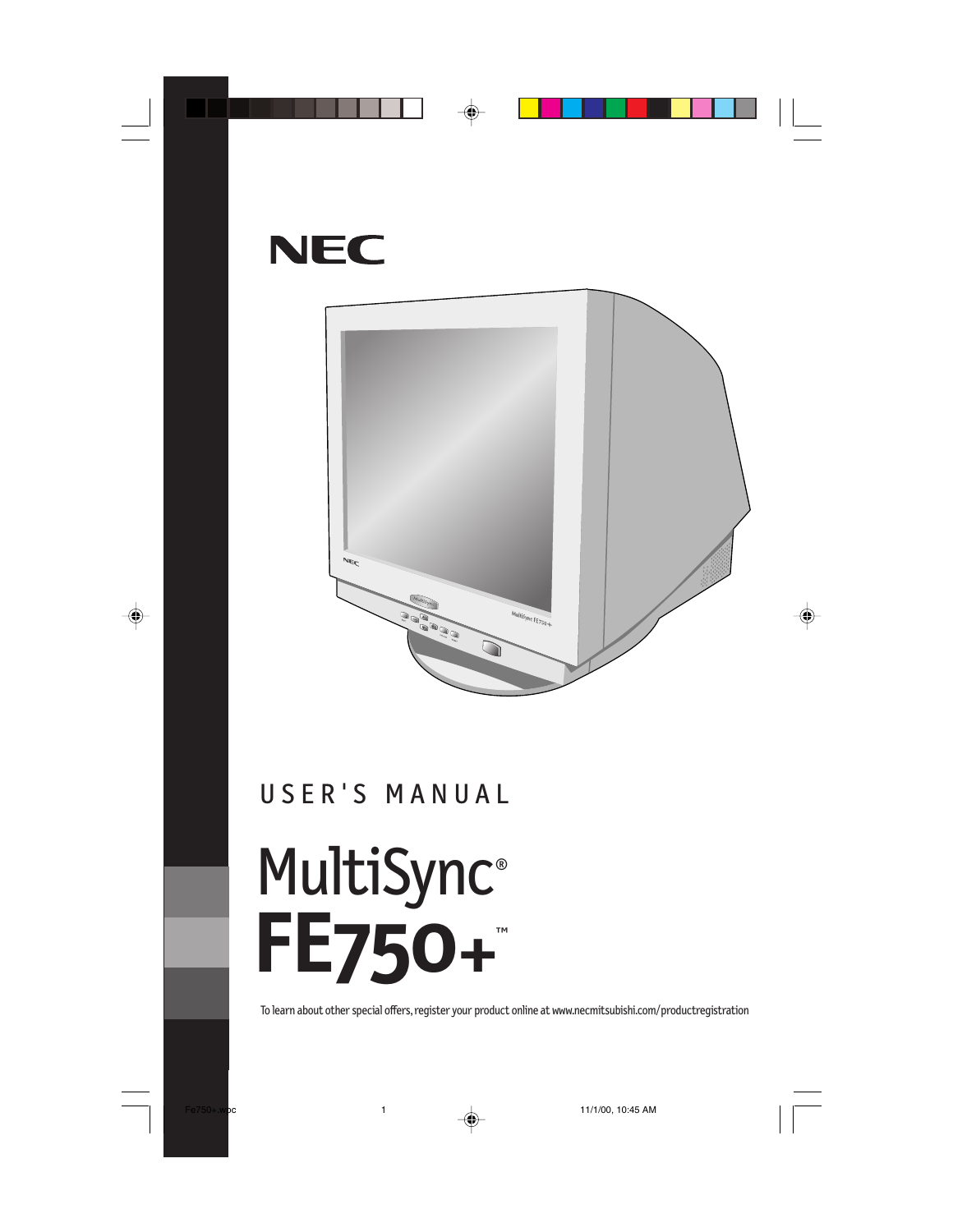# **Index**

 $\begin{array}{c|c} & \multicolumn{1}{c|}{\phantom{-}} \\ \hline \multicolumn{1}{c|}{\phantom{-}} \multicolumn{1}{c|}{\phantom{-}} \multicolumn{1}{c|}{\phantom{-}} \multicolumn{1}{c|}{\phantom{-}} \multicolumn{1}{c|}{\phantom{-}} \multicolumn{1}{c|}{\phantom{-}} \multicolumn{1}{c|}{\phantom{-}} \multicolumn{1}{c|}{\phantom{-}} \multicolumn{1}{c|}{\phantom{-}} \multicolumn{1}{c|}{\phantom{-}} \multicolumn{1}{c|}{\phantom{-}} \multicolumn{1}{c|}{\phantom{-}} \multicolumn{1}{c|}{\$ 

 $\Rightarrow$ 

▌▊▊▊▊▊▊▊▊▊▊▊▊▏▗<sub></sub>

<u> 1920 - Politika Aleksandro (h. 18</u>

 $\bigoplus$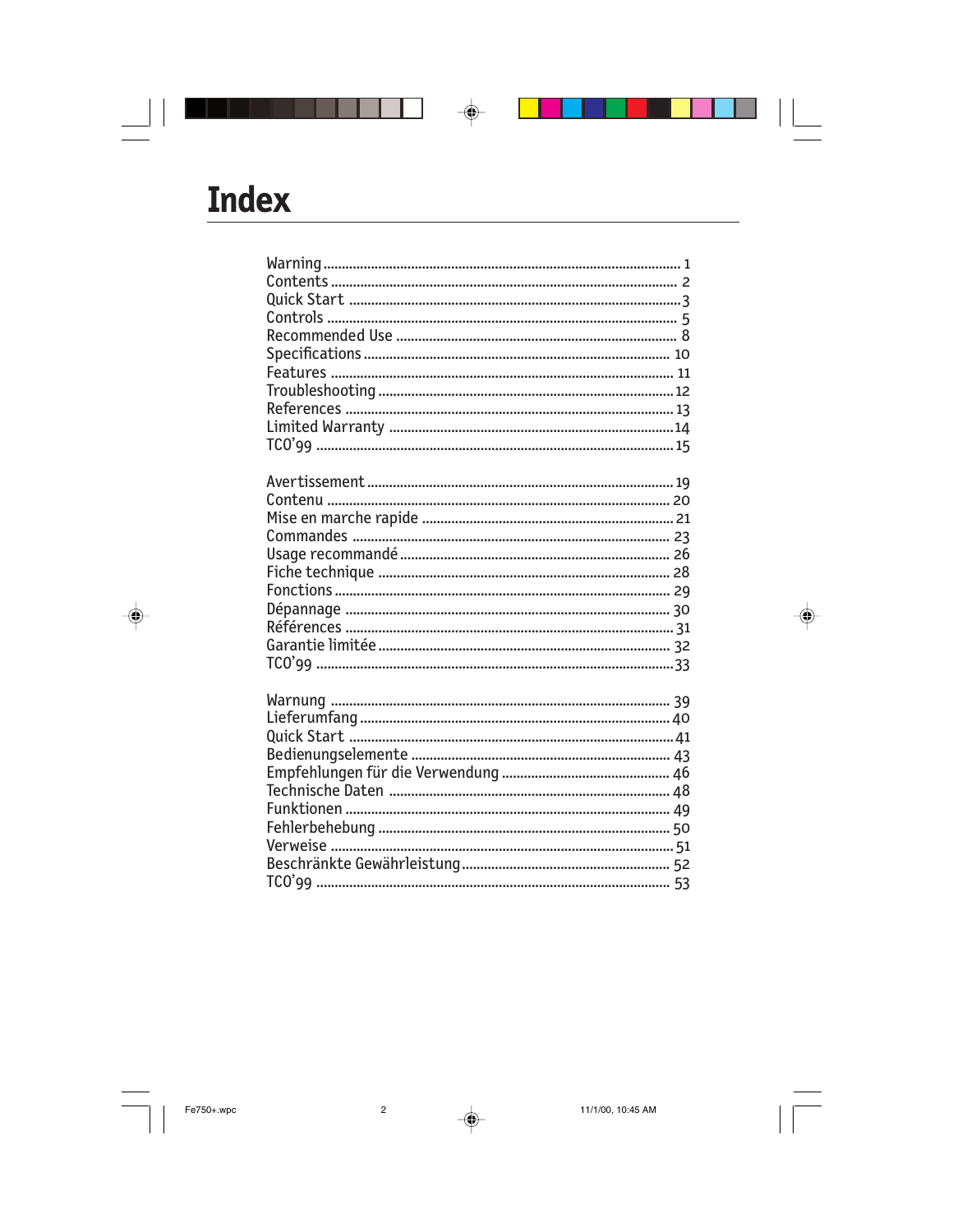#### **WARNING**



TO PREVENT FIRE OR SHOCK HAZARDS, DO NOT EXPOSE THIS UNIT TO RAIN OR MOISTURE. ALSO, DO NOT USE THIS UNIT'S POLARIZED PLUG WITH AN EXTENSION CORD RECEPTACLE OR OTHER OUTLETS UNLESS THE PRONGS CAN BE FULLY INSERTED.

REFRAIN FROM OPENING THE CABINET AS THERE ARE HIGH VOLTAGE COMPONENTS INSIDE. REFER SERVICING TO QUALIFIED SERVICE PERSONNEL.

#### **CAUTION**

RISK OF ELECTRIC SHOCK • DO NOT OPEN

CAUTION: TO REDUCE THE RISK OF ELECTRIC SHOCK, DO NOT REMOVE COVER (OR BACK). NO USER SERVICEABLE PARTS INSIDE. REFER SERVICING TO QUALIFIED SERVICE PERSONNEL.

This symbol warns user that uninsulated voltage within the unit may have sufficient magnitude to cause electric shock. Therefore, it is dangerous to make any kind of contact with any part inside this unit.

This symbol alerts the user that important literature concerning the operation and maintenance of this unit has been included. Therefore, it should be read carefully in order to avoid any problems.

#### **Canadian Department of Communications Compliance Statement**

- DOC: This Class B digital apparatus meets all requirements of the Canadian Interference-Causing Equipment Regulations.
- C-UL: Bears the C-UL Mark and is in compliance with Canadian Safety Regulations according to C.S.A. 22.2 #950.

#### **FCC Information**

- 1. Use the attached specified cables with the JC-17W41 color monitors so as not to interfere with radio and television reception.
	- (1) Please use the supplied power cable or equivalent to ensure FCC compliance.
	- (2) Shielded captive type signal cable.
		- Use of other cables and adapters may cause interference with radio and television reception.
- 2. This equipment has been tested and found to comply with the limits for a Class B digital device, pursuant to part 15 of the FCC Rules. These limits are designed to provide reasonable protection against harmful interference in a residential installation. This equipment generates, uses, and can radiate radio frequency energy, and, if not installed and used in accordance with the instructions, may cause harmful interference to radio communications. However, there is no guarantee that interference will not occur in a particular installation. If this equipment does cause harmful interference to radio or television reception, which can be determined by turning the equipment off and on, the user is encouraged to try to correct the interference by one or more of the following measures:
	- Reorient or relocate the receiving antenna.
	- Increase the separation between the equipment and receiver.
	- Connect the equipment into an outlet on a circuit different from that to which the receiver is connected.
	- Consult your dealer or an experienced radio/TV technician for help.

If necessary, the user should contact the dealer or an experienced radio/television technician for additional suggestions. The user may find the following booklet, prepared by the Federal Communications Commission, helpful: "How to Identify and Resolve Radio-TV Interference Problems." This booklet is available from the U.S. Government Printing Office, Washington, D.C., 20402, Stock No. 004-000- 00345-4.

Fe750+.wpc 3 11/1/00, 10:45 AM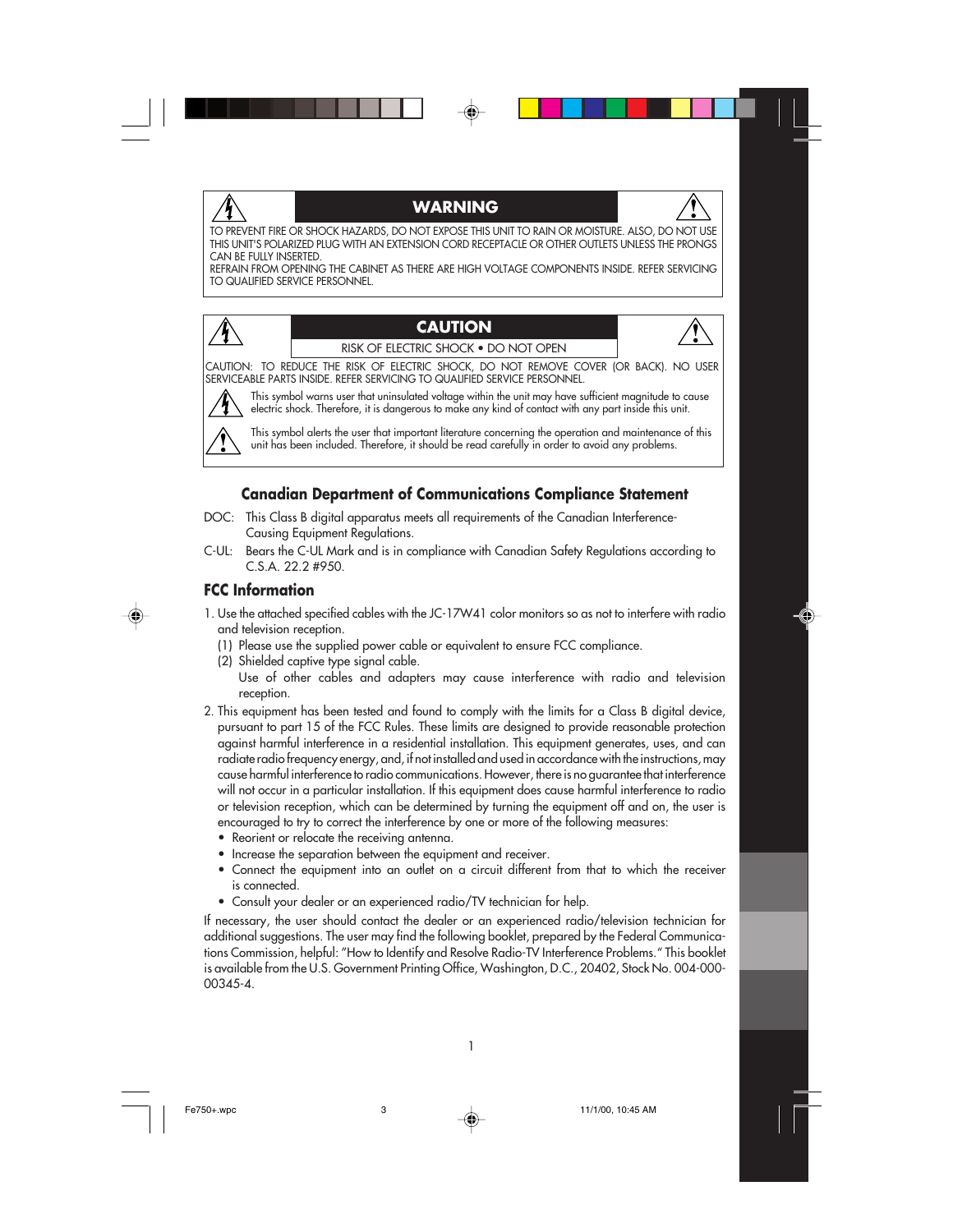| <b>Contents</b>                                                                                                                                                                                                                                                                                                                                                                                        |
|--------------------------------------------------------------------------------------------------------------------------------------------------------------------------------------------------------------------------------------------------------------------------------------------------------------------------------------------------------------------------------------------------------|
| Your new NEC MultiSync® FE750+ <sup>™</sup> monitor box* should contain<br>the following:<br>• MultiSync FE750+ Monitor with tilt/swivel base<br>• Power Cord<br>• Captive Signal Cable<br>· User's Manual<br>$N\in\mathbb{C}$<br><b>CORE</b><br>$M_{\text{MNS}}$ ync FE750+<br><b>NEC</b><br>Captive Signal Cable<br>USER'S MANUAL<br>MultiSync <sup>®</sup><br>FE750+<br>User's Manual<br>Power Cord |

*\* Remember to save your original box and packing material to transport or ship the monitor.*

Fe750+.wpc 4 11/1/00, 10:45 AM

 $\overline{\overline{\phantom{1}}}$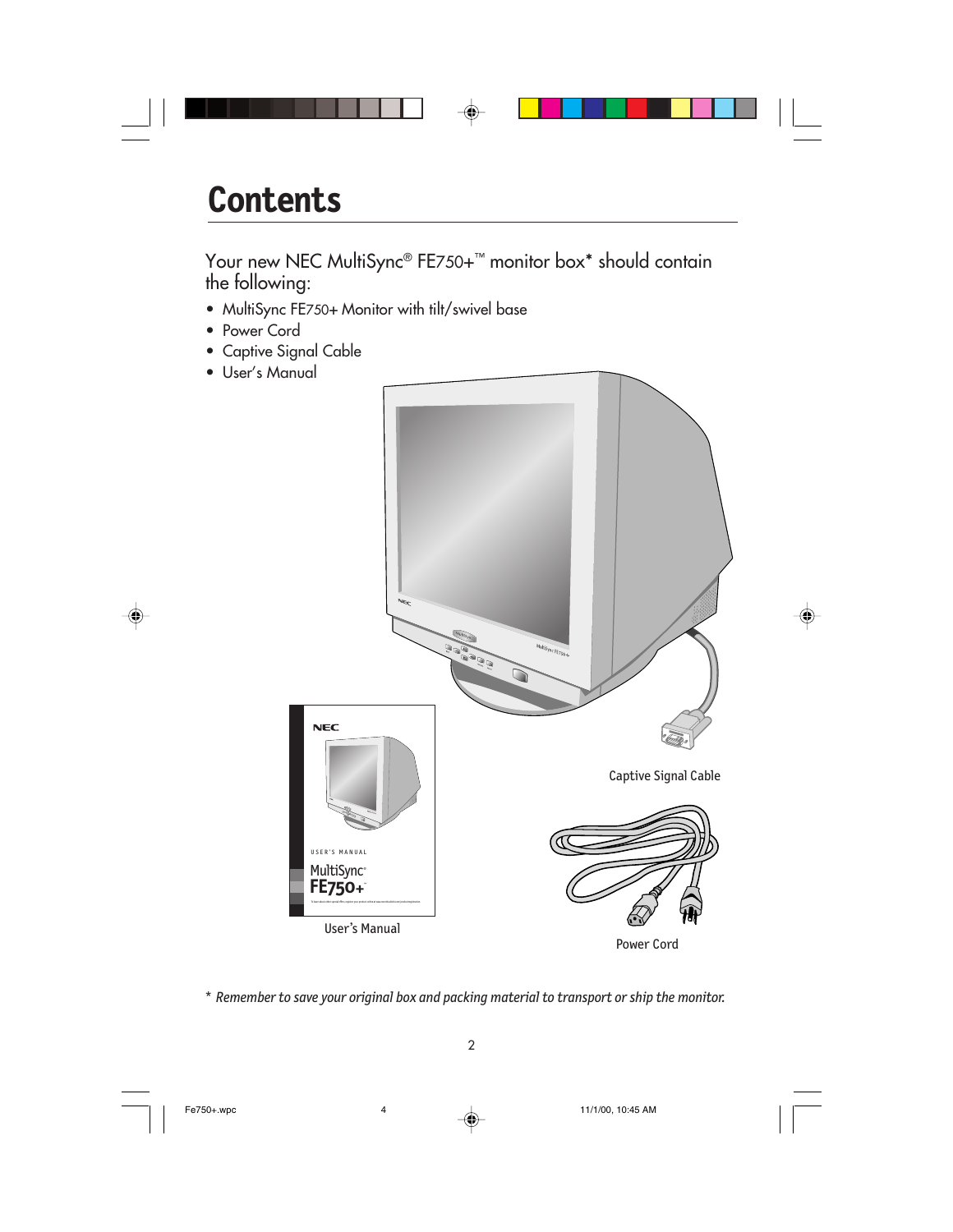# **Quick Start**

To attach the MultiSync® FE750+™ monitor to your system, follow these instructions:

- 1. Turn off the power to your computer.
- 2. If necessary, install the display card into your system. For more information, refer to the display card manual.
- 3. For the PC: Connect the 15-pin mini D-SUB of the captive signal cable to the connector of the display card in your system **(Figure A.1).** Tighten all screws.

For the Mac: Connect the MultiSync FE750+ Macintosh cable adapter (not included) to the monitor connector on the Macintosh **(Figure B.1).** Attach the 15-pin mini D-SUB end of the captive signal cable to the MultiSync FE750+ Macintosh cable adapter on the computer **(Figure B.1).** Tighten all screws.

#### **NOTE: To obtain the MultiSync FE750+ Macintosh cable adapter, call NEC-Mitsubishi Electronics Display of America, Inc. at (800) 820-1230.**

- 4. For download information on the Windows® 95/98/2000 INF file for your MultiSync monitor, refer to the **References** section of this User's Manual.
- 5. Connect one end of the power cord to the MultiSync FE750+ monitor and the other end to the power outlet **(Figure C.1).**
- 6. Turn on the monitor **(Figure D.1)** and the computer.
- NOTE: If you have any problems, please refer to the **Troubleshooting** section of this User's Manual.



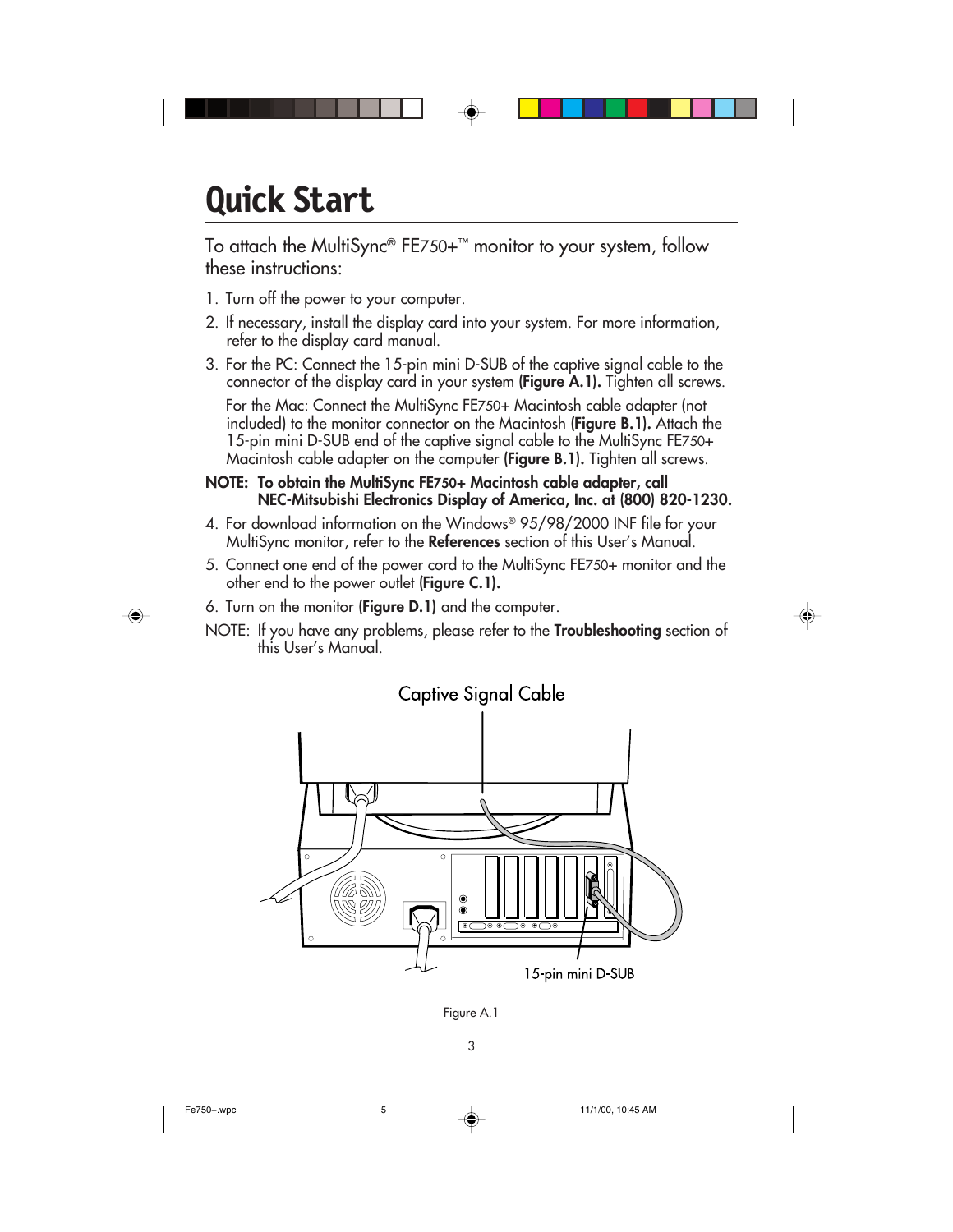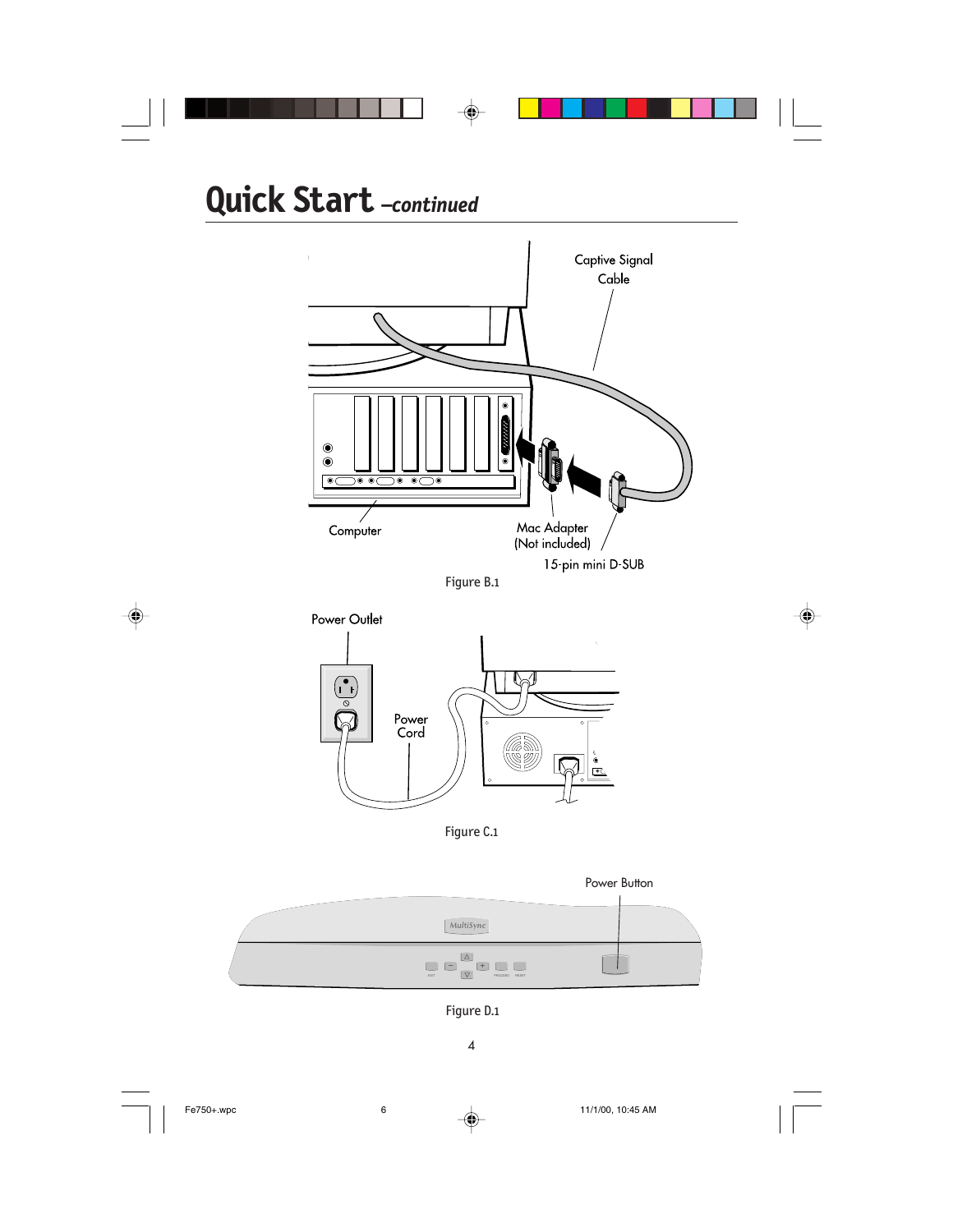# **Controls**

OSM™ (On-Screen Manager) control buttons on the front of the monitor function as follows:

|                        | <b>Main Menu</b>                                                                  | Sub-Menu                                                                                                                   |  |
|------------------------|-----------------------------------------------------------------------------------|----------------------------------------------------------------------------------------------------------------------------|--|
| <b>EXIT</b>            | Exits the OSM menu.                                                               | Exits to the OSM controls<br>main menu.                                                                                    |  |
| <b>CONTROL</b><br>A/V  | Moves the highlighted<br>area up/down to select<br>one of the controls.           | Moves the highlighted area<br>up/down to select one of the<br>controls.                                                    |  |
| <b>CONTROL</b><br>$-1$ | Moves the highlighted<br>area left/right to select<br>one of the controls.        | Moves the bar in the $-$ or $+$<br>direction to decrease or<br>increase the adjustment.                                    |  |
| <b>PROCEED</b>         | Has no function.                                                                  | Only executes control<br>or enters sub, sub-menu.                                                                          |  |
| <b>RESET</b>           | Resets all the controls within<br>the highlighted menu<br>to the factory setting. | Resets the highlighted control<br>to the factory setting.                                                                  |  |
| NOTE:                  |                                                                                   | When RESET is pressed in the main and sub-menu, a warning<br>window will appear allowing you to cancel the reset function. |  |

When OSM controls are activated, icons are displayed at the top of the menu. If an arrow  $\rightarrow$ ) is displayed in a sub-menu, it indicates further choices are available. To enter a sub, sub-menu, press PROCEED.



**Brightness:** Adjusts the overall image and background screen brightness. **Contrast:** Adjusts the image brightness in relation to the background. **Degauss:** Eliminates the buildup of stray magnetic fields which alter the correct scan of the electron beams and affect the purity of the screen colors, focus and convergence. When activated, your screen image will jump and waver a bit as the screen is demagnetized.

**Caution: Please allow a minimum of 20 minutes to elapse between uses of the Degauss Control.**

5

### **H**<sup>t</sup>+ Size and Position Controls

**Left/Right:** Moves the image horizontally (left or right). **Down/Up:** Moves the image vertically (up or down). **Narrow/Wide:** Decreases or increases the horizontal size of the image. **Short/Tall:** Decreases or increases the vertical size of the image.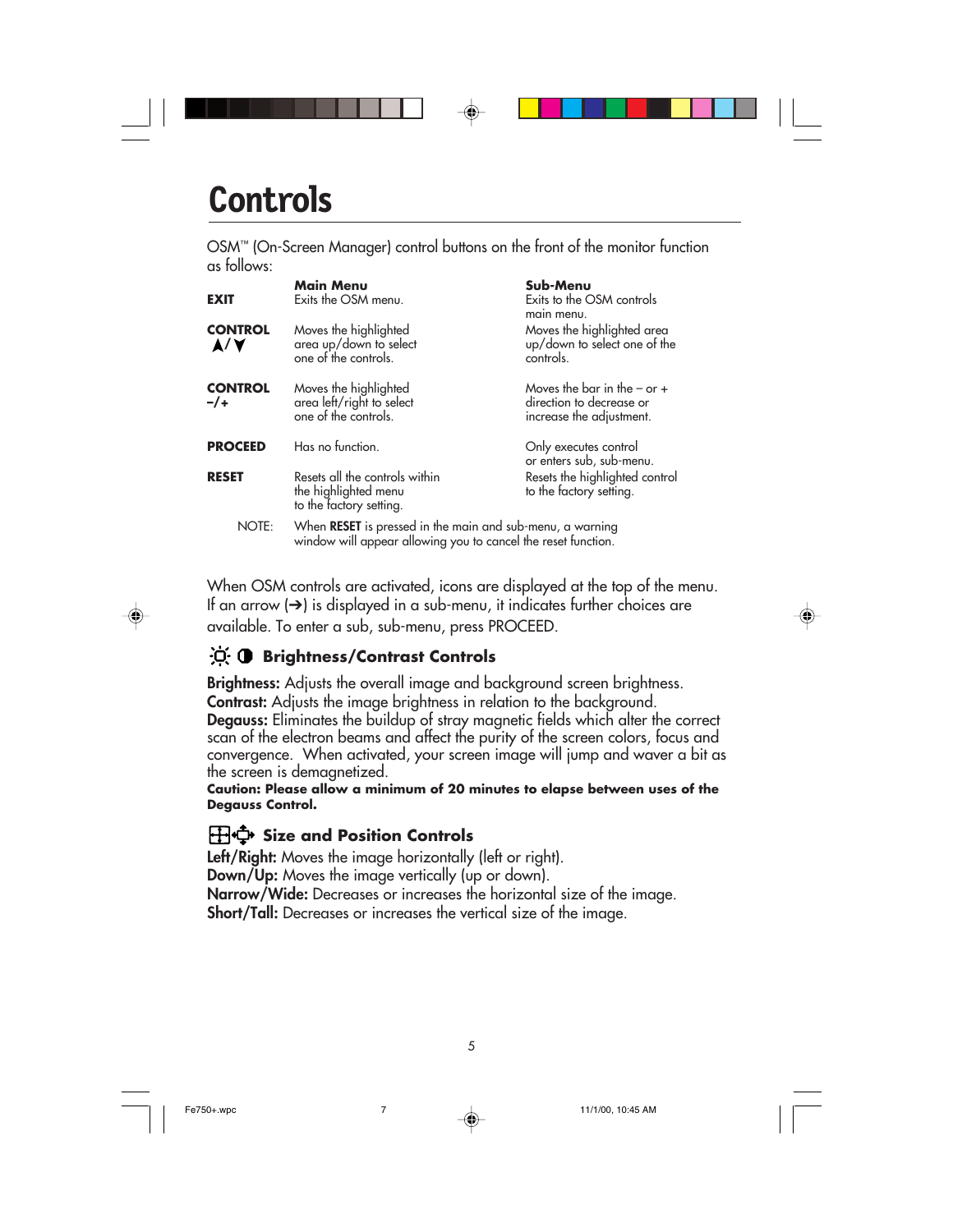### **Controls** *–continued*

#### **Color Control/AccuColor® Control System**

Color presets 1 through 5 selects the desired color setting. The bar is replaced by the color setting choice from 1 to 5. Each color setting is adjusted at the factory to the stated Kelvin. If a setting is adjusted, the name of the setting will change from Kelvin to Custom.

**Red, Green, Blue:** AccuColor Control System decreases or increases the monitor's red, green or blue color guns depending upon which is selected. The change in color will appear on screen and the direction (decrease or increase) will be shown by the bars.

**sRGB Mode:** sRGB mode provides the suitable color managed picture image. You can not change Red, Green and Blue colors individually.

#### **Geometry Controls**

#### **Geometry Controls Menu**

The **Geometry** controls allow you to adjust the curvature or angle of the sides of your display.

**Sides In/Out (pincushion):** Decreases or increases the curvature of the sides either inward or outward.

**Sides Left/Right (pincushion balance):** Decreases or increases the curvature of the sides either to the left or right.

**Sides Tilt (parallelogram):** Decreases or increases the tilt of the sides either to the left or right.

**Sides Align (trapezoidal):** Decreases or increases the bottom of the screen to be the same as the top.

**Rotate (raster rotation):** Rotates the entire display clockwise or counterclockwise.

#### **Tools 1**

**Moiré Canceler:** Moiré is a wavy pattern which can sometimes appear on the screen. The pattern is repetitive and superimposed as rippled images. When running certain applications, the wavy pattern is more evident than in others. To reduce moiré, adjust the level by using –/+ CONTROL buttons.

**Basic Convergence:** Aligns all three colors (R,G,B) to form a single color (white). The purpose of this control is to ensure that a white line drawn on the screen is as crisp and clear as possible.

• Use the Horizontal control to adjust the alignment of the white lines in the up/down direction.

• Use the Vertical control to adjust the alignment of the white lines in the left/ right direction.

**Corner Correction:**Allows you to adjust the geometry of the corners of your display — Top, Top Balance, Bottom or Bottom Balance.

**Auto Save:** The monitor automatically saves the last settings of the user controls. You can turn this Auto Save feature off by selecting this menu and changing the off position. When the off mode is selected, you will prompted with the option to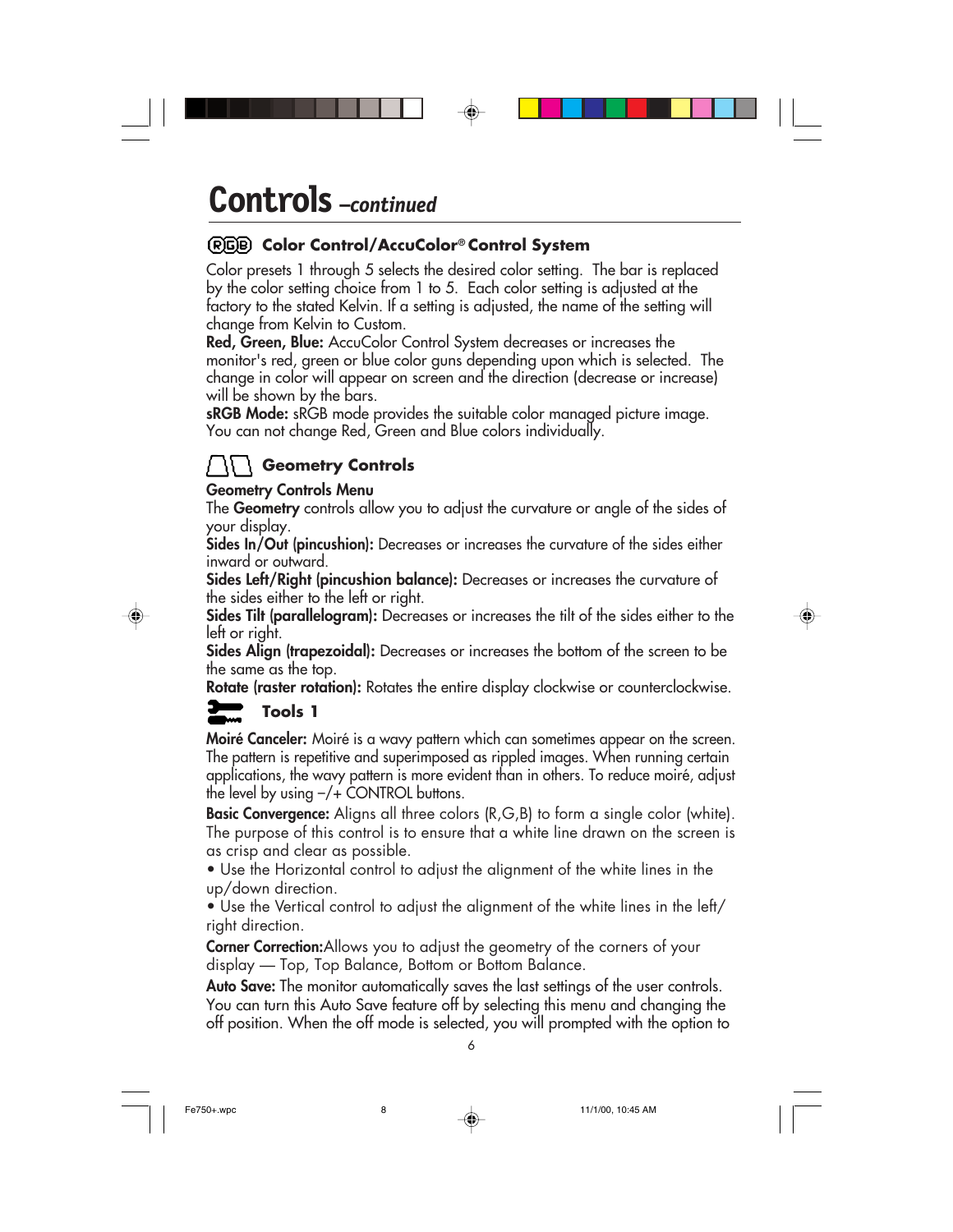### **Controls** *–continued*

save or return to the previous setting once you select a different control. If the save is not confirmed, the setting will go back to previous setting when OSM turns off. **Factory Preset:** Selecting Factory Preset allows you a reset most OSM™ control settings back to the factory settings. A warning statement will appear to confirm that you do want to reset ALL settings. Individual settings can be reset by highlighting the control to be reset and pressing the **RESET** button.

### **Tools 2**

**Language:** OSM controls menus are available in six languages.

**OSM Position:** You can choose where you would like the OSM controls menu to appear on your screen. Selecting OSM Position allows you to manually adjust the OSM controls menu position from among Center, Top left, Top right, Bottom left and Bottom right.

**OSM Turn Off:** The OSM controls menu will stay on as long as it is in use. In the OSM Turn Off sub-menu, you can select how long the monitor waits after the last touch of a button for the OSM controls menu to disappear. The preset choices are 10, 20, 30, 45, 60 and 120 seconds.

**OSM Lock Out**: This control completely locks out access to all OSM controls functions except Brightness and Contrast. When attempting to activate OSM controls while in the lock out mode, a screen will appear indicating that OSM controls are locked out. To activate the OSM Lock Out function, press **PROCEED**, then press  $\blacktriangle$  and hold down simultaneously. To deactivate the OSM Lock Out, press **PROCEED**, then press  $\blacktriangle$  and hold down simultaneously.

**IPM™ System Off Mode:** Enable: The IPM System works normally and all stages of energy savings are utilized.

Disable: The Off Mode of the IPM System is not used. NOTE: For standard systems and graphics boards, keep the factory setting at ENABLE.

**EdgeLockTM Control:** Operating your monitor at a non-standard timing may cause images to appear darker than normal or have color distortion. Use of the EdgeLock control will adjust images to their normal state.

### **T** Information

**Display Mode:** Indicates the current mode and frequency setting of the monitor. **Monitor Info:** Indicates the model and serial numbers of your monitor.

**Refresh Notifier:** A message will advise you if the refresh rate of the signal being applied to the monitor by the computer is too low. For further information, please refer to your display card or system manual.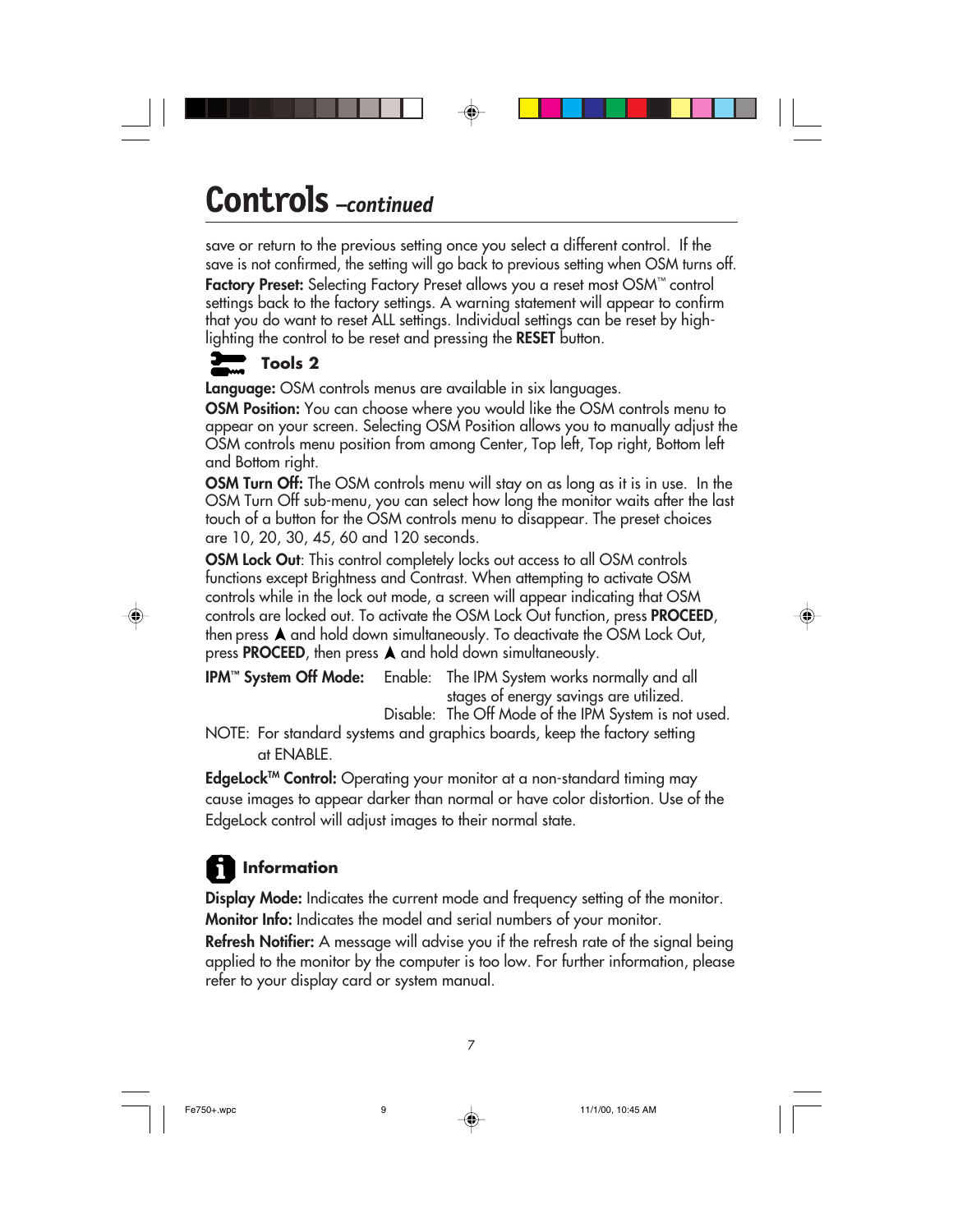# **Recommended Use**

#### **Safety Precautions and Maintenance**



FOR OPTIMUM PERFORMANCE, PLEASE NOTE THE FOLLOWING WHEN SETTING UP AND USING THE MULTISYNC® FE750+™ COLOR MONITOR:

- **DO NOT OPEN THE MONITOR.** There are no user serviceable parts inside and opening or removing covers may expose you to dangerous shock hazards or other risks. Refer all servicing to qualified service personnel.
- **•** Do not spill any liquids into the cabinet or use your monitor near water.
- **•** Do not insert objects of any kind into the cabinet slots, as they may touch dangerous voltage points, which can be harmful or fatal or may cause electric shock, fire or equipment failure.
- **•** Do not place any heavy objects on the power cord. Damage to the cord may cause shock or fire.
- **•** Do not place this product on a sloping or unstable cart, stand or table, as the monitor may fall, causing serious damage to the monitor.
- **•** Keep the monitor away from high capacity transformers, electric motors and other devices such as external speakers or fans, which may create strong magnetic fields.
- **•** If possible, position the monitor so that it is facing the east to minimize the effects of the earth's magnetic field.
- **•** Changing the direction of the monitor while it is powered on may cause image discoloration. To correct this, turn the monitor off for 20 minutes before powering it back on.
- **•** When operating the MultiSync FE750+ with its AC 220-240V worldwide power supply, use a power supply cord that matches the power supply voltage of the AC power outlet being used. The power supply cord you use must have been approved by and comply with the safety standards of your country. (Type H05VV-F should be used except in UK)
- **•** In UK, use a BS-approved power cord with molded plug having a black (5A) fuse installed for use with this monitor. If a power cord is not supplied with this monitor, please contact your supplier.

Immediately unplug your monitor from the wall outlet and refer servicing to qualified service personnel under the following conditions:

- **•** When the power supply cord or plug is damaged.
- **•** If liquid has been spilled, or objects have fallen into the monitor.
- **•** If the monitor has been exposed to rain or water.
- **•** If the monitor has been dropped or the cabinet damaged.
- **•** If the monitor does not operate normally by following operating instructions.



**•** Allow adequate ventilation around the monitor so that heat can properly dissipate. Do not block ventilated openings or place the monitor near a radiator or other heat sources. Do not put anything on top of monitor.

**•** The power cable connector is the primary means of detaching the system from the power supply. The monitor should be installed close to a power outlet which is easily accessible.

**•** Handle with care when transporting. Save packaging for transporting.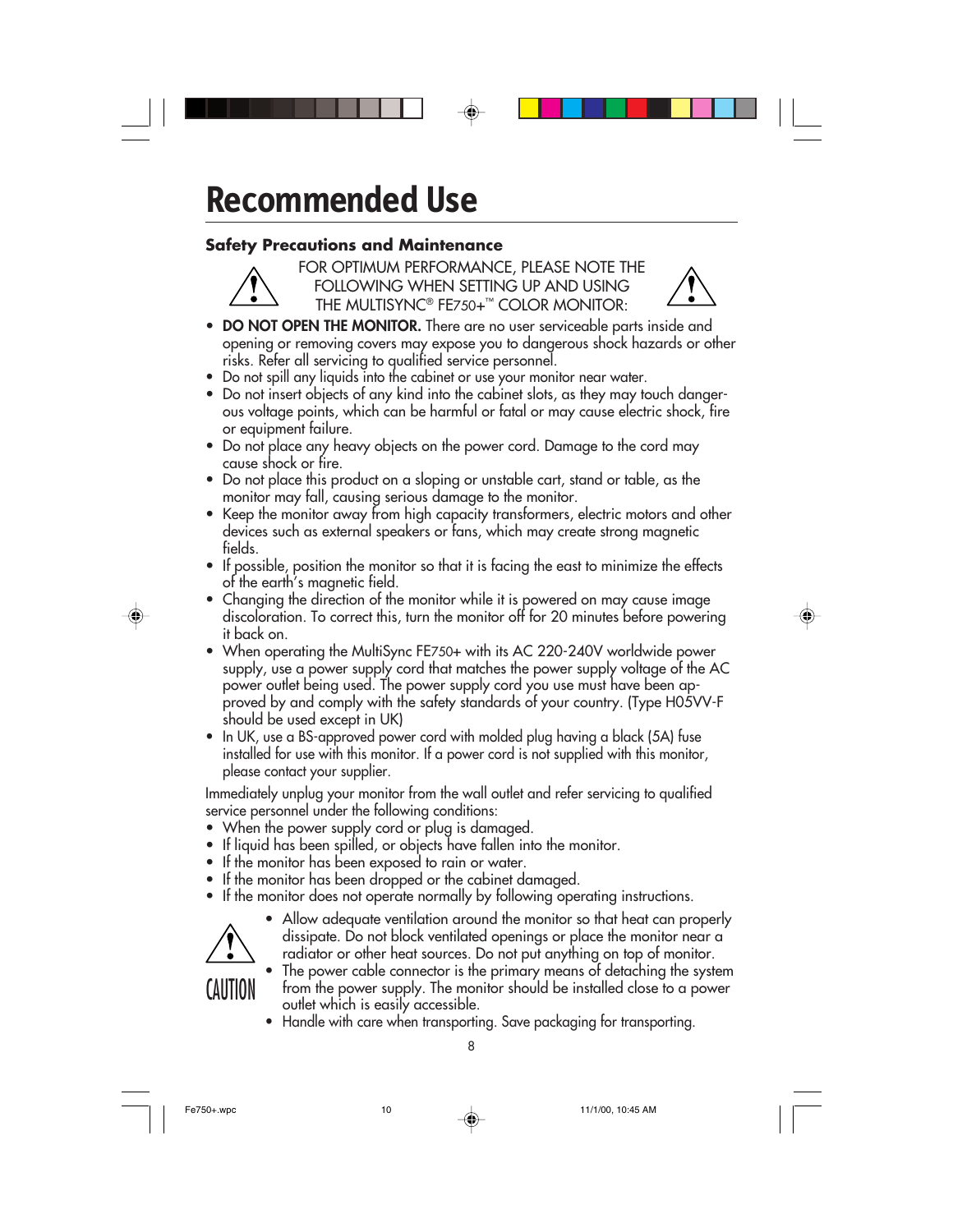### **Recommended Use** *–continued*

CORRECT PLACEMENT AND ADJUSTMENT OF THE MONITOR CAN REDUCE EYE, SHOULDER AND NECK FATIGUE. CHECK THE FOLLOWING WHEN YOU POSITION THE MONITOR:

- **•** Adjust the monitor height so that the top of the screen is at or slightly below eye level. Your eyes should look slightly downward when viewing the middle of the screen.
- **•** Position your monitor no closer than 12 inches and no further away than 28 inches from your eyes. The optimal distance is 24 inches.
- **•** Rest your eyes periodically by focusing on an object at least 20 feet away. Blink often.

**•** Position the monitor at a 90° angle to



windows and other light sources to minimize glare and reflections. Adjust the monitor tilt so that ceiling lights do not reflect on your screen.

- **•** If reflected light makes it hard for you to see your screen, use an anti-glare filter.
- **•** Clean your monitor regularly. Use a lint-free, non-abrasive cloth and a non-alcohol, neutral, non-abrasive cleaning solution or glass cleaner to minimize dust.
- **•** Adjust the monitor's brightness and contrast controls to enhance readability.
- **•** Use a document holder placed close to the screen.
- **•** Position whatever you are looking at most of the time (the screen or reference material) directly in front of you to minimize turning your head while you are typing.
- **•** Get regular eye checkups.

#### **Ergonomics**

To realize the maximum ergonomics benefits, we recommend the following:

- Adjust the Brightness until the background raster disappears
- Do not position the Contrast control to its maximum setting
- Use the preset Size and Position controls with standard signals
- Use the preset Color Setting and Sides Left/Right controls
- Use non-interlaced signals with a vertical refresh rate between 75-120Hz
- Do not use primary color blue on a dark background, as it is difficult to see and may produce eye fatigue due to insufficient contrast

For more detailed information on setting up a healthy work environment, call NEC-Mitsubishi Electronics Display at (800) 820-1230, NEC FastFacts™ information at (800) 366-0476 and request document #900108 or write the American National Standard for Human Factors Engineering of Visual Display Terminal Workstations – ANSI-HFS Standard No. 100-1988 – The Human Factors Society, Inc. P.O. Box 1369, Santa Monica, California 90406.

Fe750+.wpc 11 11 11  $\downarrow$  11/1/00, 10:45 AM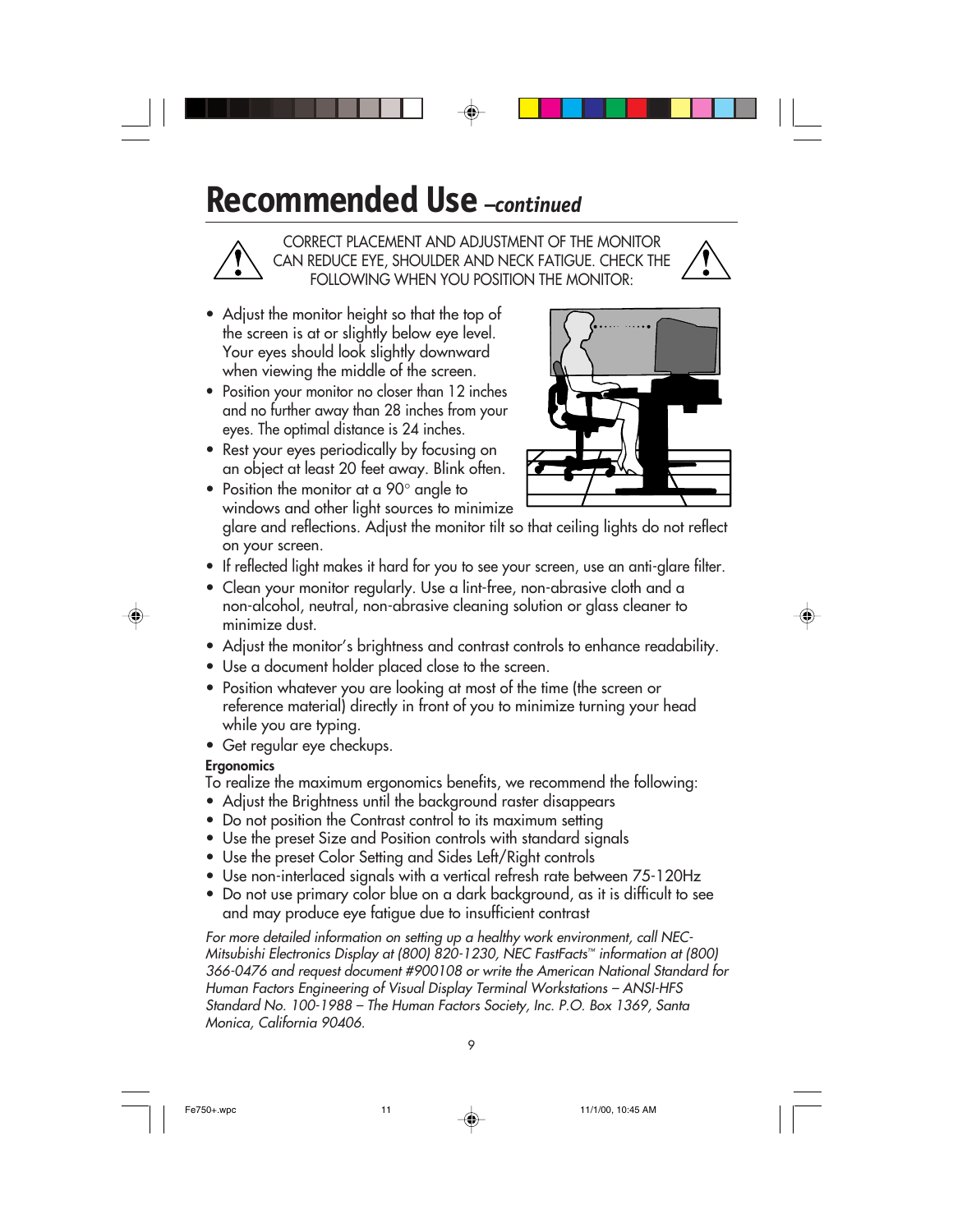# **Specifications**

 $\overline{a}$ 

 $\bigoplus$ 

| Monitor<br><b>Specifications</b>                                                                                                         | MultiSync® FE750+™<br><b>Monitor</b>                                                                                                                                             | <b>Notes</b>                                                                                                                                                                                 |  |
|------------------------------------------------------------------------------------------------------------------------------------------|----------------------------------------------------------------------------------------------------------------------------------------------------------------------------------|----------------------------------------------------------------------------------------------------------------------------------------------------------------------------------------------|--|
| Diagonal:<br>Picture Tube<br>Viewable Image Size:<br>Radius:                                                                             | 17 inch<br>16 inch<br>50,000 mm                                                                                                                                                  | 90° deflection, 0.25 mm grille pitch,<br>medium short persistence phosphor,<br>aperture grille CRT, multi-layered, anti-static<br>screen coating, dark-tint screen and<br>OptiClear® screen. |  |
| Video:<br>Input Signal<br>Sync:                                                                                                          | ANALOG 0.7 Vp-p/75 Ohms<br>Separate sync. TTL Level<br>Horizontal sync. Positive/Negative<br>Vertical sync. Positive/Negative<br>Composite sync. (Positive/Negative) (TTL Level) |                                                                                                                                                                                              |  |
| Analog input:<br>Display Colors                                                                                                          | Unlimited number of Colors                                                                                                                                                       | Depends on display card used.                                                                                                                                                                |  |
| Horizontal:<br>Synchronization<br>Vertical:<br>Range                                                                                     | 31 kHz to 96 kHz<br>55 Hz to 160 Hz                                                                                                                                              | Automatically<br>Automatically                                                                                                                                                               |  |
| <b>Resolutions Supported</b><br>Resolution based on horizontal and<br>vertical frequencies only                                          | 640 x 480 @ 60 to 160 Hz<br>800 x 600 @ 55 to 146 Hz<br>832 x 624 @ 55 to 141 Hz<br>1024 x 768 @ 55 to 116 Hz<br>1152 x 870 @ 55 to 103 Hz                                       | Some systems may not support<br>all modes listed.                                                                                                                                            |  |
|                                                                                                                                          | 1600 x 1200 @ 55 to 76 Hz                                                                                                                                                        | 1280 x 1024 @ 55 to 89 Hz  NEC-Mistubishi Electronics Display cites<br>recommended resolution at 85 Hz for<br>optimal display performance.                                                   |  |
| Horizontal:<br>Active Display Area<br>Vertical:<br>(Factory Setting)                                                                     | 315 mm/12.4 inches<br>236 mm/9.3 inches                                                                                                                                          | Dependent upon signal timing used,<br>and does not include border area.                                                                                                                      |  |
| Active Display Area<br>(Full Scan)                                                                                                       | 325 mm/12.8 inches<br>244 mm/9.6 inches                                                                                                                                          | Dependent upon signal timing used,<br>and does not include border area.                                                                                                                      |  |
| Power Supply                                                                                                                             | AC 100-120 V/220-240 V, 50/60 Hz                                                                                                                                                 |                                                                                                                                                                                              |  |
| <b>Current Rating</b>                                                                                                                    | 1.3A @ 100-120 V, 0.6 A@ 220-240 V                                                                                                                                               |                                                                                                                                                                                              |  |
| 399 mm (W) x 413 mm (H) x 415 mm (D)<br><b>Dimensions</b><br>15.7 inches (W) x 16.3 inches (H) x 16.4 inches (D)                         |                                                                                                                                                                                  |                                                                                                                                                                                              |  |
| Weight                                                                                                                                   | 19.0 kg<br>41.9 lbs                                                                                                                                                              |                                                                                                                                                                                              |  |
| <b>Environmental Considerations</b><br><b>Operating Temperature:</b><br>Humidity:<br>Feet:<br>Storage Temperature:<br>Humidity:<br>Feet: | +10°C to +35°C / +50°F to +95°F<br>30% to 80%<br>0 to 10,000 Feet<br>-20°C to +60°C / -4°F to +140°F<br>10% to 90%<br>0 to 45,000 Feet                                           |                                                                                                                                                                                              |  |

 $\Rightarrow$ 

NOTE: Technical specifications are subject to change without notice.

10

Fe750+.wpc 12 11/1/00, 10:45 AM

 $\mathsf{L}$ 

 $\bigoplus$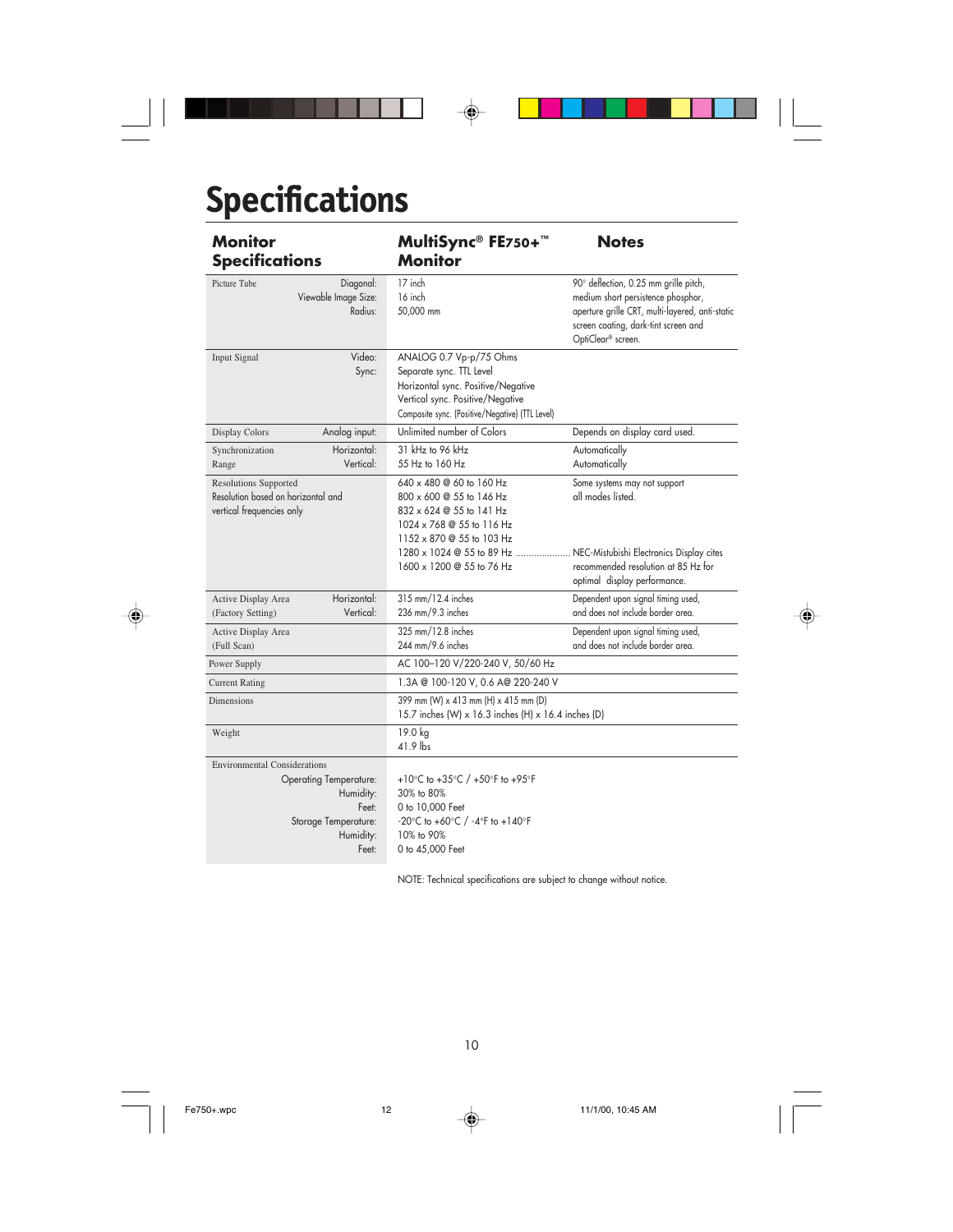### **Features**

**Flat Aperture Grille CRT:** Delivers an unparalleled viewing experience with a virtually flat image, eliminating distortion and reducing glare so that what you see on-screen is what you get on your printed output. The striped phosphor alignment of the CRT delivers superior vertical definition with improved brightness for more uniform image contrast.

**OptiClear® Screen Surface:** Reduces reflection and glare and increases contrast without sacrificing focus level, clarity or brightness. Along with the flat square technology CRT, a high contrast screen with 0.25 mm grille pitch delivers crisp, clean text and graphics.

**Dual Dynamic Beam Focus:** Provides precise, continuous focus adjustments of the electron beams and optimum image quality, even to the far edges of the screen.

**AccuColor® Control System:** Allows you to change between five color settings on your display to match your personal preference.

**OSM™ (On-Screen Manager) Controls:** Allows you to quickly and easily adjust all elements of your screen image via simple to use on-screen menus.

**ErgoDesign® Features:** Enhances human ergonomics to improve the working environment, protect the health of the user and save money. Examples include OSM controls for quick and easy image adjustments, tilt/swivel base for preferred angle of vision and compliance with MPRII guidelines for lower emissions.

**Plug and Play:** The Microsoft**®** solution with the Windows**®**95/98/2000 operating system facilitates setup and installation by allowing the monitor to send its capabilities (such as screen size and resolutions supported) directly to your computer, automatically optimizing display performance.

**IPM™ (Intelligent Power Manager) System:** Provides innovative power-saving methods that allow the monitor to shift to a lower power consumption level when on but not in use, saving two-thirds of your monitor energy costs, reducing emissions and lowering the air conditioning costs of the workplace.

**Reduced Magnetic Field™ Technology:** Reduces magnetic and alternating electric field emissions and static electricity, addressing ergonomic concerns regarding potential risks from extended computer monitor use.

**Multiple Frequency Technology:** Automatically adjusts monitor to the display card's scanning frequency, thus displaying the resolution required.

**FullScan™ Capability:** Allows you to use the entire screen area in most resolutions, significantly expanding image size.

> OSM Display Screen Copyright 2000 by NEC-Mitsubishi Electronics Display of America, Inc.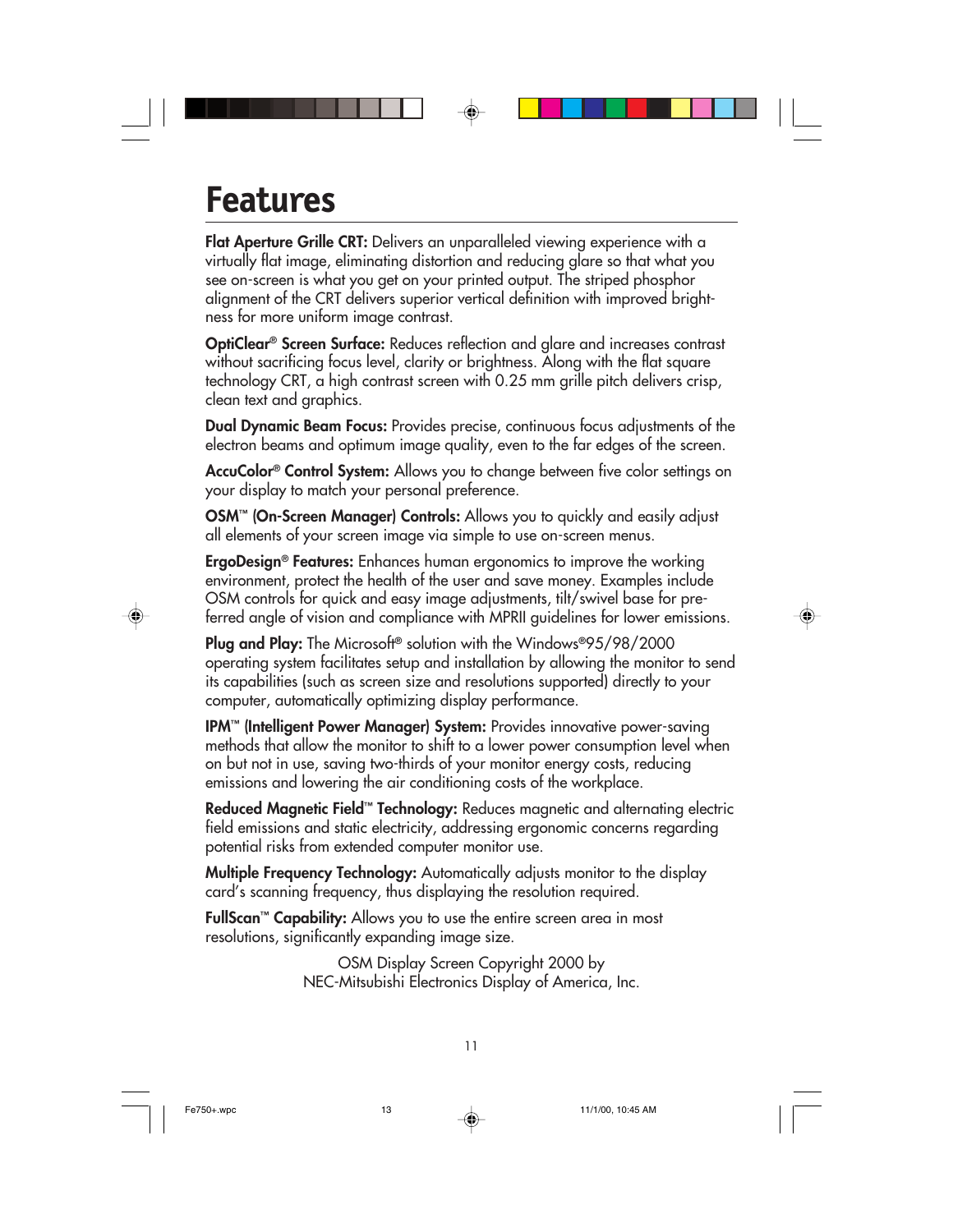## **Troubleshooting**

#### **No picture**

- Display card should be completely seated in its slot.
- Power Button and computer power switch should be in the ON position.
- Signal cable should be completely connected to display card/computer.
- Check connector for bent or pushed-in pins.

#### **Image is scrolling or unstable**

- Signal cable should be completely attached to the computer.
- Check pin assignments and signal timings of the monitor and your display card with respect to recommended timings and pin assignments.
- If the Macintosh cable adapter is used, check for proper connection or make sure the display card is Macintosh compatible and that the card is properly seated in the computer.
- **LED on monitor is not lit** (no green, orange color can be seen)
	- Power Switch should be in the ON position and power cord should be connected.

#### **Picture is fuzzy or color looks blotchy**

- Adjust Brightness and Contrast Controls.
- Access the Degauss Control through OSM™ controls. Activate the Degauss Control.
	- CAUTION: A minimum interval of 20 minutes should elapse before the Deguass Control is used a second time when not switching between modes.

#### **Picture bounces or a wavy pattern is present in the picture**

- Move electrical devices that may be causing electrical interference away from the monitor.
- See inside cover of User's Manual for FCC information.

#### **Edges of the display image are not square**

- Use the OSM Geometry Controls to straighten the edges.
- If possible, position the front of the monitor facing east.

#### **Display image is not centered, too small, or too large**

• Use the OSM Size and Position Controls to adjust the image.

#### **Thin lines appear on your screen**

• Thin lines are normal for an aperture grille CRT and are not a malfunction. These are shadows from the damper wires used to stabilize the aperture grille and are most noticeable when the screen's background is light (usually white).

#### **Black vertical lines are visible on the screen**

- Thin vertical black lines on one or both sides of the screen. This minor condition is caused by grille element overlap which can occur during shipping.
- Position an open white window over the affected area of the screen and maximize the brightness and contrast controls. This will cause localized heating of the overlap which will clear in a few minutes. Be sure to readjust the brightness and contrast controls back to the normal viewing level after this procedure.

Fe750+.wpc 14 14  $\downarrow$  11/1/00, 10:45 AM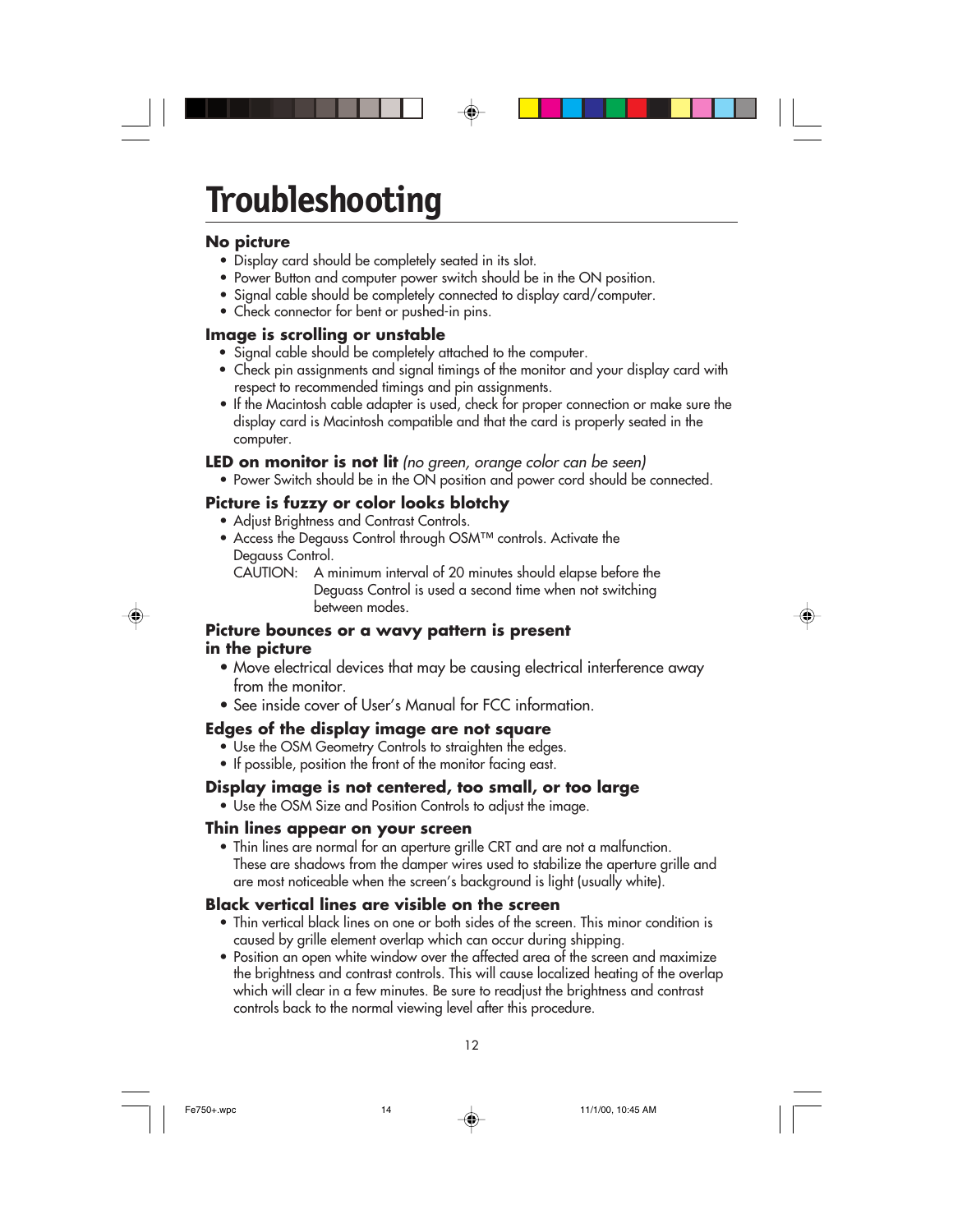### **References**

### **• BBS (978) 742-8706**

NEC-Mitsubishi Electronics Display Remote Bulletin Board System is an electronic service accessible with your system and a modem. Communication parameters are: 300/1200/2400/9600/14.4k/28.8k/33.6k bps, no parity, 8-data bits, 1 stop bit

◈

### **• Customer Service/ Technical Support (800) 632-4662**

♠

### **Fax (978) 742-7049**

| <b>• Electronic Channels:</b> |                                                  |
|-------------------------------|--------------------------------------------------|
| Internet e-mail:              | tech-support@necmitsubishi.com                   |
| Internet ftp site:            | ftp.necmitsubishi.com                            |
| World Wide Web:               | http://www.necmitsubishi.com                     |
| Product Registration:         | http://www.necmitsubishi.com/productregistration |
| <b>European Operations:</b>   | htt://www.nec-monitors.com                       |
| Windows® 95/98/2000 INF File: | http://support.necmitsubishi.com/software.htm    |
|                               | then download the file NECMSINF.ZIP              |

#### **• FastFacts™ Information (800) 366-0476**

| <b>INFORMATION</b>        | <b>DESCRIPTION</b>                                                                                                 | <b>DOCUMENT#</b> |
|---------------------------|--------------------------------------------------------------------------------------------------------------------|------------------|
| Glossary                  | Definition of terms related<br>to functions, features and<br>installation of the<br>MultiSync <sup>®</sup> monitor | 900203           |
| More Information          | Names and addresses of<br>other groups involved in<br>standards and features of<br>the MultiSync monitor           | 900204           |
| Macintosh Connection      | Detailed information on<br>connecting the MultiSync<br>monitor to a Macintosh                                      | 153006           |
| Healthy Work Environment  | Detailed information on<br>setting up a healthy work<br>environment                                                | 900108           |
| • Literature & Sales Info | (800) NEC-INFO [(800) 632-4636]                                                                                    |                  |
| • MultiSync Fulfillment   | (800) 820-1230<br>[For software & accessories]                                                                     |                  |
| • TeleSales               | (800) 284-4484                                                                                                     |                  |

Fe750+.wpc 15 11/1/00, 10:45 AM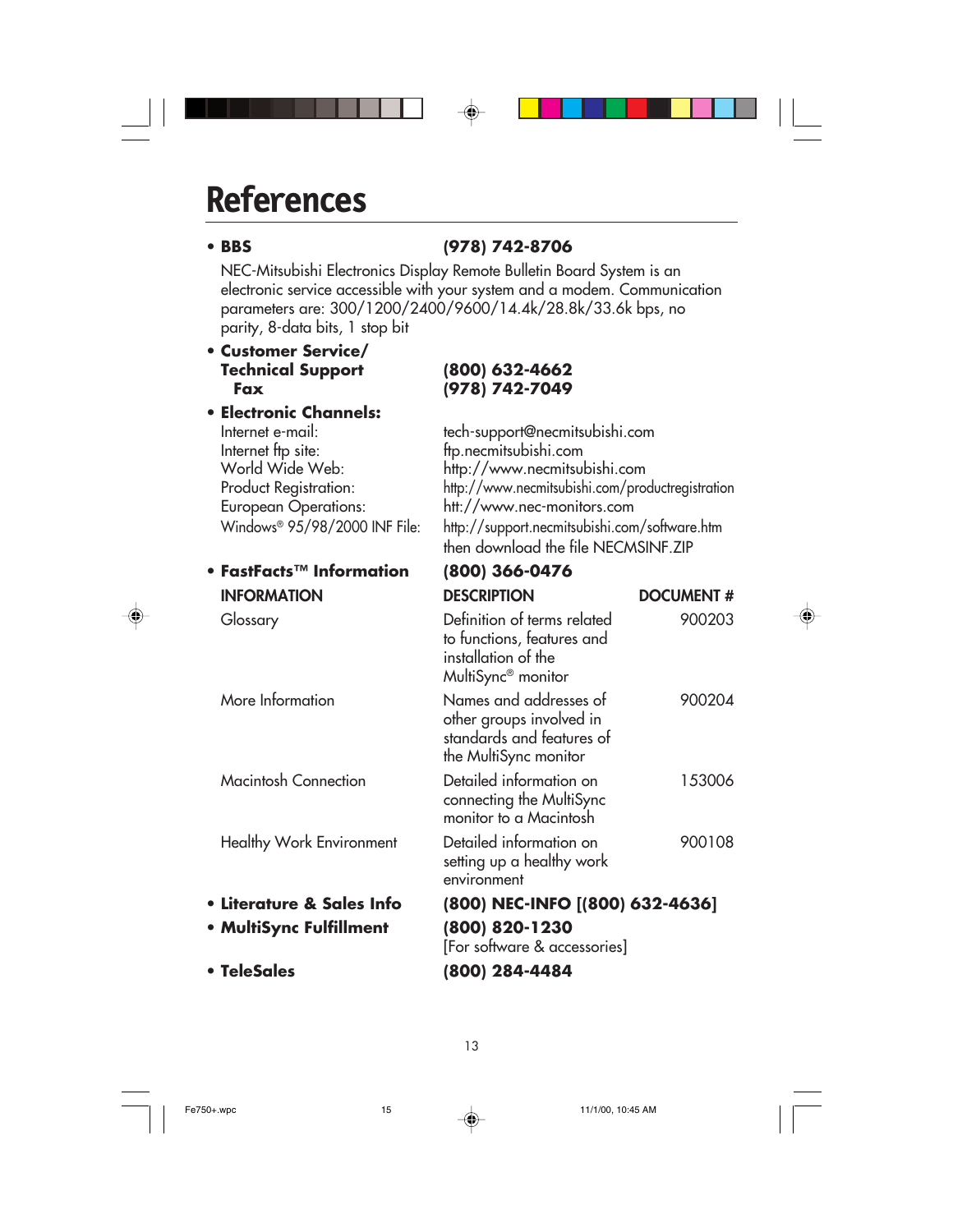# **Limited Warranty**

NEC-Mitsubishi Electronics Display of America, Inc. (hereinafter "NMD-A") warrants this Product to be free from defects in material and workmanship and, subject to the conditions set forth below, agrees to repair or replace (at NMD-A's sole option) any part of the enclosed unit which proves defective for a period of three (3) years from the date of first consumer purchase. Spare parts are warranted for ninety (90) days. Replacement parts or unit may be new or refurbished and will meet specifications of the original parts or unit.

This warranty gives you specific legal rights and you may also have other rights, which vary from state to state. This warranty is limited to the original purchaser of the Product and is not transferable. This warranty covers only NMD-A-supplied components. Service required as a result of third party components is not covered under this warranty. In order to be covered under this warranty, the Product must have been purchased in the U.S.A. or Canada by the original purchaser. This warranty only covers Product distribution in the U.S.A. or Canada by NMD-A. No warranty service is provided outside of the U.S.A. or Canada. Proof of Purchase will be required by NMD-A to substantiate date of purchase. Such proof of purchase must be an original bill of sale or receipt containing name and address of seller, purchaser, and the serial number of the product.

It shall be your obligation and expense to have the Product shipped, freight prepaid, or delivered to the authorized reseller from whom it was purchased or other facility authorized by NMD-A to render the services provided hereunder in either the original package or a similar package affording an equal degree of protection. All Products returned to NMD-A for service MUST have prior approval, which may be obtained by calling 1-800-632-4662. The Product shall not have been previously altered, repaired, or serviced by anyone other than a service facility authorized by NMD-A to render such service, the serial number of the product shall not have been altered or removed. In order to be covered by this warranty the Product shall not have been subjected to displaying of fixed images for long periods of time resulting in image persistence (afterimage effects), accident, misuse or abuse or operated contrary to the instructions contained in the User's Manual. Any such conditions will void this warranty.

NMD-A SHALL NOT BE LIABLE FOR DIRECT, INDIRECT, INCIDENTAL, CONSEQUENTIAL, OR OTHER TYPES OF DAMAGES RESULTING FROM THE USE OF ANY NMD-A PRODUCT OTHER THAN THE LIABILITY STATED ABOVE. THESE WARRANTIES ARE IN LIEU OF ALL OTHER WARRANTIES EXPRESS OR IMPLIED, INCLUDING, BUT NOT LIMITED TO, THE IMPLIED WARRANTIES OF MERCHANTABILITY OR FITNESS FOR A PARTICULAR PURPOSE. SOME STATES DO NOT ALLOW THE EXCLUSION OF IMPLIED WARRANTIES OR THE LIMITATION OR EXCLUSION OF LIABILITY FOR INCIDENTAL OR CONSEQUENTIAL DAM-AGES SO THE ABOVE EXCLUSIONS OR LIMITATIONS MAY NOT APPLY TO YOU.

This Product is warranted in accordance with the terms of this limited warranty. Consumers are cautioned that Product performance is affected by system configuration, software, the application, customer data, and operator control of the system, among other factors. While NMD-A Products are considered to be compatible with many systems, specific functional implementation by the customers of the Product may vary. Therefore, suitability of a Product for a specific purpose or application must be determined by consumer and is not warranted by NMD-A.

For the name of your nearest authorized NEC-Mitsubishi Electronics Display of America service facility, contact NEC-Mitsubishi Electronics Display of America at 1-800-632-4662.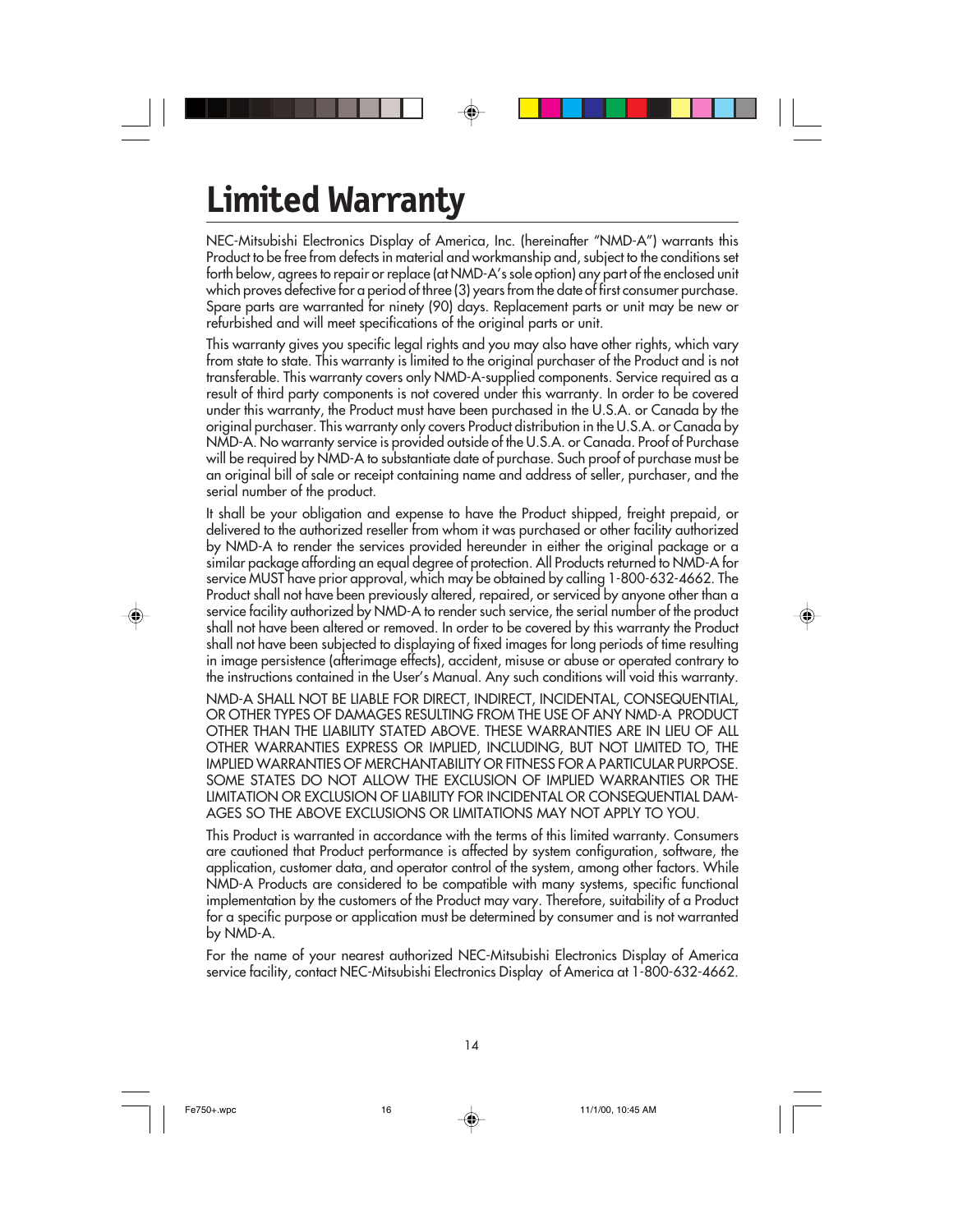# **TCO'99**

Congratulations! You have just purchased a TCO'99 approved and labeled product! Your choice has provided you with a product developed for professional use. Your purchase has also contributed to reducing the burden on the environment and also to the further development of environmentally adapted electronics products.



#### **Why do we have environmentally labelled computers?**

In many countries, environmental labelling has become an established method for encouraging the adaptation of goods and services to the environment. The main problem, as far as computers and other electronics equipment are concerned, is that environmentally harmful substances are used both in the products and during the manufacturing. Since it has not been possible for the majority of electronics equipment to be recycled in a satisfactory way, most of these potentially damaging substances sooner or later enter Nature.

There are also other characteristics of a computer, such as energy consumption levels, that are important from the viewpoints of both the work (Internal) and natural (external) environments. Since all methods of conventional electricity generation have a negative effect on the environment (acidic and climate-influencing emissions, radioactive waste, etc.), it is vital to conserve energy. Electronics equipment in offices consume an enormous amount of energy since they are often left running continuously.

#### **What does labelling involve?**

This product meets the requirements for the TCO'99 scheme which provides for international and environmental labelling of personal computers. The labelling scheme was developed as a joint effort by the TCO (The Swedish Confederation of Professional Employees), Svenska Naturskyddsforeningen (The Swedish Society for Nature Conservation) and Statens Energimyndighet (The Swedish National Energy Administration).

The requirements cover a wide range of issues: environment, ergonomics, usability, emission of electrical and magnetic fields, energy consumption and electrical and fire safety.

The environmental demands concern restrictions on the presence and use of heavy metals, brominated and chlorinated flame retardants, CFCs (freons) and chlorinated solvents, among other things. The product must be prepared for recycling and the manufacturer is obliged to have an environmental plan which must be adhered to in each country where the company implements its operational policy. The energy requirements include a demand that the computer and/or display, after a certain period of inactivity, shall reduce its power consumption to a lower level in one or more stages. The length of time to reactivate the computer shall be reasonable for the user.

Labelled products must meet strict environmental demands, for example, in respect of the reduction of electric and magnetic fields, physical and visual ergonomics and good usability.

#### **Environmental Requirements**

#### Flame retardants

Flame retardants are present in printed circuit boards, cables, wires, casings and housings. In turn, they delay the spread of fire. Up to thirty percent of the plastic in a computer casing can consist of flame retardant substances. Most flame retardants contain bromine or chloride and these are related to another group of environmental toxins, PCBs, which are suspected to give rise to severe health effects, including reproductive damage in fisheating birds and mammals, due to the bio-

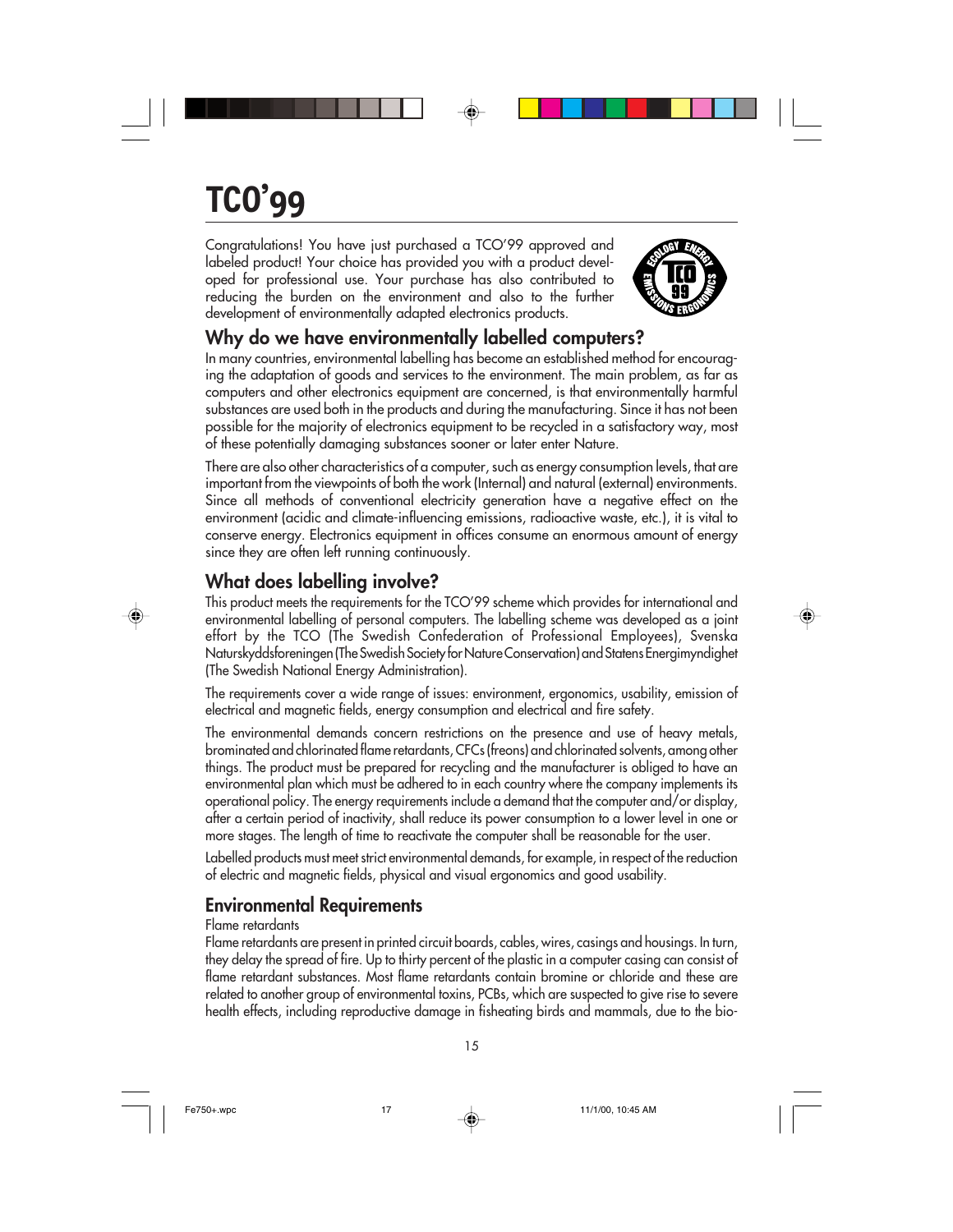### **TCO'99** *–continued*

accumulative\* processes. Flame retardants have been found in human blood and researchers fear that disturbances in foetus development may occur.

TCO'99 demand requires that plastic components weighing more than 25 grams must not contain flame retardants with organically bound chlorine and bromine. Flame retardants are allowed in the printed circuit boards since no substitutes are available.

#### **Lead\*\***

Lead can be found in picture tubes, display screens, solders and capacitors. Lead damages the nervous system and in higher doses, causes lead poisoning.

TCO'99 requirement permits the inclusion of lead since no replacement has yet been developed.

#### **Cadmium\*\***

Cadmium is present in rechargeable batteries and in the colourgenerating layers of certain computer displays. Cadmium damages the nervous system and is toxic in high doses.

TCO'99 requirement states that batteries, the colourgenerating layers of display screens and the electrical or electronics components must not contain any cadmium.

#### **Mercury\*\***

Mercury is sometimes found in batteries, relays and switches, Mercury damages the nervous system and is toxic in high doses.

TCO'99 requirement states that batteries may not contain any Mercury. It also demands that no mercury is present in any of the electrical or electronics components associated with the display unit.

#### **CFCs** (freons)

CFCs (freons) are sometimes used for washing printed circuit boards. CFCs break down ozone and thereby damage the ozone layer in the stratosphere, causing increased reception on Earth of ultraviolet light with consequent increased risks of skin cancer (malignant melanoma).

The relevant TCO'99 requirement; Neither CFCs nor HCFCs may be used during the manufacturing and assembly of the product or its packaging.

\*Bio-accumulative is defined as substances which accumulate within living organisms. \*\*Lead, Cadmium and Mercury are heavy metals which are Bio-accumulative.

To obtain complete information on the environmental criteria document, order from:

TCO Development Unit SE-114 94 Stockholm SWEDEN FAX Number: +46 8 782 92 07 E-mail (Internet): development@tco.se

You may also obtain current information on TCO'99 approved and labelled products by visiting their website at: http://www.tco-info.com/

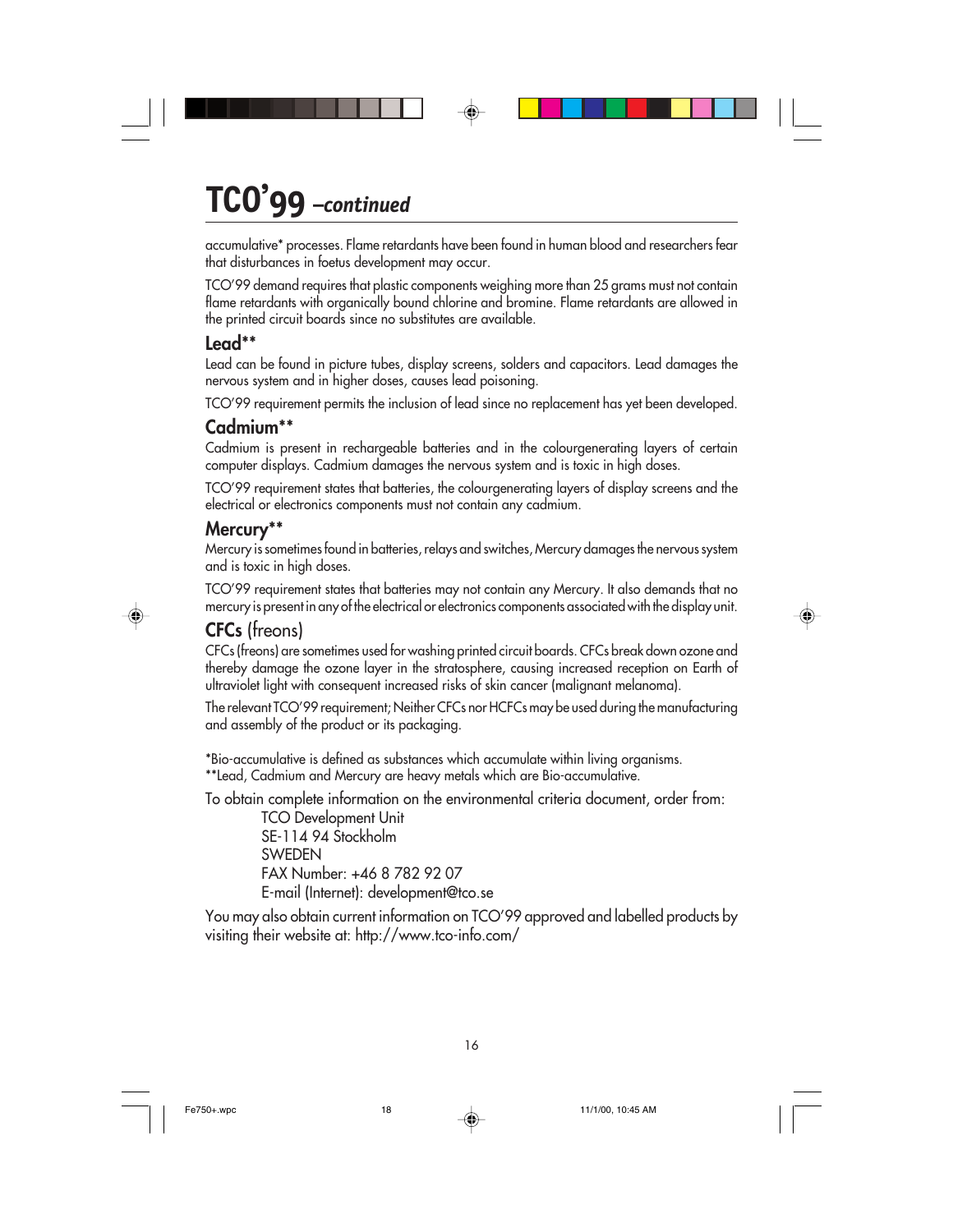

### **Röntgenstrahlung**

Die in diesem Gerät erzeugten Röntgenstrahlen sind durch die eigensichere Kathodenstrahlröhre ausreichend abgeschirmt.

Unsachgemäße Eingriffe, insbesondere Verändern der Hochspannung oder Einbau eines anderen Bildröhrentyps, können dazu führen, daß Röntgenstrahlung in erheblicher Stärke auftritt. So veränderte Geräte entsprechen nicht mehr dieser Zulassung und dürfen nicht betrieben werden.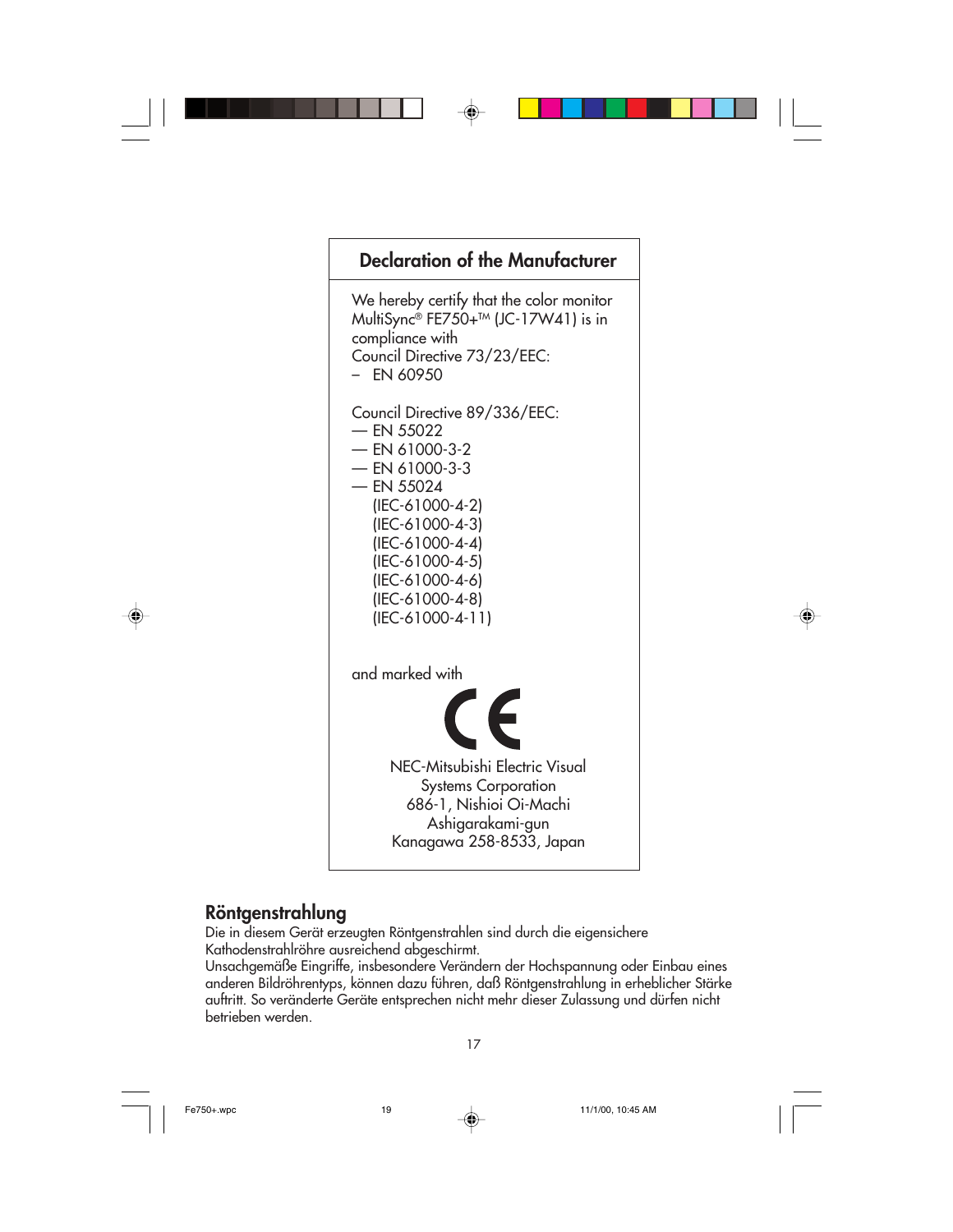

 $\Rightarrow$ 

18



 $\clubsuit$ 

 $\sqrt{2}$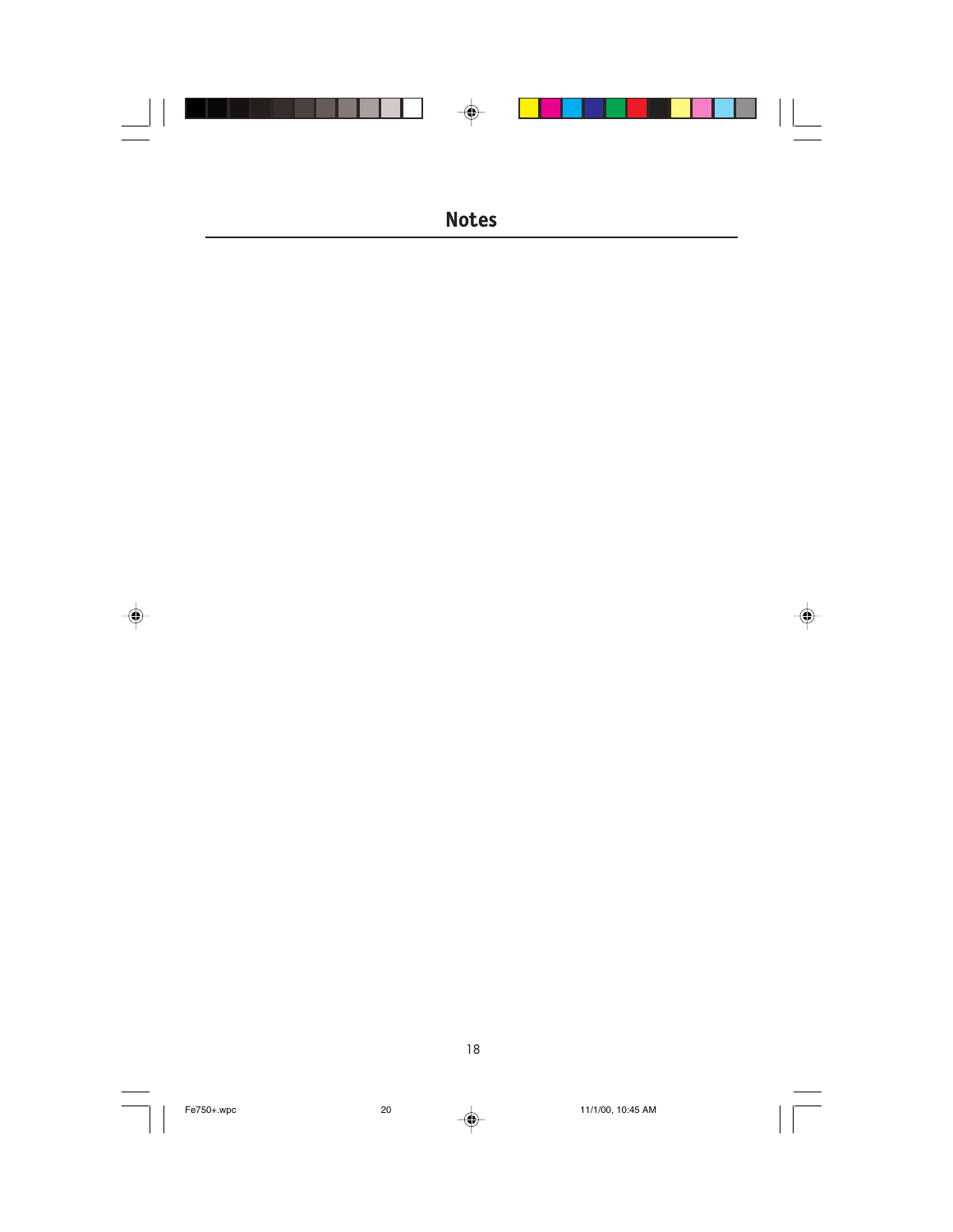#### **AVERTISSEMENT**

AFIN D'ÉVITER TOUT RISQUE D'INCENDIE OU D'ÉLECTROCUTION, NE PAS EXPOSER CET APPAREIL À LA PLUIE OU À L'HUMIDITÉ. NE PAS UTILISER LA FICHE D'ALIMENTATION POLARISÉE AVEC UNE PRISE DE CORDON DE RALLONGE OU AUTRE PRISE SAUF SI LES BROCHES PEUVENT ÊTRE ENTIÈREMENT INTRODUITES. NE PAS OUVRIR LE BOÎTIER, LEQUEL CONTIENT DES COMPOSANTS À HAUTE TENSION. CONFIER TOUS TRAVAUX À DU PERSONNEL TECHNIQUE QUALIFIÉ.

### **ATTENTION**

RISQUE DE DÉCHARGE ÉLECTRIQUE • NE PAS OUVRIR

ATTENTION : POUR ÉVITER TOUT RISQUE D'ÉLECTROCUTION, NE PAS OUVRIR LE COUVERCLE (L'ARRIÈRE). À L'INTÉRIEUR, AUCUNE PIÈCE NE NÉCESSITE L'INTERVENTION DE L'UTILISATEUR. EN CAS DE PROBLÈME, S'ADRESSER À DU PERSONNEL TECHNIQUE QUALIFIÉ.

Ce symbole est une mise en garde contre les risques d'électrocution que présentent certaines parties dépourvues d'isolation à l'intérieur de l'appareil. Il est donc dangereux d'établir le moindre contact avec ces parties

Ce symbole prévient l'utilisateur que des directives d'utilisation et de maintenance de cet appareil sont fournies avec ce guide d'utilisateur. Par conséquent, celles-ci doivent être lues attentivement pour éviter tout incident.

#### **Déclaration de conformité au Département des Communications Canadien**

- DOC : Cet appareil numérique de classe B respecte toutes les exigences du Règlement sur le matériel à l'origine d'interférences du Canada.
- C-UL : Ce produit porte la marque «C-UL» et est conforme aux règlements de sûreté canadiens selon CAN/CSA 22.2 No. 950.

#### **Informations FCC**

 $\hat{\mathbf{\Lambda}}$ 

- 1. Utiliser les câbles spécifiés fournis avec les moniteurs couleur JC-17W41 afin de ne pas provoquer d'interférences avec la réception radio et télévision.
	- (1) Prière d'utiliser le câble d'alimentation fourni ou équivalent pour assurer la conformité FCC.
	- (2) Câble de signal de type captif blindé.

L'utilisation d'autres câbles et adaptateurs peut provoquer des interférences avec la réception radio et télévision.

2. Cet appareil a passé avec succès les tests de conformité des spécifications d'équipements de Classe A, section 15 de la réglementation FCC. Ces spécifications ont été établies pour garantir un niveau inoffensif des interférences produites pour une utilisation dans un lieu public. Cet appareil génère et utilise et peut irradier des fréquences radio et, s'il n'est pas installé et utilisé en accord avec les directives de ce mode d'emploi, il peut causer des interférences néfastes aux communications radio. Cependant, il n'est pas garanti qu'aucune interférence ne se produira dans une installation particulière.

Si cet appareil provoque des interférences nuisibles à la réception radio ou télévision, lesquelles peuvent être décelées en allumant et en éteignant l'appareil, il est recommandé à l'utilisateur d'essayer de corriger les interférences en prenant une ou plusieurs des mesures suivantes :

- Réorienter ou repositionner l'antenne de réception.
- Augmenter l'espacement entre l'appareil et le récepteur.
- Connecter l'appareil à une prise de courant sur un circuit différent de celui sur lequel le récepteur est connecté.
- Consulter son revendeur ou un technicien radio/TV expérimenté pour obtenir de l'aide.

Si nécessaire, l'utilisateur doit contacter le revendeur ou un technicien radio/TV afin d'obtenir des informations supplémentaires. L'utilisateur peut se procurer le livret utile suivant, préparé par la Commission Fédérale des Communications : «How to Identify and Resolve Radio-TV Interference Problems» (comment cerner et résoudre les problèmes d'interférences radio/TV). Ce livret est disponible auprès du U.S. Government Printing Office, Washington, D.C., 20402, Stock No. 004-000-00345-4.

19

Fe750+.wpc 21  $\downarrow$  11/1/00, 10:45 AM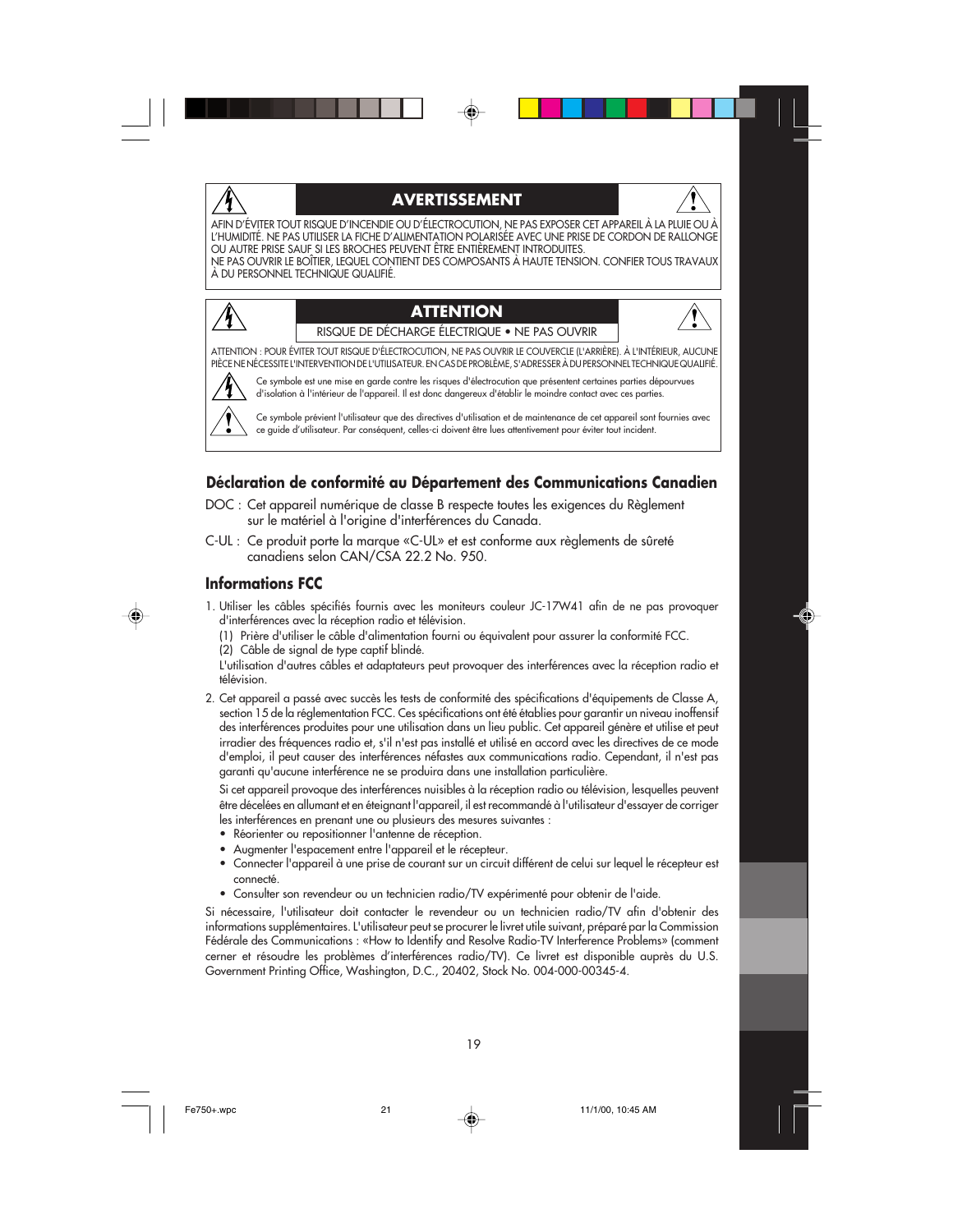

### **Contenu**

La boîte\* de votre nouveau moniteur NEC MultiSync® FE750+MC contient :

- Moniteur MultiSync FE750+ avec socle inclinable/rotatif
- Cordon d'alimentation
- Câble de signal captif
- Guide de l'utilisateur



*\* Ne pas oublier de conserver la boîte et le matériel d'emballage d'origine pour transporter ou expédier le moniteur.*

Fe750+.wpc 22  $\bigoplus$  11/1/00, 10:45 AM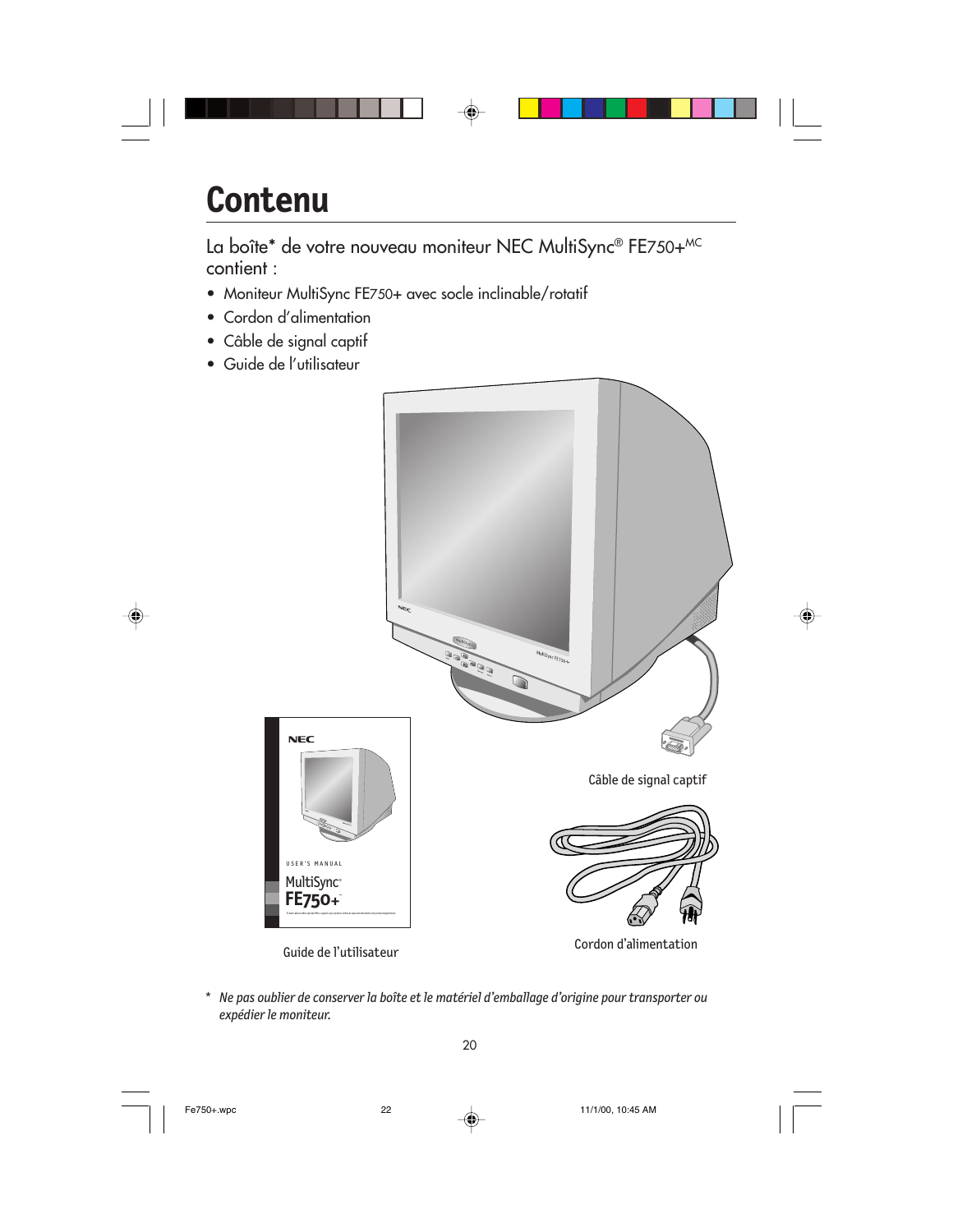

# **Mise en marche rapide**

Pour raccorder le moniteur MultiSync® FE750+<sup>MC</sup> au système, suivre les directives ci-après :

- 1. Mettre l'ordinateur hors tension.
- 2. Si nécessaire, installer la carte vidéo dans le système. Pour plus d'informations, se reporter au guide de l'utilisateur de la carte vidéo.
- 3. Pour le PC : Connecter la mini-fiche D-SUB à 15 broches du câble de signal captif au connecteur de la carte vidéo du système **(Figure A.1).** Serrer toutes les vis.

Pour le Mac : Connecter l'adaptateur de câble MultiSync FE750+ Macintosh (non fourni) au connecteur de moniteur sur le Macintosh **(Figure B.1).** Fixer l'extrémité de la minifiche D-SUB à 15 broches du câble de signal captif à l'adaptateur de câble MultiSync FE750+ Macintosh sur l'ordinateur **(Figure B.1).** Serrer toutes les vis.

#### REMARQUE : Pour obtenir un adaptateur de câble MultiSync FE750+<sup>MC</sup> Macintosh, **appeler NEC-Mitsubishi Electronics Display of America, Inc. au (800) 820-1230.**

- 4. Pour les informations de téléchargement sur le fichier INF Windows® 95/98/2000 pour le moniteur MultiSync, se reporter à la section **Références** de ce guide.
- 5. Connecter une extrémité du cordon d'alimentation au moniteur MultiSync FE750+ et l'autre extrémité à la prise de courant **(Figure C.1).**
- 6. Allumer le moniteur **(Figure D.1)** et l'ordinateur.

REMARQUE : En cas de problème, prière de se reporter à la section **Dépannage** de ce guide.



21

Fe750+.wpc 23  $\downarrow$  11/1/00, 10:45 AM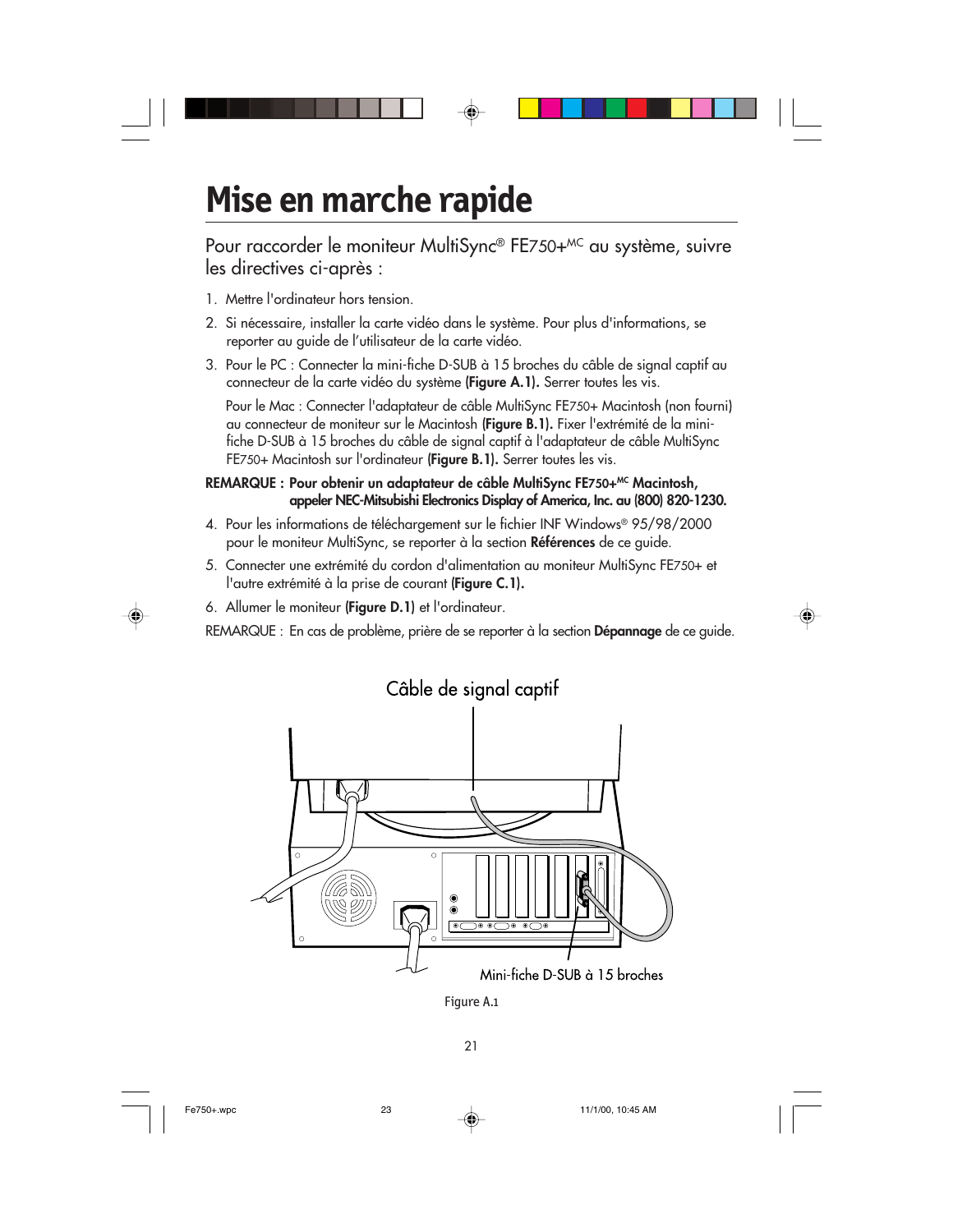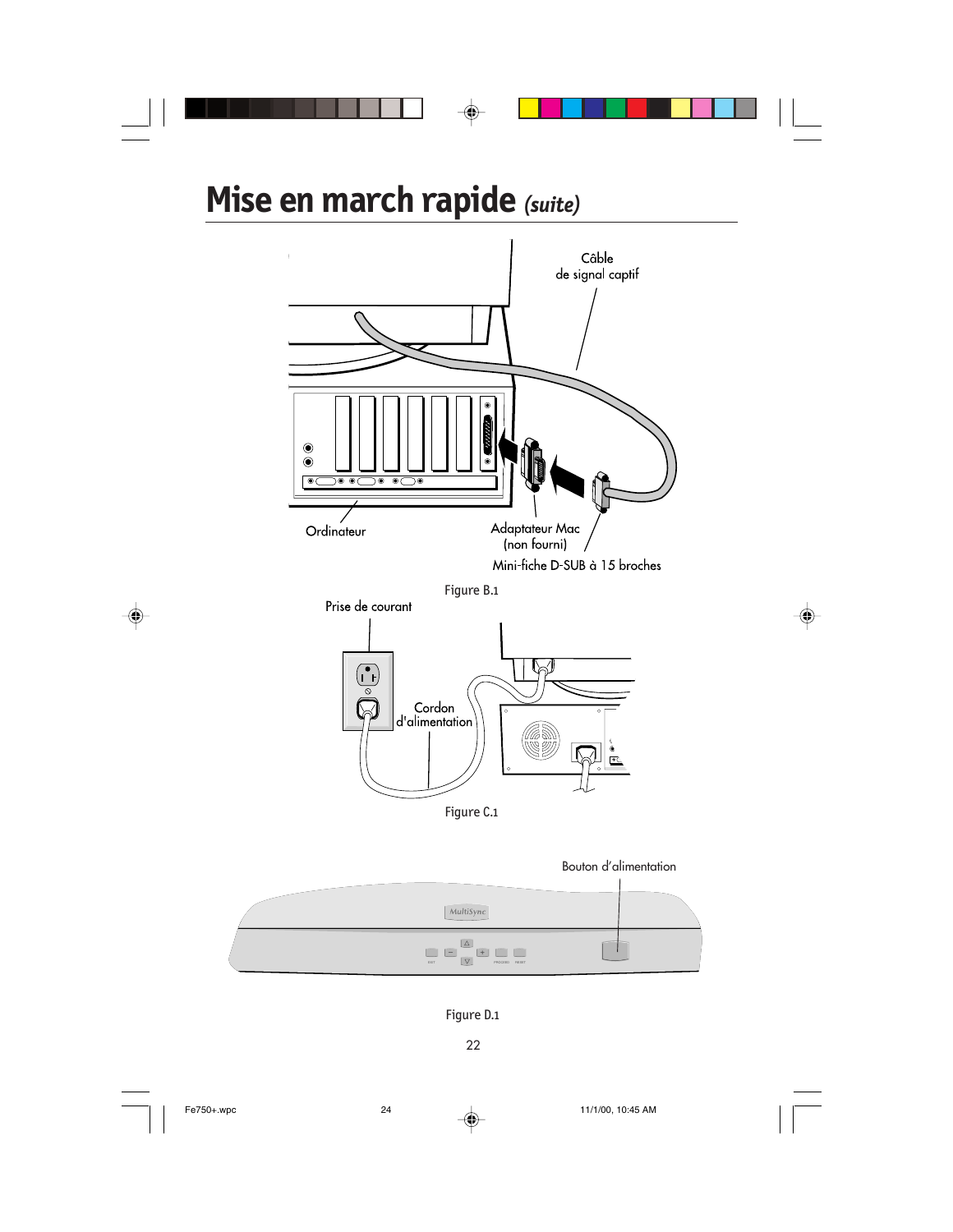### **Commandes**

Les touches de commandes OSM<sup>MC</sup> (Gestionnaire à l'écran) à l'avant du moniteur fonctionnent comme suit :

| <b>EXIT</b>            | Menu principal<br>Quitte le menu OSM.                                                                                                   | Sous-menu<br>Retour au menu principal OSM.                                                     |
|------------------------|-----------------------------------------------------------------------------------------------------------------------------------------|------------------------------------------------------------------------------------------------|
| <b>CONTROL</b><br>A/Y  | Déplace la zone en surbrillance vers<br>le haut/le bas pour sélectionner une<br>des commandes.                                          | Déplace la zone en surbrillance vers<br>le haut/le bas pour sélectionner une<br>des commandes. |
| <b>CONTROL</b><br>$-1$ | Déplace la zone en surbrillance vers<br>la gauche/la droite pour sélectionner<br>une des commandes.                                     | Déplace le curseur vers le + ou -<br>pour augmenter ou diminuer la<br>valeur du réglage.       |
| <b>PROCEED</b>         | Pas de fonction.                                                                                                                        | Permet d'accéder à un sous-menu<br>ou d'exécuter un réglage.                                   |
| <b>RESET</b>           | Rappel des paramètres usine du<br>menu en surbrillance.                                                                                 | Rappel des paramètres usine de<br>tous les réglages.                                           |
| NOTA:                  | En appuyant sur le bouton RESET dans le menu ou dans un<br>sous-menu, une fenêtre apparaîtra pour confirmer ou annuler cette opération. |                                                                                                |

Lorsque les commandes OSM sont activées, des icônes sont affichées au sommet du menu. Si une flèche (➔) est affichée dans un sous-menu, elle indique que d'autres choix sont disponibles. Pour entrer dans un sous-menu, appuyez sur PROCEED.

### $\phi$  **Commandes de luminosité/contraste**

**Luminosité :** Règle la luminosité de l'image générale et de l'écran d'arrière-plan.

**Contraste :** Règle la luminosité de l'image par rapport à l'arrière-plan.

**Démagnétisation :** Élimine l'accumulation de champs magnétiques parasites qui modifieraient le balayage correct du faisceau d'électrons et affecteraient la pureté des couleurs de l'écran, la netteté et la convergence. Lorsque cette commande est activée, l'image saute et tremble quelque peu pendant la démagnétisation de l'écran. **Attention : Prière de laisser s'écouler un minimum de 20 minutes entre chaque utilisation de la commande Degauss.**

#### **Commandes de format et de position**

Gauche/Droite : Déplace l'image horizontalement (vers la gauche ou vers la droite). **Bas/Haut :** Déplace l'image verticalement (vers le haut ou vers le bas). **Étroit/Large :** Augmente ou diminue le format horizontal de l'image. Petit/Grand : Augmente ou diminue le format vertical de l'image.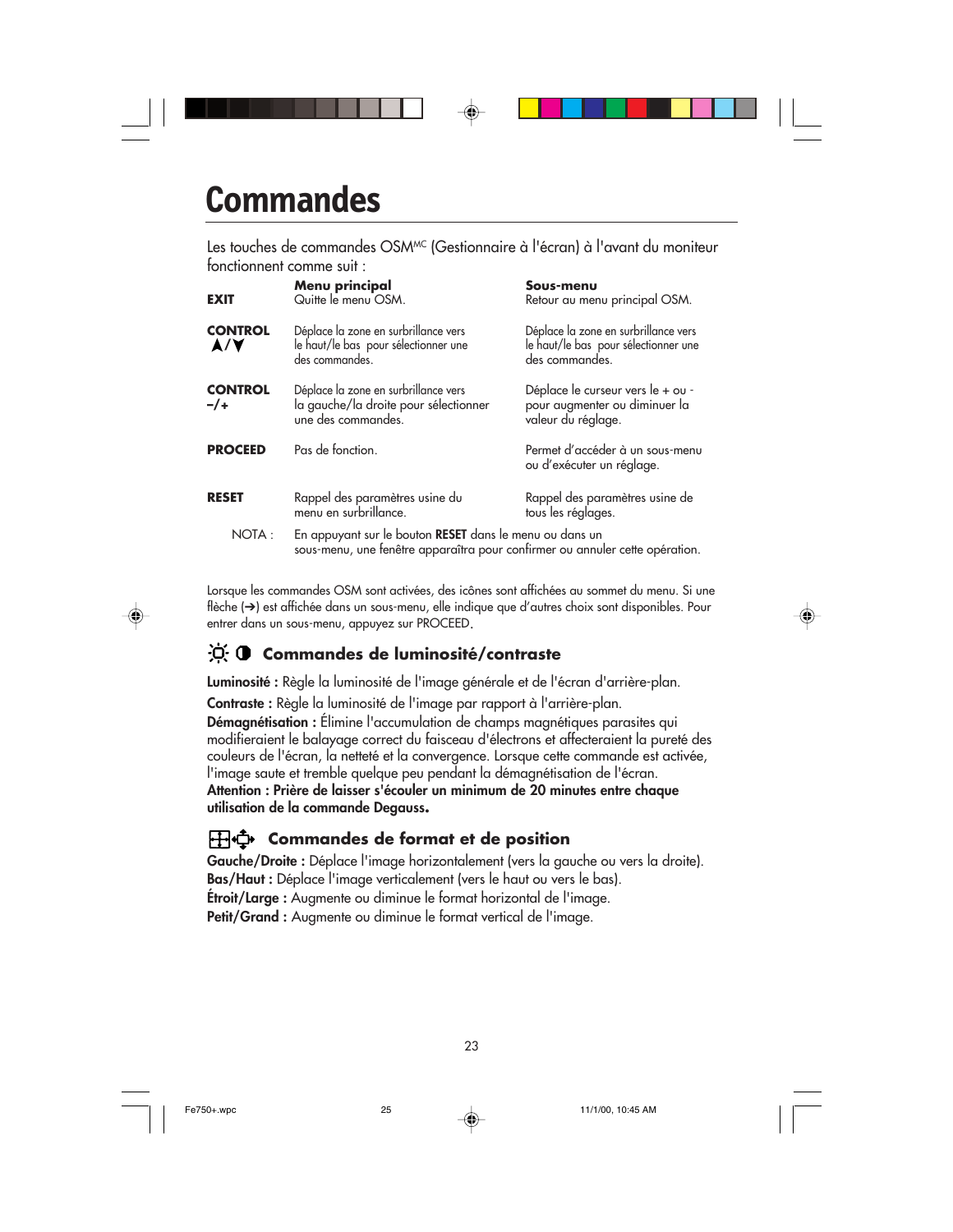### **Commandes** *(suite)*

#### **Système de commande de couleurs/ Système de commande AccuColor®**

Sélectionnez le réglage couleur au moyen des réglages préprogrammés 1 à 5. La barre est remplacée par le réglage couleur initial de 1 à 5. Chaque réglage couleur préprogrammé est exprimé en Kelvin. Si un préréglage est modifié, le message «Custom» (au choix) s'affiche et remplace la température en Kelvin.

**Rouge, vert, bleu** : Augmente ou diminue la valeur des couleurs rouge, vert, bleu en fonction de celle qui a été sélectionnée. Le changement du réglage de la couleur apparaît à l'écran et le sens (augmentation ou diminution) du réglage est indiqué par la barre de progression.

**sRGB Mode:** Mode de sRGB fournit la couleur appropriée administrai image image. Vous ne pouvez pas vous transformer Rouge, Vert et Bleu des couleurs individuellement.

#### **Commandes du menu Géométrie**

Les commandes du menu **Géométrie** permettent de régler la courbure ou l'angle des côtés de l'affichage.

**Int/Ext (coussin) :** Augmente ou diminue la courbure des côtés vers l'intérieur ou vers l'extérieur.

**Gauche/Droite (balance de la distorsion du coussin) :** Augmente ou diminue la courbure des côtés vers la gauche ou vers la droite.

**Pente (distorsion de parallélogramme) :** Augmente ou diminue l'inclinaison des côtés vers la gauche ou vers la droite.

**Alignement (distorsion du trapèze) :** Augmente ou diminue le dessous de l'écran pour qu'il soit le même que le dessus.

**Rotation (rotation de balayage) :** Fait pivoter tout l'affichage dans le sens horaire ou dans le sens antihoraire.

### **Outils 1**

**Éliminateur de Moiré :** Moiré est un motif ondulé qui peut s'afficher à l'écran de temps à autre. Ce motif est répétitif et se superpose sous forme d'images ondulées. Ce phénomène peut être plus prononcé avec certaines applications. Pour réduire le motif Moiré, réglez les valeurs Horizontal et/ou Vertical à l'aide des boutons CONTROL –/+.

**Convergence:** Aligne les trois couleurs (R, V, B) pour composer une seule couleur (blanc). Cette commande a pour but d'assurer qu'une ligne blanche dessinée à l'écran est aussi précise et nette que possible.

• En utilisant le réglage ‹‹horizontal››, vous ajustez l'alignement des lignes blanches dans le sens haut/bas.

• En utilisant le réglage ‹‹vertical››, vous ajustez l'alignement des lignes blanches dans le sens gauche/droite.

**Correction des coins:** Permet de régler la géométrie des coins de l'affichage – haut,équilbre haut, bas ou équilbre bas.

**Auto Économise:** que l'écran économise automatiquement les réglages derniers de l'utilisateur des réglages. Vous pouvez vous tourner cette Auto Économise by à de sélectionner ce menu et à de transformer la position off caractéristique off. Quand la mode off est sélectionnée-vous, incité pour économiser ou retourner au réglage précédent une fois que vous sélectionnez un réglage différent sur l'option. Si le save ne sera pas confirme, irons à réglage précédent quand de OSM retardant.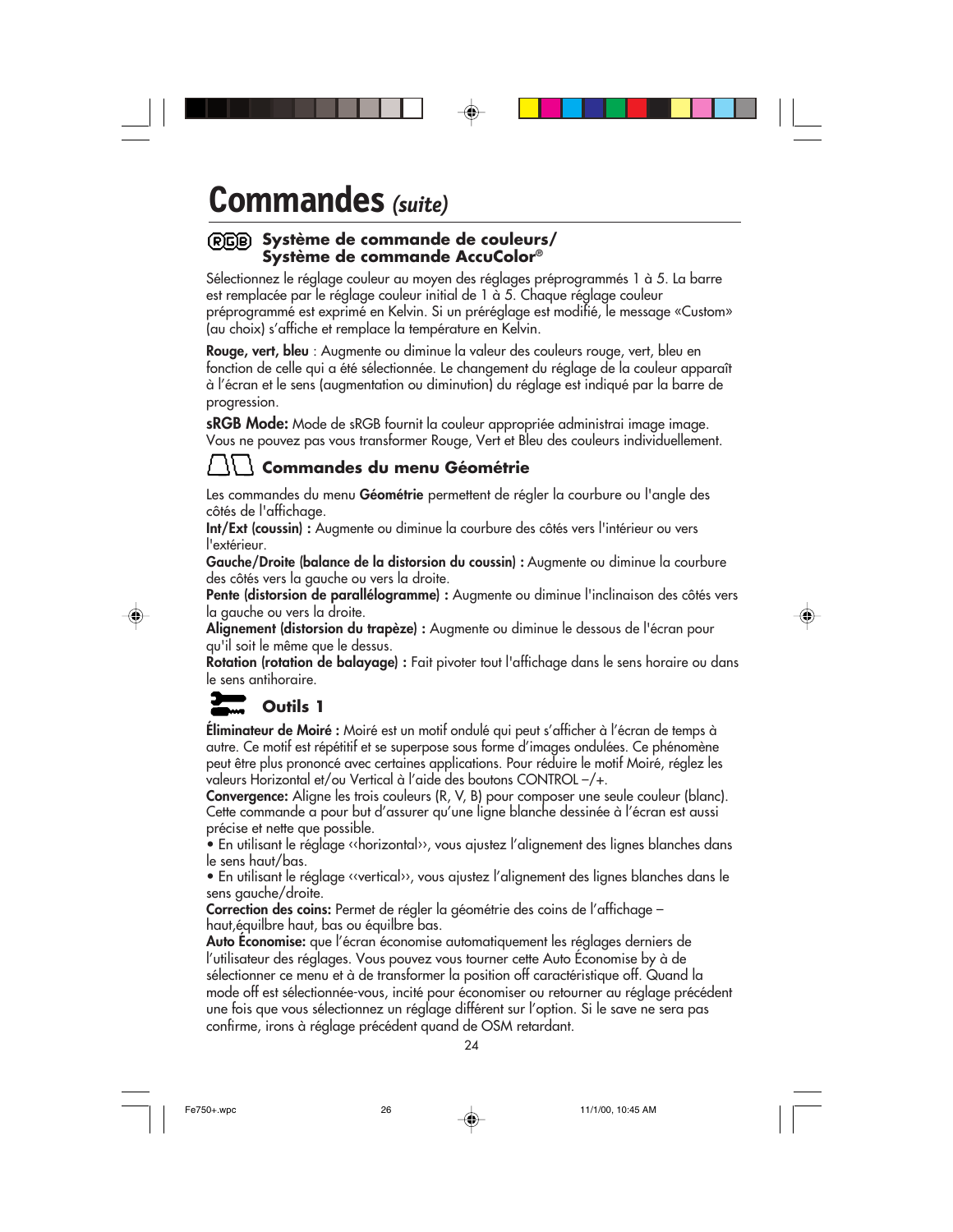# **Commandes Commandes** *(suite)*

**Préréglage usine :** Cette fonction vous permet de remettre tous les paramètres de l'OSM<sup>MC</sup> à leur état d'origine. Une fenêtre d'alerte vous demandera de confirmer si vous désirez rappeller tous les réglages usine. Les réglages individuels peuvent être réinitialisés en mettant en surbrillance la commande à réinitialiser, puis en appuyant sur le bouton **RESET**.

### **Outils 2**

**Langage :** Les menus de l'OSM sont disponibles en sept langues.

**Extinction de l'OSM :** Le menu de l'OSM restera actif aussi longtemps que vous l'utiliserez. Dans le menu d'extinction de l'OSM, vous pouvez choisir le temps que mettra l'affichage pour s'effacer après la dernière pression sur une touche. Les temps préréglés sont de 10, 20, 30, 60 et de 120 secondes.

**Verrouillage de l'OSM :** Cette fonction vous permet de verrouiller l'accès aux fonctions de l'OSM sauf le contrôle du contraste et de la luminosité. En essayant d'accéder au menu lorsqu'il est verrouillé, une fenêtre s'ouvrira à l'écran et vous indiquera que les réglages ne sont pas accessibles. Pour verrouiller, appuyer sur les touches **PROCEED** et simultanément. Pour déverrouiller, appuyer sur les touches **PROCEED** et **A** simultanément.

**IPM<sup>MC</sup>**: Activé : Le système IPM fonctionne normalement et toutes les étapes de sauvegarde d'énergie sont utilisées. Désactivé : Le système IPM n'est pas utilisé.

REMARQUE : Pour les systèmes standard et les cartes graphiques, laisser les réglages d'usine sur ENABLE.

**Commande EdgeLock<sup>MC</sup>** : L'utilisation du moniteur à des résolutions non standard peut provoquer une distorsion de la couleur ou une mauvaise luminosité des images. Utiliser la commande EdgeLock pour régler l'affichage des images.

#### **Information**  $\mathbf{I}$

**Mode d'affichage :** Le menu mode d'affichage vous renseigne sur le mode et la fréquence courante du moniteur.

**Information Écran :** Le numéro du modèle et le numéro de série y sont indiqués. **Avis de rafràichissemente** : si le taux de rafraîchissement est trop bas, un message apparaîtra à cet effet. Pour plus d'informations, reportez-vous à la carte vidéo ou au manuel du système.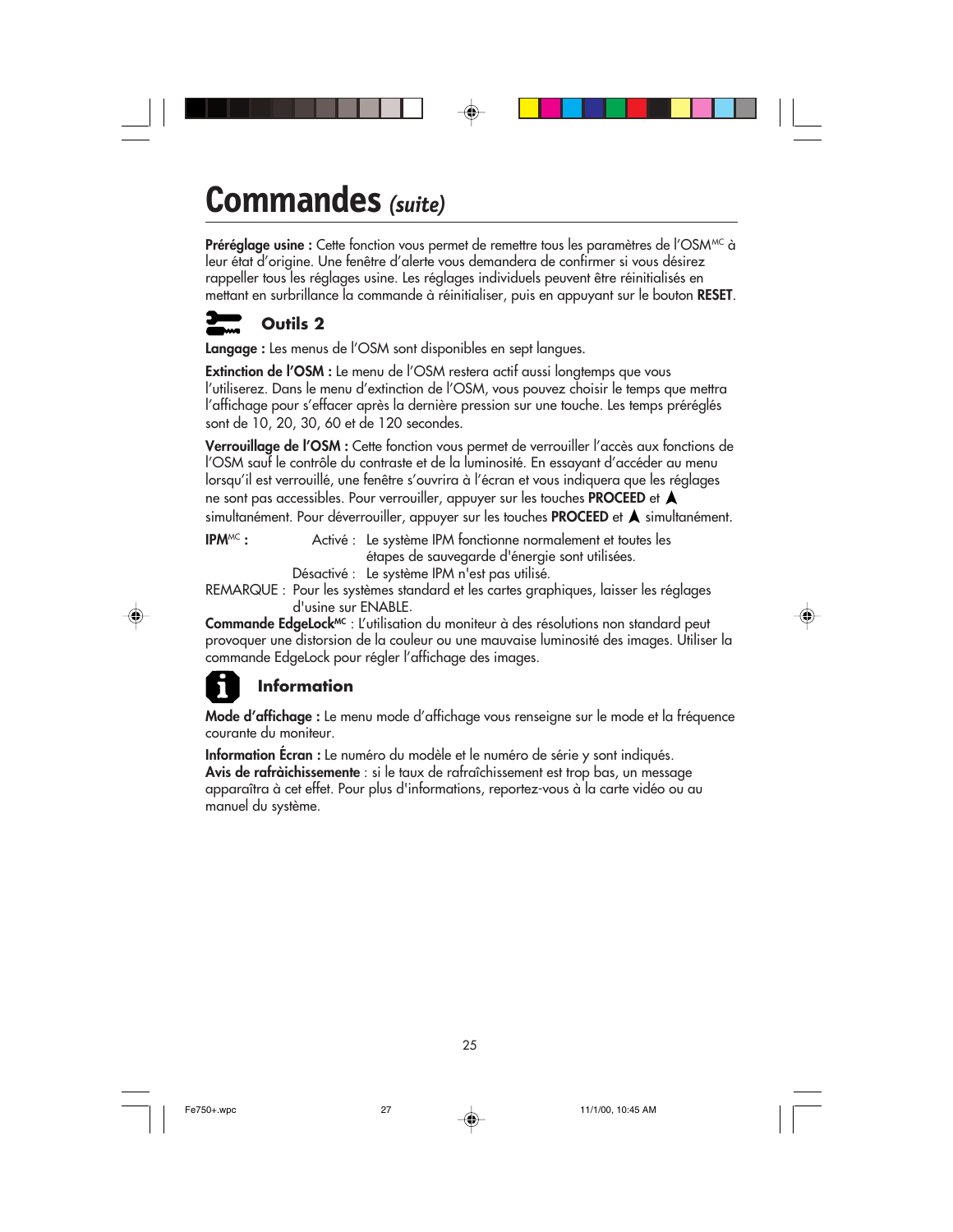# **Usage recommandé**

#### **Consignes de sécurité et d'entretien**

POUR UN FONCTIONNEMENT OPTIMAL, PRIÈRE DE NOTER CE QUI SUIT POUR LE RÉGLAGE ET L'UTILISATION DU MONITEUR COULEUR MULTISYNC® FE750+MC:

- **NE PAS OUVRIR LE MONITEUR.** Aucune pièce intérieure ne nécessite l'intervention de l'utilisateur, et l'ouverture ou la dépose des couvercles peut entraîner des risques de décharges électriques dangereuses ou d'autres risques. Confier tous travaux à du personnel technique qualifié.
- **•** Ne pas renverser de liquides dans le boîtier, ni utiliser le moniteur près de l'eau.
- **•** Ne pas introduire d'objets de quelque nature que ce soit dans les fentes du boîtier car ceuxci pourraient toucher des endroits sous tension dangereuse, ce qui peut provoquer des blessures, voire être fatal, ou peut occasionner une décharge électrique, un incendie ou une panne de l'appareil.
- **•** Ne pas placer d'objets lourds sur le cordon d'alimentation. Un cordon endommagé peut occasionner une décharge électrique ou un incendie.
- **•** Ne pas placer cet appareil sur un chariot, un support ou une table inclinée ou instable, afin d'éviter que le moniteur ne tombe, occasionnant de sérieux dommages au moniteur.
- **•** Maintenir le moniteur éloigné des transformateurs à haute capacité, des moteurs électriques et de tous autres dispositifs tels que des haut-parleurs ou ventilateurs externes, lesquels peuvent créer des champs magnétiques puissants.
- **•** Si possible, positionner le moniteur de sorte qu'il soit orienté vers l'est, afin de minimiser les effets du champs magnétique terrestre.
- **•** Changer l'orientation du moniteur alors que celui-ci est sous tension peut occasionner une décoloration de l'image. Pour éviter cela, mettre le moniteur hors tension pendant 20 minutes avant de le remettre sous tension.
- **•** Pour l'utilisation du moniteur MultiSync FE750+ avec l'alimentation CA mondiale de 220-240 V, utiliser un cordon d'alimentation qui correspond à la tension de l'alimentation fournie à la prise de courant CA. Le cordon d'alimentation utilisé doit être agréé et en conformité avec les normes de sécurité de son pays. (Type H05VV-F à utiliser sauf au Royaume-Uni.)
- **•** Au Royauma-Uni, utiliser un cordon d'alimentation certifié BS avec une prise mouiée ayant un fusible noir (SA) installé pour l'utilisation avec ce moniteur. Si un cordon d'alimentation n'est pas fourmi avec ce moniteur, veuiller contacter votre fournisseur.

Débrancher immédiatement le moniteur de la prise murale et confier la réparation à du personnel technique qualifié dans les cas suivants :

- **•** Lorsque le cordon d'alimentation ou la fiche est endommagé(e).
- **•** Si du liquide a été renversé ou des objets sont tombés à l'intérieur du moniteur.
- **•** Si le moniteur a été exposé à la pluie ou à de l'eau.
- **•** Si le moniteur est tombé ou le boîtier est endommagé.
	- **•** Si le moniteur ne fonctionne pas normalement en suivant les directives d'utilisation.



**•** Prévoir une aération suffisante autour du moniteur pour que la chaleur puisse se dissiper correctement. Ne pas obstruer les ouvertures de ventilation ni placer le moniteur près d'un radiateur ou autre source de chaleur. Ne rien poser sur le moniteur.

AVERTISSEMENT

- **•** La fiche du cordon d'alimentation est le moyen principal de débrancher le système de l'alimentation. Le moniteur doit être installé à proximité d'une prise de courant facilement accessible.
- **•** Manipuler avec soin lors du transport. Conserver l'emballage pour le transport.

26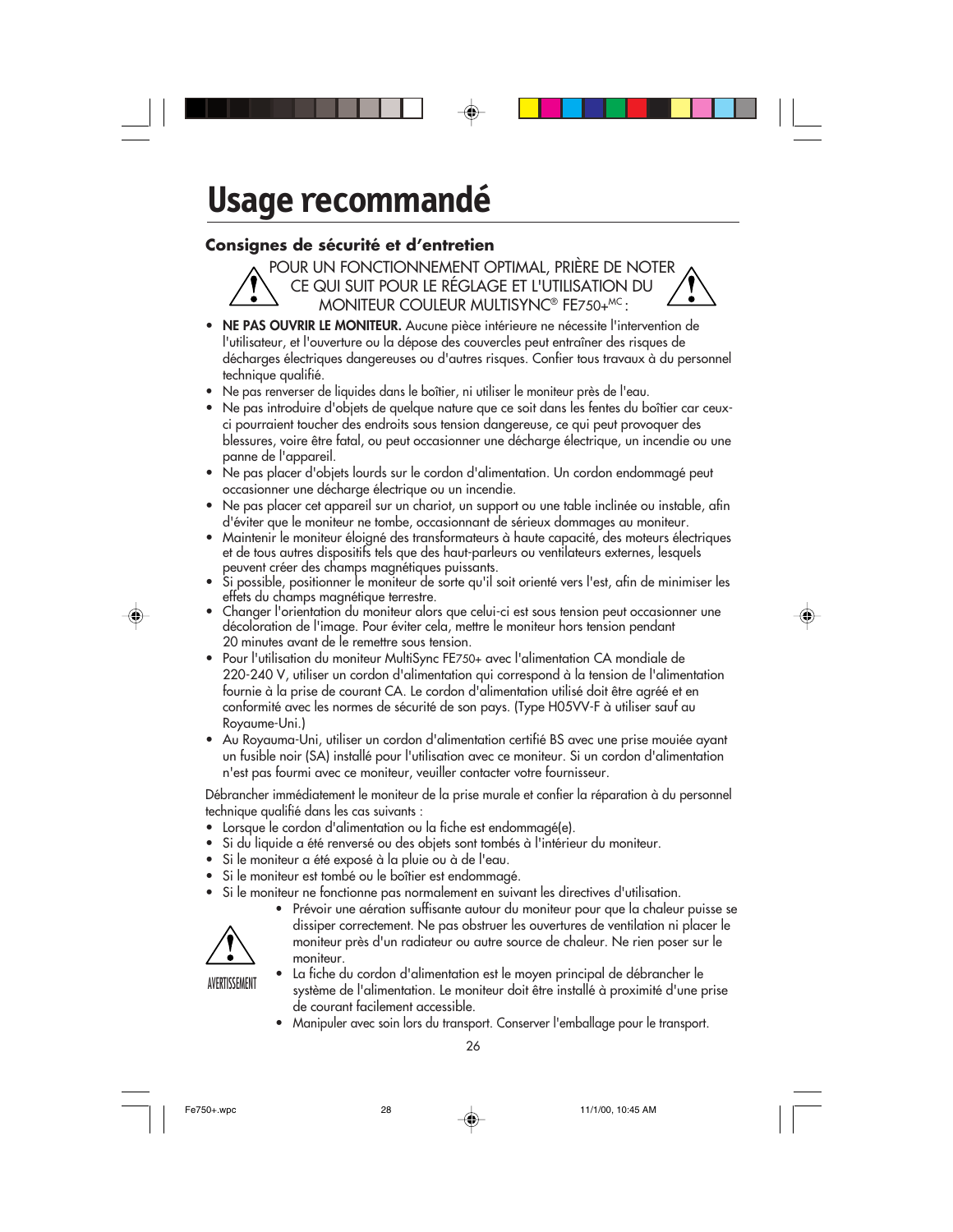# **Usage recommandé** *(suite)*

LA MODIFICATION DE LA POSITION ET DU RÉGLAGE DU MONITEUR PEUT RÉDUIRE LA FATIGUE DES YEUX, DES ÉPAULES ET DE LA NUQUE. OBSERVER LES DIRECTIVES CI-APRÈS LORS DU POSITIONNEMENT DU MONITEUR :

- **•** Régler la hauteur du moniteur de sorte que le dessus de l'écran soit au niveau ou légèrement endessous du niveau des yeux. Les yeux doivent regarder légèrement vers le bas lorsque l'on regarde le milieu de l'écran.
- **•** Positionner le moniteur à une distance minimale de 30 cm (12 po) et maximale de 70 cm (28 po) des yeux. La distance optimale est de 60 cm (24 po).
- 
- **•** Reposer ses yeux régulièrement en regardant vers un objet situé à au moins 6 m (20 pieds). Cligner régulièrement.
- **•** Positionner le moniteur à un angle de 90° par rapport aux fenêtres et autres sources de lumière, afin de réduire au maximum les reflets et l'éblouissement. Régler l'inclinaison du moniteur de sorte que l'éclairage du plafond ne soit pas reflété sur l'écran.
- **•** Si une lumière réfléchie rend la vision de l'écran difficile, utiliser un filtre anti-reflet.
- **•** Nettoyer régulièrement le moniteur. Utiliser un chiffon sans peluches et non abrasif et une solution de nettoyage sans alcool, neutre, non abrasive ou un produit nettoyant pour vitres pour éliminer au maximum la poussière.
- **•** Régler les commandes de luminosité et de contraste du moniteur pour améliorer la lisibilité.
- **•** Utiliser un support de document placé près de l'écran.
- **•** Positionner ce que l'on regarde le plus souvent (l'écran ou les documents de référence) directement devant soi pour réduire au maximum les mouvements de la tête lorsque l'on dactylographie.
- **•** Consulter régulièrement un ophtalmologiste.

#### **Ergonomie**

Pour optimiser les avantages ergonomiques, observez les directives suivantes :

- Régler la luminosité jusqu'à ce que la trame de fond disparaisse.
- Ne pas placer la commande de contrate à son réglage maximum.
- Utiliser les commandes de format et position préprogrammées avec signaux standard .
- Utiliser le réglage couleur et les commandes gauche/droite préprogrammés.
- Utiliser des signaux non entrelacés avec fréquence de rafraîchissement vertical de 75 à 120 Hz.
- Ne pas utiliser la couleur bleu primaire sur fond foncé car cela rend la lecture difficile et peut occasionner de la fatigue oculaire en raison de contraste insuffisant.

Pour des informations plus détaillées sur l'établissement d'un environnement de travail sain, appeler NEC-Mitsubishi Electronics Display au (800) 820-1230, demander le service d'information par télécopieur NEC FastFacts au (800) 366-0476 et demander le document nº 900108 ou écrire à American National Standard for Human Factors Engineering of Visual Display Terminal Workstations - ANSI-HFS Standard No. 100- 1988 - The Human Factors Society, Inc. P.O. Box 1369, Santa Monica, California 90406.

Fe750+.wpc 29  $\downarrow$  11/1/00, 10:45 AM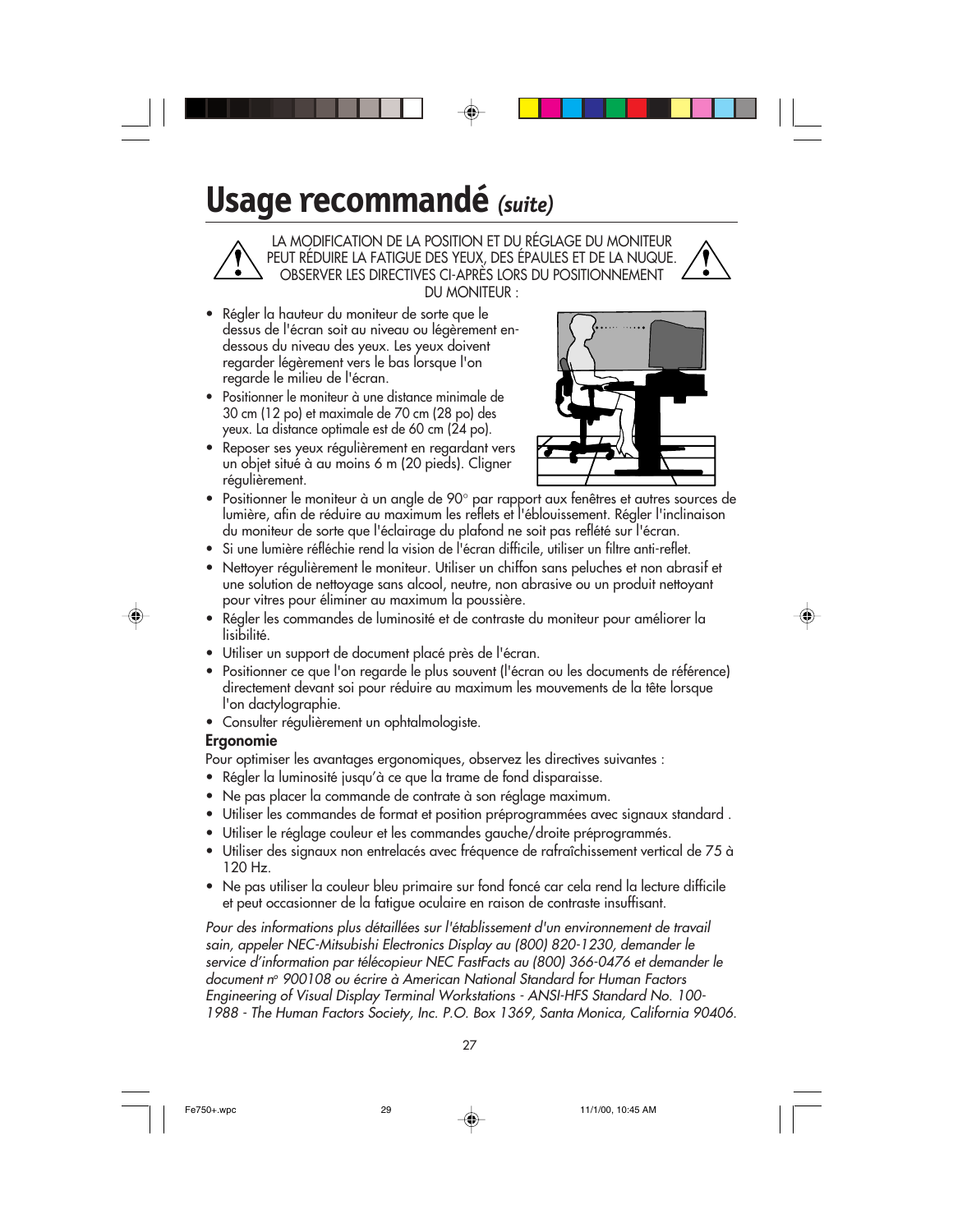# **Fiche technique**

| <b>Caractér. techniques</b><br>du moniteur                                                                                                           | Moniteur<br><b>Remarques</b><br>MultiSync® FE750+MC                                                                                                                                 |                                                                                                                                                                                                            |
|------------------------------------------------------------------------------------------------------------------------------------------------------|-------------------------------------------------------------------------------------------------------------------------------------------------------------------------------------|------------------------------------------------------------------------------------------------------------------------------------------------------------------------------------------------------------|
| Diagonale:<br>Tube cathodique<br>Surface utile :<br>Rayon:                                                                                           | 17 po<br>16 po<br>50 000 mm                                                                                                                                                         | Déflexion de 90°, grille de 0,25 mm,<br>à grille d'ouverture, luminophore à<br>persistance moyenne-courte, revêtement<br>d'écran écran foncée, multicouche<br>antistatique, et surface d'écran OptiClear®. |
| Vidéo:<br>Signal d'entrée<br>Sync:                                                                                                                   | ANALOGIQUE 0,7 Vp-p/75 ohms<br>Sync. séparée - niveau TTL<br>Sync. horizontale positif/négatif<br>Sync. verticale positif/négatif<br>Sync. composite (positif/négatif) (niveau TTL) |                                                                                                                                                                                                            |
| Couleurs d'affichage Entrée analogique :                                                                                                             | Nombre illimité de couleurs                                                                                                                                                         | Dépend de la carte vidéo utilisée.                                                                                                                                                                         |
| Horizontale:<br>Gamme de<br>Verticale:<br>Synchronisation                                                                                            | 31 kHz à 96 kHz<br>55 Hz à 160 Hz                                                                                                                                                   | Automatique<br>Automatique                                                                                                                                                                                 |
| Résolutions autorisées<br>Résolutions basées sur les fréquences<br>horizontales et verticales uniquement                                             | 640 x 480 @ 60 à 160 Hz<br>800 x 600 @ 55 à 146 Hz<br>832 x 624 @ 55 à 141 Hz<br>1024 x 768 @ 55 à 116 Hz<br>1 152 x 870 @ 55 à 103 Hz                                              | Certains systèmes peuvent ne pas accepter<br>tous les modes listés.                                                                                                                                        |
|                                                                                                                                                      | 1 280 x 1 024 @ 55 à 89 Hz  NEC-Mitsubishi Electronics Display<br>1 600 x 1 200 @ 55 à 76 Hz                                                                                        | recommande une résolution à 85 Hz pour<br>des performances d'affichage optimales.                                                                                                                          |
| Horizontale:<br>Zone d'affichage active<br>Verticale:<br>(réglages d'usine)                                                                          | 315 mm/12,4 pouces<br>$236$ mm/9,3 pouces                                                                                                                                           | Dépend de la synchronisation du signal<br>utilisée et ne comprend pas la zone de bord.                                                                                                                     |
| Zone d'affichage active<br>(balayage complet)                                                                                                        | 325 mm/12,8 pouces<br>244 mm/9,6 pouces                                                                                                                                             | Dépend de la synchronisation du signal<br>utilisée et ne comprend pas la zone de bord.                                                                                                                     |
| Alimentation                                                                                                                                         | CA 100-120 V/220-240 V, 50/60 Hz                                                                                                                                                    |                                                                                                                                                                                                            |
| Tension d'alimentation                                                                                                                               | 1,3 A @ 100-120 V, 0,6A @ 220-240V                                                                                                                                                  |                                                                                                                                                                                                            |
| <b>Dimensions</b>                                                                                                                                    | 399 mm (L) x 413 mm (H) x 415 mm (P)<br>15,7 pouces (L) x 16,3 pouces (H) x 16,4 pouces (P)                                                                                         |                                                                                                                                                                                                            |
| Poids                                                                                                                                                | 19,0 kg<br>41,9 lbs                                                                                                                                                                 |                                                                                                                                                                                                            |
| Considérations environnementales<br>Température de fonctionnement :<br>Humidité:<br>Altitude:<br>Température de stockage :<br>Humitié:<br>Altitude : | +10 °C à +35 °C / +50°F à +95°F<br>$30\%$ à $80\%$<br>0 à 10 000 pieds<br>-20 °C à +60 °C / -4°F à +140°F<br>10 % à 90 %<br>0 à 45 000 pieds                                        |                                                                                                                                                                                                            |

 $\bigoplus$ 

REMARQUE : Les caractéristiques techniques sont sujettes à changement sans préavis

28

 $\bigoplus$ 

◈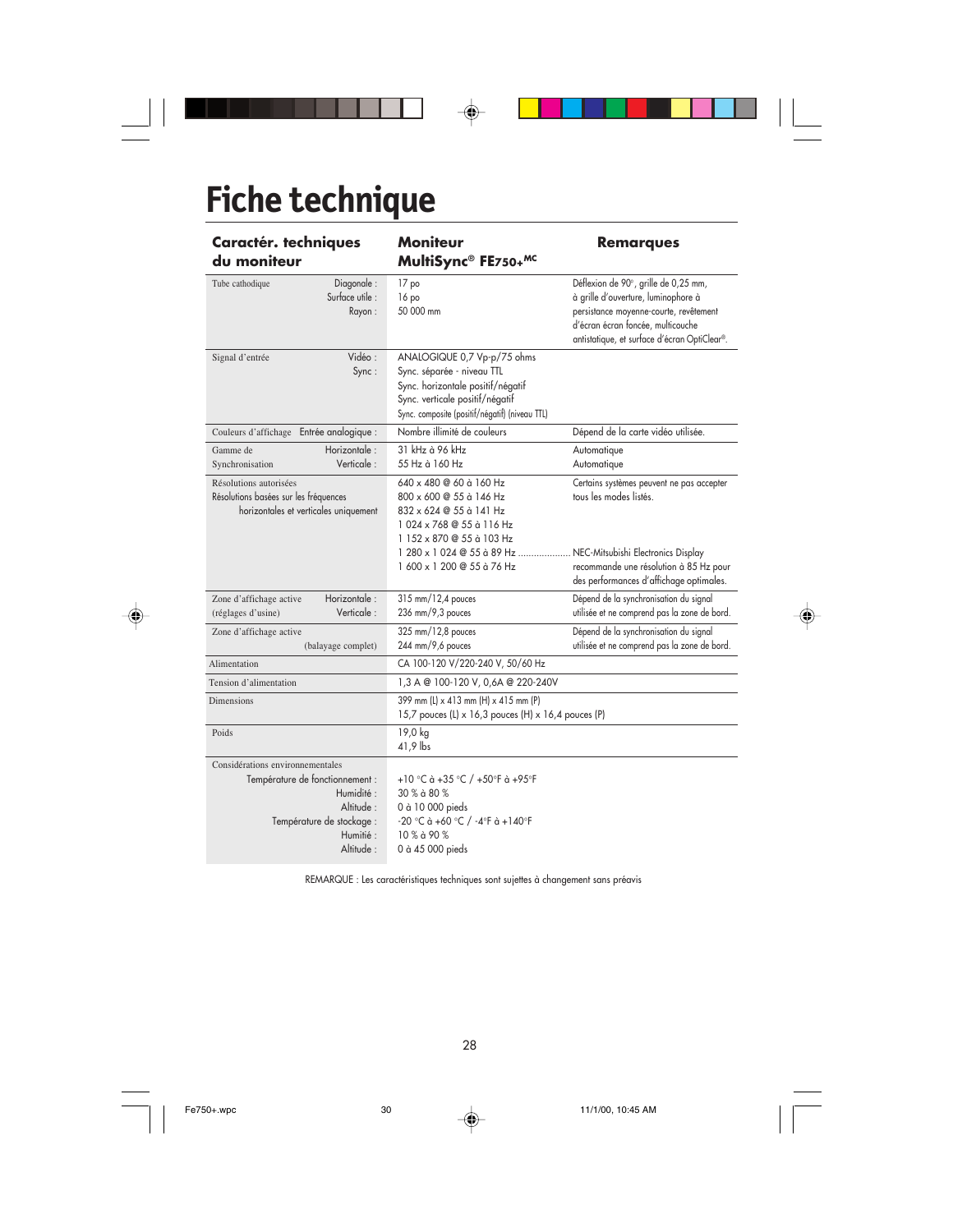# **Fonctions**

**TRC à grille d'ouverture plate :** Assure une qualité de visualisation inégalée avec une image quasi-plate, éliminant la distorsion et réduisant les reflets de sorte que ce que vous voyez à l'ecran est identique à ce qui est imprimé sur paper. L'alignement liminophore strié su TRC fourmit une résolution verticale supéieure et une luminosité pour un contraste d'image plus uniforme.

**Surface d'écran OptiClear® :** Réduit la réflexion et l'éblouissement et augmente le contraste sans sacrifier le niveau de netteté, la clarté ni la luminosité. En plus de la technologie TRC d'écran plat carré, un écran à haut contraste avec un pas de grille de 0,25 mm procure des textes et des graphiques clairs et détaillés.

**Mise au point à double faisceau dynamique :** Permet des réglages précis et continus des faisceaux électroniques et une qualité d'image optimale, jusqu'à l'extrémité des bords de l'écran.

**Système de commande AccuColor® :** Permet de changer entre cinq la configuration de couleurs sur votre affichage pour apparier votre préférence personnelle.

Commandes OSM<sup>MC</sup> (Gestionaire à l'écran) : Permet de régler facilement et rapidement tous les éléments de l'image de l'écran via les menus à l'écran simples à utiliser.

**Fonctions ErgoDesign® :** Améliore l'ergonomie humaine pour améliorer l'environnement de travail, protéger la santé de l'utilisateur et épargner de l'argent. On peut citer comme exemple les commandes OSM pour un réglage rapide et facile de l'image, un socle inclinable et rotatif pour un meilleur confort de visualisation et la conformité aux directives MPRII concernant les réductions d'émissions.

**Plug and Play :** La solution Microsoft**®** avec le système d'exploitation Windows**®**95/98 facilite la configuration et l'installation en permettant au moniteur d'envoyer ses capacités (telles que le format et les résolutions d'écran acceptés) directement à l'ordinateur, optimisant ainsi automatiquement les performances d'affichage.

**Système IPMMC (Intelligent Power Manager/Gestionnaire d'énergie intelligent) :** Procure des méthodes d'économie d'énergie novatrices qui permettent au moniteur de passer à un niveau de consommation d'énergie plus faible lorsqu'il est allumé mais non utilisé, épargnant deux tiers des coûts énergétiques, réduisant les émissions et diminuant les coûts de conditionnement d'air du lieu de travail.

Technologie Reduced Magnetic Field<sup>MC</sup> (Champs magnétiques réduits) : Réduit les émissions de champs magnétiques et électriques alternatifs et l'électricité statique, dans un but de réduire les risques potentiels découlant d'une utilisation prolongée d'un moniteur d'ordinateur.

**Technologie à fréquence multiple :** Règle automatiquement le moniteur à la fréquence de la carte vidéo, affichant ainsi la résolution requise.

**Capacité FullScanMC (Balayage complet) :** Permet d'utiliser la totalité de la surface d'écran dans la plupart des résolutions, augmentant ainsi de façon significative la taille de l'image.

> OSM Display Screen Copyright 2000 par NEC-Mitsubishi Electronics Display of America, Inc.

> > 29

Fe750+.wpc 31 31  $\downarrow$  11/1/00, 10:45 AM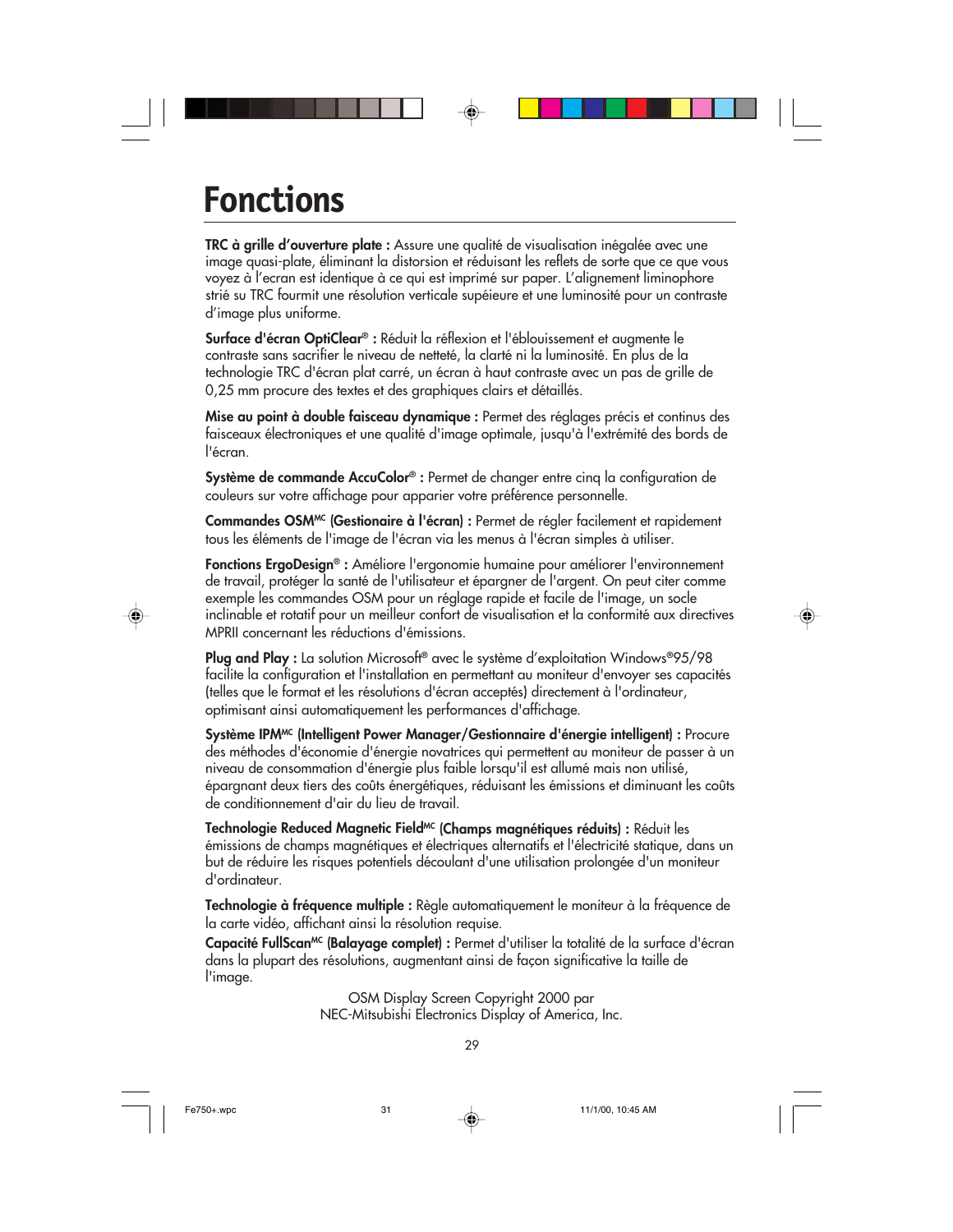# **Dépannage**

#### **Pas d'image**

- La carte vidéo doit être complètement introduite dans son logement.
- La touche d'alimentation et le commutateur d'alimentation de l'ordinateur doivent être en position ON (Marche).
- Le câble d'interface doit être bien connecté à la carte vidéo/l'ordinateur.
- Vérifier si les broches du connecteur ne sont pas pliées ou renfoncées.

#### **L'image défile ou est instable**

- Le câble d'interface doit être bien fixé à l'ordinateur.
- Contrôler la répartition des broches et la synchronisation de signal du moniteur et la carte vidéo en respectant les synchronisations et la répartition des broches recommandées.
- Si l'adaptateur de câble Macintosh est utilisé, vérifier la connexion au préalable ou s'assurer si la carte vidéo est compatible Macintosh et si la carte est bien mise en place dans l'ordinateur.

**La DEL sur le moniteur n'est pas allumée** (aucune couleur, verte, orange ou jaune, n'est visible)

• Le commutateur d'alimentation doit être en position ON et le cordon d'alimentation doit être connecté.

#### **L'image est floue ou les couleurs semblent brouillées**

- Régler les commandes de luminosité et de contraste.
- Accéder à la commande Degauss via les commandes OSMMC. Activer la commande Degauss. ATTENTION : Un intervalle d'au moins 20 minutes doit s'écouler avant que la
	- commande Degauss ne soit utilisée une seconde fois lorsqu'il n'y a pas de commutation entre les modes.

#### **L'image danse ou une trame onduleuse est présente sur l'image**

- Éloigner du moniteur les appareils électriques qui peuvent occasionner des interférences électriques.
- Voir à l'intérieur de la couverture du guide pour les informations FCC.

#### **Les bords de l'image affichée ne sont pas carrés**

- Utiliser les commandes de géométrie OSM pour redresser les bords.
- Si possible, orienter l'avant du moniteur vers l'est.

#### **L'image affichée n'est pas centrée, est trop petite ou trop large**

• Utiliser les commandes de format et de positionnement OSM pour ajuster l'image.

#### **Fines lignes apparaissent à l'écran**

• Les lignes que vous apercevez sur votre écran sont une caractéristique normale de aperture grille CRT et ne constituet donc pas un dysfonctionnement. Il s'agit de l'ombre des fils d'amortissement employés pour stabiliser la grille d'ouverture qui sont le plus facilement visibles lorsque l'arrière-plan de l'écran est clair (géneralement blanc).

#### **Lignes verticales moires visibles sur l'écran**

- Lignes fines verticales noires visibles sur au les deux côtés de l'écran. Ce phénomène peu important est provoque par un chevauchement des éléments de la grille qui aurail pu se produire pendant le transport.
- Si vous n'obtenez aucun résultat, pasitionnez une fenêtre ouverte blanche sur l'endroit affecté de l'écran et maximalisez les contrâles de luminosité et de contraste. Ceci provoquera un échauffement localisé du chevauchement et fera disparaitre le problème après quelques minutes. Veillez à remettre les contrôles de la luminosité et du contraste aux niveaux de vision normales après voir terminé ce procédé.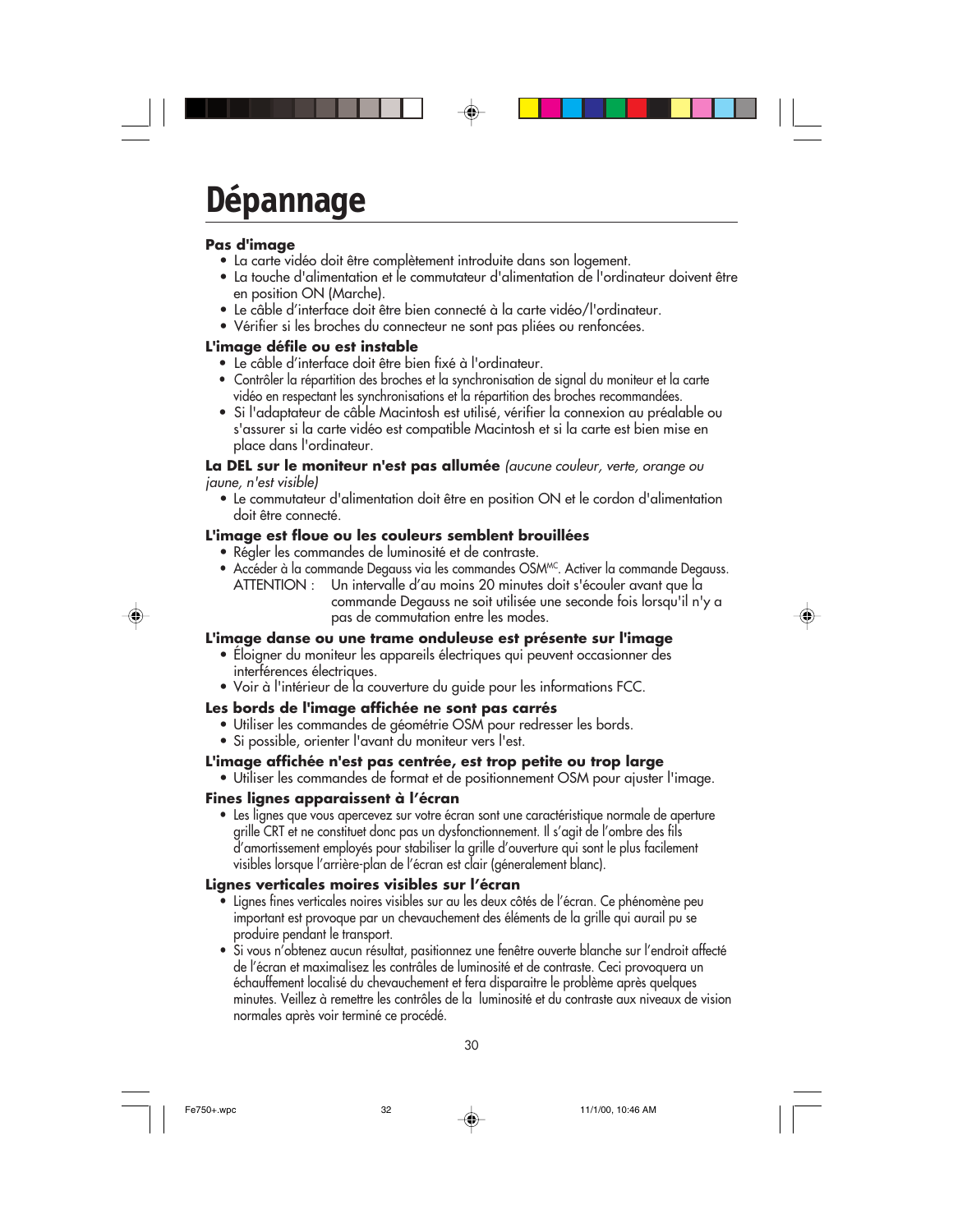# **Références**

⊕

### **• BBS (978) 742-8706**

Le système de babillard électronique NEC-Mitsubishi Electronics Display est un service électronique accessible avec votre système et un modem. Les paramètres de communication sont : 300/1200/2400/9600/1,4 k/28,8 k/ 33,6 k bps, pas de parité, 8 bits de données, 1 bit d'arrêt

◈

#### **• Service à la clientèle/ Assistance technique (800) 632-4662 Télécopieur (978) 742-7049**

**• Canaux électroniques :**

| Courrier électronique            |                                                  |
|----------------------------------|--------------------------------------------------|
| Internet (e-mail) :              | tech-support@necmitsubishi.com                   |
| Site internet ftp:               | ftp.necmitsubishi.com                            |
| World Wide Web:                  | http://www.necmitsubishi.com                     |
| Produit enregistré:              | http://www.necmitsubishi.com/productregistration |
| Opérations Européennes:          | www.nec-monitors.com                             |
| Fichier INF Windows® 95/98/2000: | http://support.necmitsubishi.com/software.htm    |
|                                  | Ensuite, télécharger le fichier NECMSINF.ZIP     |

| • Informations FastFacts <sup>MC</sup>          | (800) 366-0476                                                                                                                           |             |
|-------------------------------------------------|------------------------------------------------------------------------------------------------------------------------------------------|-------------|
| <b>INFORMATION</b>                              | <b>DESCRIPTION</b>                                                                                                                       | N° DOCUMENT |
| Glossaire                                       | Définition des termes en relation<br>avec les fonctions, les caractéristiques<br>et l'installation du moniteur<br>MultiSync <sup>®</sup> | 900203      |
| Informations complémentaires                    | Noms et adresses d'autres<br>groupes impliqués dans les<br>normes et les fonctions<br>du moniteur MultiSync                              | 900204      |
| <b>Connexion Macintosh</b>                      | Informations détaillées sur le<br>raccordement du moniteur MultiSync<br>à un Macintosh                                                   | 153006      |
| Environnement de travail sain                   | Informations détaillées sur<br>l'établissement d'un environnement<br>de travail sain                                                     | 900108      |
| · Info docum. & vente                           | (800) NEC-INFO [(800) 632-4636]                                                                                                          |             |
| · Commande de produits MultiSync (800) 820-1230 |                                                                                                                                          |             |
|                                                 | [Pour logiciels et accessoires]                                                                                                          |             |
| • Téléventes                                    | (800) 284-4484                                                                                                                           |             |



31

Fe750+.wpc 33 3 11/1/00, 10:46 AM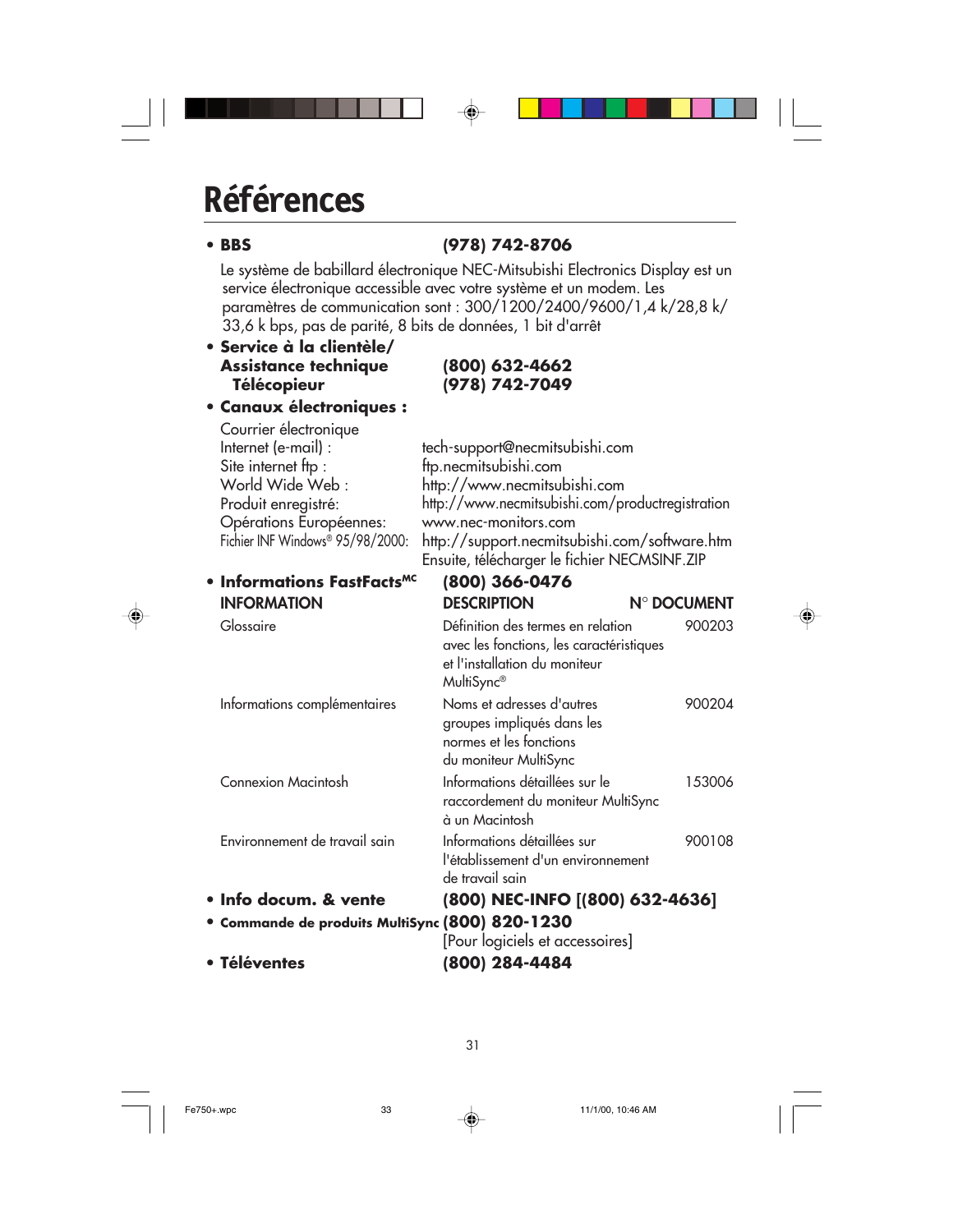# **Garantie limitée**

NEC-Mitsubishi Electronics Display of America, Inc. (ci-après «NMD-A») garantit que ce produit est exempt de vice de fabrication et de main-d'oeuvre et, selon les conditions énoncées ci-dessous, accepte de réparer ou remplacer, à sa discrétion, toute pièce de l'appareil concerné qui s'avérerait défectueuse et ce, pendant une période de trois (3) ans à partir de la date d'achat initial. Les pièces de rechange sont garanties pendant quatre-vingt dix (90) jours. Les pièces de rechange ou unités peuvent être neuves ou reconditionnées et seront conformes aux spécifications des pièces et des unités d'origine. Cette garantie vous accorde des droits légaux spécifiques auxquels peuvent s'ajouter d'autres droits pouvant varier d'une juridiction à l'autre. Cette garantie est limitée à l'acheteur d'origine du produit et n'est pas transférable. Cette garantie couvre uniquement les composants fournis par NMD-A. Une réparation requise à la suite de l'utilisation des pièces provenant d'un tiers n'est pas couverte par cette garantie. Pour être couvert par cette garantie, le produit doit avoir été acheté aux États-Unis ou au Canada par l'acheteur d'origine. Cette garantie couvre uniquement la distribution du produit aux États-Unis ou au Canada par NMD-A. Aucune garantie n'est offerte à l'extérieur des États-Unis et du Canada. La preuve d'achat sera exigée par NMD-A pour prouver la date d'achat. Une telle preuve d'achat doit être une facture de vente d'origine ou un reçu reprenant le nom et l'adresse du vendeur, de l'acheteur et le numéro de série du produit.

Pour obtenir un service au titre de la garantie, vous devez expédier le produit en port prépayé ou le déposer chez le revendeur agréé qui vous l'a vendu ou dans un autre centre autorisé par NMD-A, soit dans l'emballage d'origine, soit dans un emballage similaire procurant un niveau équivalent de protection. Avant de retourner tout produit à NMD-A, vous devez d'abord obtenir une autorisation de retour de marchandise en composant le 1-800-632-4662. Le produit ne pourra avoir été enlevé ou modifié, réparé ou entretenu au préalable par personne d'autre que du personnel technique autorisé par NMD-A, et le numéro de série du produit ne pourra pas avoir été enlevé. Pour être couvert par cette garantie, le produit ne pourra pas avoir été soumis à l'affichage d'une image fixe pendant de longues périodes de temps résultant en une persistance de l'image, un accident, une utilisation incorrecte ou abusive ou une utilisation contraire aux directives contenues dans le guide de l'utilisateur. Une seule de ces conditions annulera la garantie.

NMD-A NE POURRA ÊTRE TENUE RESPONSABLE DE DOMMAGES DIRECTS, INDIRECTS, ACCIDENTELS, SECONDAIRES OU D'AUTRES TYPES DE DOMMAGES RÉSULTANT DE L'UTILISATION D'UN PRODUIT QUI N'ENTRENT PAS SOUS LA RESPONSABILITÉ DÉCRITE CI-DESSUS. CES GARANTIES REMPLACENT TOUTE AUTRE GARANTIE EXPLICITE OU IMPLICITE, Y COMPRIS, MAIS SANS S'Y LIMITER, TOUTE GARANTIE DE QUALITÉ MARCHANDE OU D'APTITUDE À UNE FIN PARTICULIÈRE. CERTAINES JURIDICTIONS NE PERMETTANT PAS L'EXCLUSION DE GARANTIES IMPLICITES OU LA LIMITATION OU L'EXCLUSION DE RESPONSABILITÉ POUR DOMMAGES ACCIDENTELS OU SECONDAIRES, LES EXCLUSIONS OU LIMITATIONS CI-DESSUS POURRAIENT NE PAS S'APPLIQUER DANS VOTRE CAS.

Ce produit est garanti selon les termes de cette garantie limitée. Les consommateurs doivent savoir que les performances du produit peuvent varier selon la configuration du système, le logiciel, l'application, les données du client et la manière dont le produit est utilisé par l'opérateur, ainsi que d'autres facteurs. Bien que les produits NMD-A soient considérés compatibles avec de nombreux systèmes, la mise en oeuvre fonctionnelle du produit peut varier d'un client à l 'autre. Par conséquent, l'adéquation d'un produit à un besoin ou une application spécifique doit être déterminée par le consommateur et n'est pas garantie par NMD-A.

Pour connaître le nom du centre de service technique agréé NEC-Mitsubishi Electronics Display of America le plus proche, appeler NEC-Mitsubishi Electronics Display of America au 1-800-632-4662.

32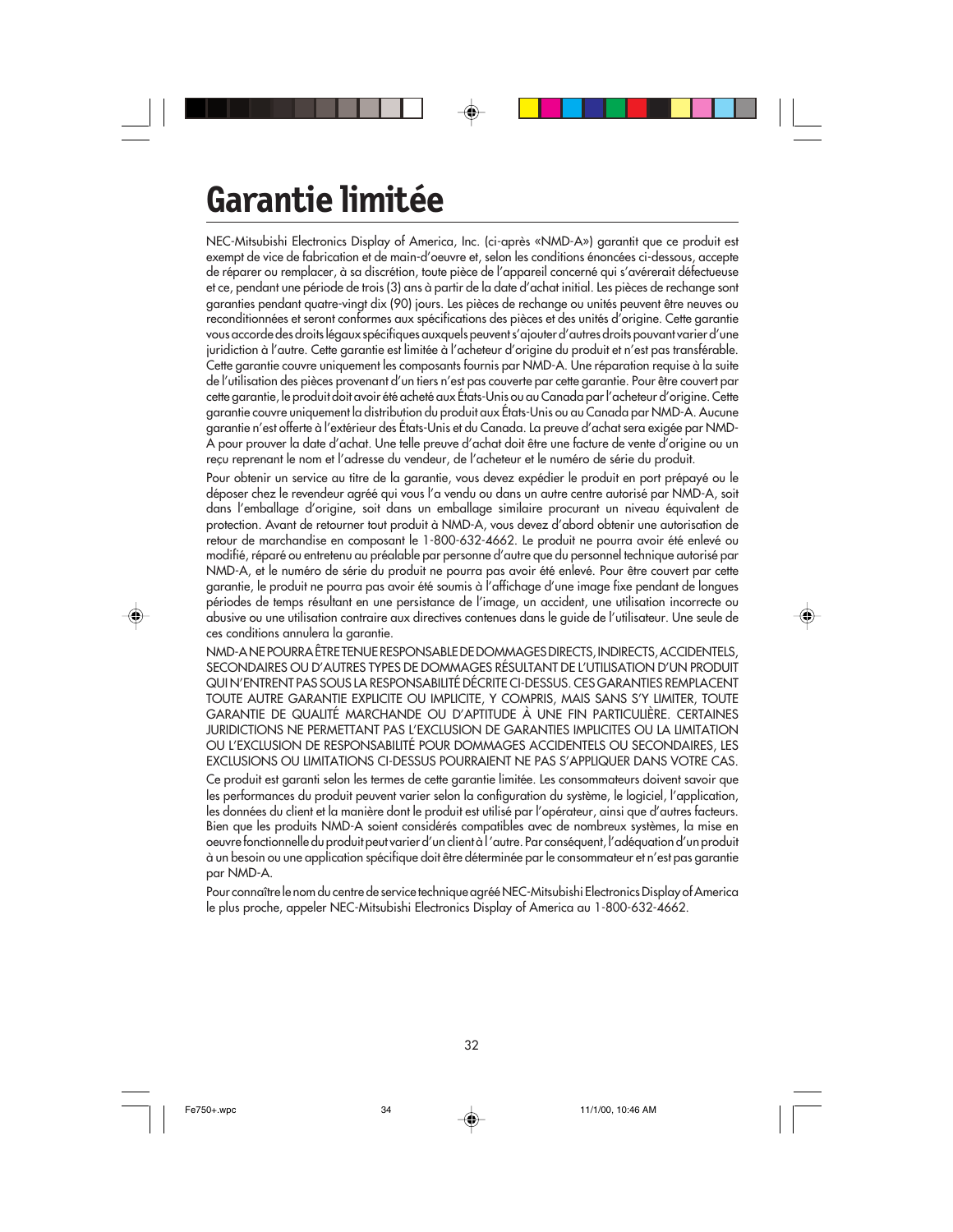# **TCO'99**

Félicitations! Vous avez acheté un produit qui répond à la directive TCO'99. En choisissant ce produit conçu pour une utilisation professionnelle, vous contribuez aussi à la réduction des effets nuisibles sur l'environnement et aussi au développement continu de produits électroniques respectueux de l'environnement.



#### **Pourquoi des ordinateurs «éco-étiquetés»?**

Dans de nombreux pays, l'éco-étiquetage est devenu une méthode reconnue pour favoriser la mise au point de biens et de services respectueux de l'environnement. Pour ce qui est des ordinateurs et autre équipement électronique, le problème est double : des substances nuisibles à l'environnement sont utilisées à la fois dans le produit et au cours du processus de fabrication. Comme il n'a pas été possible de recycler de manière appropriée la majeure partie de l'équipement électronique, ces substances sont tôt ou tard introduites dans la nature.

L'ordinateur comporte d'autres caracté ristiques comme les niveaux de consommation énergétique, qui influent à la fois sur l'environnement de travail (interne) et sur l'environnement naturel (externe). Étant donné que toutes les méthodes de génération d'électricité traditionnelle ont un impact négatif sur l'environnement (retombées acides et émissions provoquant des changements climatiques, déchets radioactifs, etc.), la conservation de l'énergie est cruciale. Les appareils électroniques utilisés dans des bireaux consomment une quantité énorme d'énergie puisqu'ils sont souvent laissés continuellement en marche.

#### **Qu'est-ce qu'implique l'éco-étiquetage?**

Ce produit répond aux exigences de la directive TCO'99 qui prévoit l'éco-étiquetage et étiquetage international d'ordinateurs personnels. La directive d'étiquetage a été élaborée par le TCO (Confédération suédoise des employés professionnels), Svenska Naturakyddsforeningen (Société suédoise de conservation de la nature) et Statens Energimyndighet (Administration nationale de l'énergie de la Suéde).

La directive couvre plusieurs volets : environnement, ergonomie, facilité d'utilisation, émissions de champs électriques et magnétiques, consommation énergétique, sécurité-électrique et sécuritéincendie.

Les exigences environnementales concernent la restriction de la présence et de l'utilisation, entre autres, de métaux lourds, de retardateurs de flamme contenant du brome et du chlore, d'hydrocarbure chlorofluoré (fréon) et de solvants chlorés. Le produit doit être préparé en vue d'être éventuellement recyclé et le fabricant est tenu d'élaborer un plan environnemental qui doit être respecté dans chaque pays où la société met en oeuvre sa politique opérationnelle. Dans le cadre des exigences relatives à la consommation, l'ordinateur et/ou l'écran doit, après une certaine période d'inactivité, réduire sa consommation énergétique en une ou plusieurs phases. Le temps nécessaire à la réactivation de l'ordinateur devra être raisonnable. Le produits étiquetés doivent répondre à des exigences environnementales rigoureuses, par exemple, eu égard à la réduction des champs électriques et magnétiques, à l'ergonomie physique et visuelle et à la facilité d'utilisation.

#### **Exigences environnementales**

#### Retardateurs de flamme

Les retardateurs de flamme sont présents dans les cartes à circuits imprimés, les câbles, les fils, les châssis et les boîtiers. Leur présence permet de retarder la propagation du feu. Le plastique d'un boîtier d'ordinateur peut contenir jusqu'à trente pour cent de substances ignifuges. La plupart des retardateurs de flamme contiennent du brome ou du chlrore et ces derniers s'apparentent à un autre groupe de toxines environnementales, les PCB, qui sont suspectésde provoquer des effets néfastes pour la santé, dont la modification de la reproduction chez les oiseaux piscivores et les mammifères, attribuable aux processus biocumulatifs\*. La présence de retardateurs de flamme a été détectée dans le sang humain et les chercheurs craignent que le développement du foetus pourrait être perturbé. La directive TCO'99 exige que les composants en plastique pesant plus de

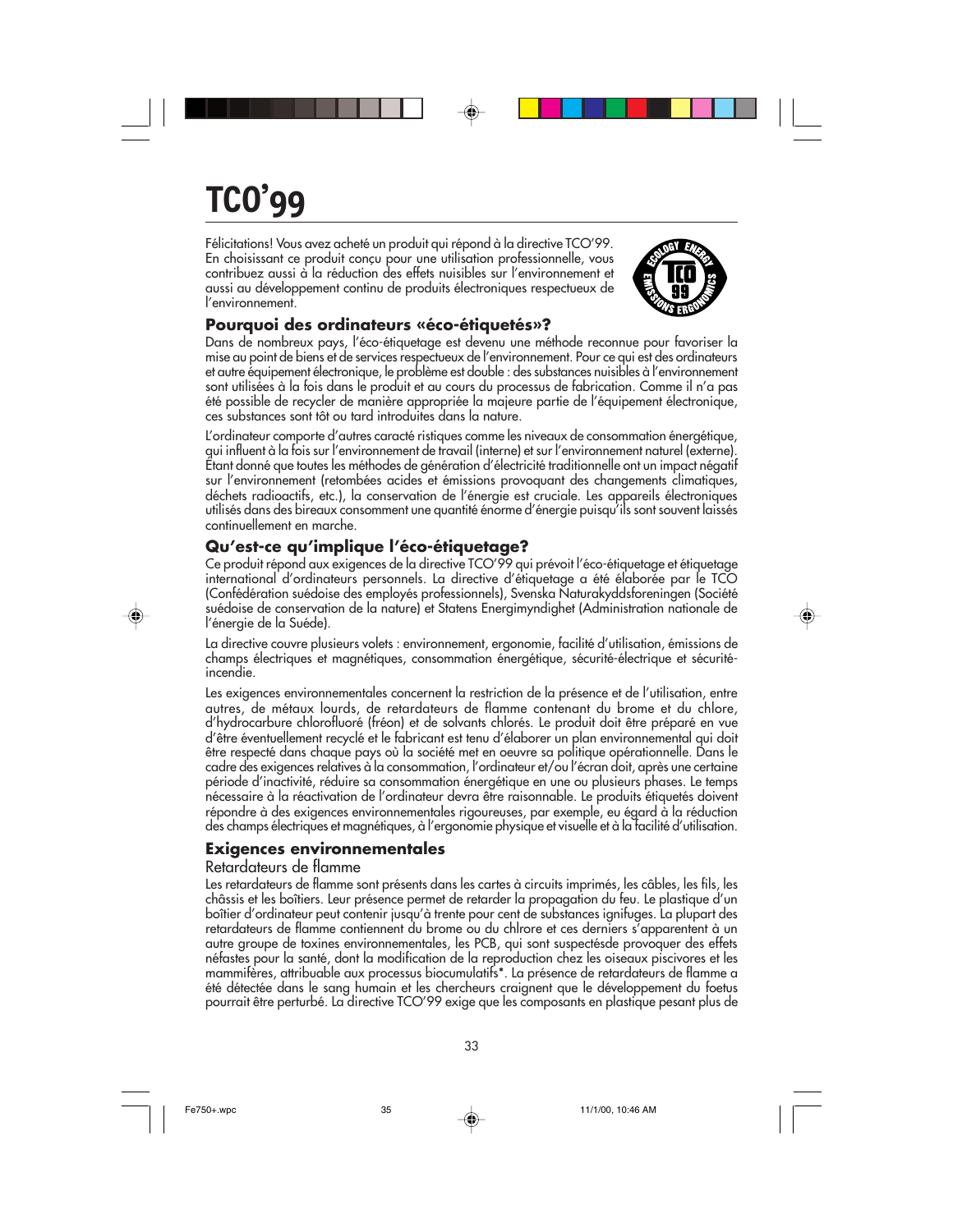# **TCO'99** *(suite)*

25 grammes ne contiennent pas de retardateurs de flame contenant du chlore ou du brome organiquement liés. Les retardateurs de flame sont autorisés dans les cartes à circuits imprimés étant donné qu'aucun substitut n'est encore disponible.

#### **Plomb\*\***

Le plomb peut être présent dans les tubes cathodiques, les écrans, les soudures et les condensateurs. Le plomb s'attaque au système nerveux et, à doses élevées, entraîne l'intoxication par le plomb.

La directive TCO'99 permet l'inclusion du plomb était donné qu'aucun remplacement n'ait encore été mis au point.

#### **Cadmium\*\***

Le cadmium est présent dans les batteries rechargeables et dans les couches de génération des couleurs de certains écrans d'ordinateur. Le cadmium s'attaque au système nerveux et est toxique à doses élevées.

La directive TCO'99 stipule que les batteries, les couches de génération de couleurs d'écrans d'ordinateur et les composants électriques ou électroniques ne doivent pas contenir de cadmium.

#### **Mercure\*\***

Le mercure est parfois présent dans les batteries, les relais, les interrupteurs et les systèmes rétroéclairés. Le cadmium s'attaque au système nerveux et est toxique à doses élevées.

La directive TCO'99 stipule que les batteries ne peuvent de mercure. Elle exige aussi que le mercure soit absent de tous les composants électriques ou électroniques associés à l'écran.

#### **Hydrocarbures chlorofluorés (fréon)**

Les hydrocarbures chlorofluorés (fréon) sont parfois utilisés dans le lavage des cartes à circuits imprimés. Les hydrocarbures chlorofluorés décomposent la couche d'ozone et endommagent la couche l'ozone dans la stratosphère, ce qui provoque l'augmentation de rayonnement ultraviolet sur la terre et entraîne le risque accru de cancer de la peau (mélanome malin).

La directive TCO'99 : les hydrocarbures chlorofluorés et les hydrocarbures partiellement halogénés ne peuvent pas être utilisés dans la fabrication ou l'assemblage du produit ou de son emballage.

\*Biocumulatif signifie les substances qui s'accumulent au sein d'organismes vivants. \*\*Le plomb, le cadmium et le mercure sont des métaux lourds qui sont biocumulatifs.

Pour obtenir des informations détaillées sur le document des critères environnementaux, adressez-vous á: TCO Development Unit SE 114 94 Stockholm SUÈDE Numéro de télécopieur : +46 8 782 92 07 Courriel (Internet) : development@tco.se

Vous pouvez aussi obtenir des informations à jour sur les produits approvés et étiquetés TCO'99 en visitant le site Web http://www.tco-info.com

34

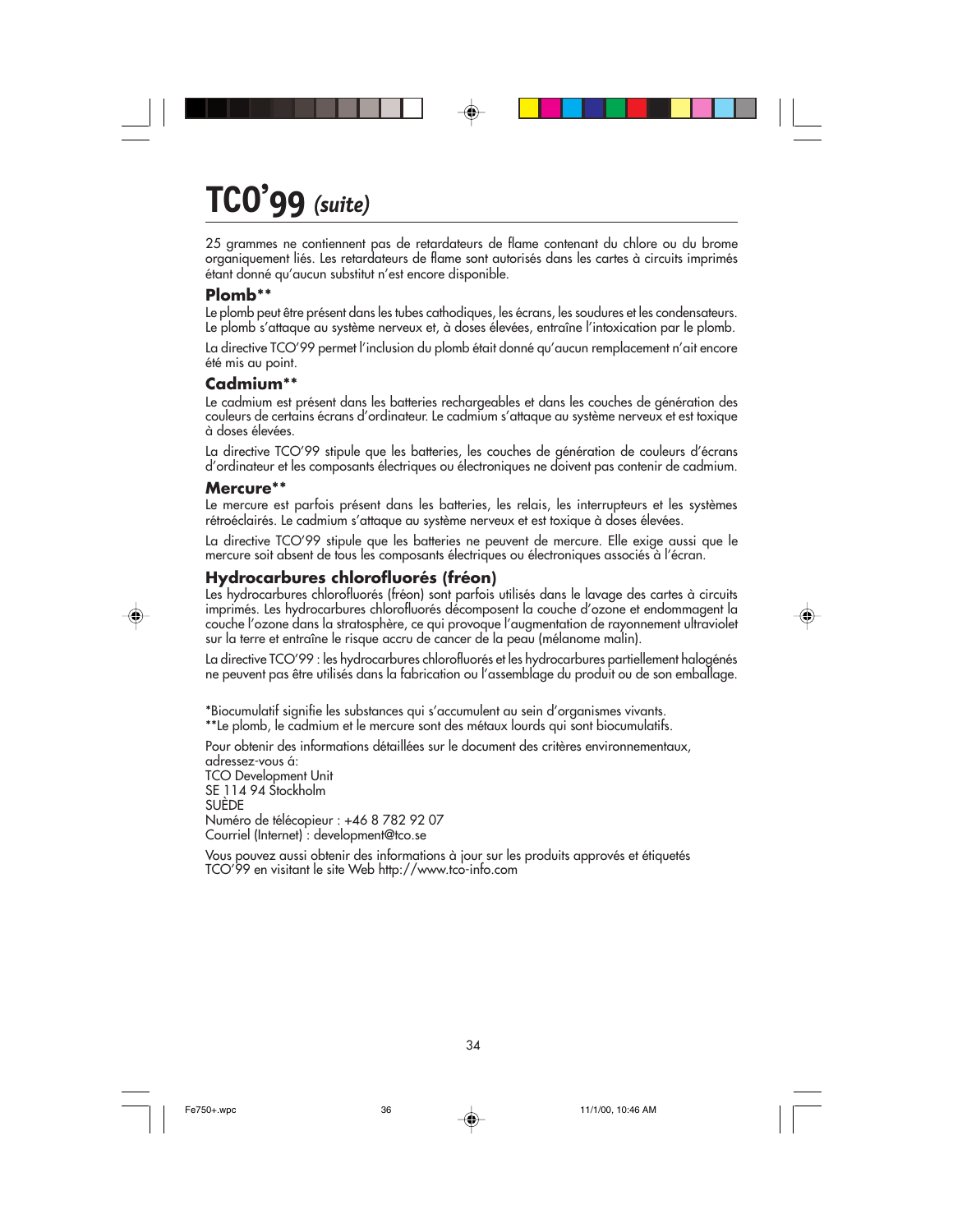

### **Röntgenstrahlung**

Die in diesem Gerät erzeugten Röntgenstrahlen sind durch die eigensichere Kathodenstrahlröhre ausreichend abgeschirmt.

Unsachgemäße Eingriffe, insbesondere Verändern der Hochspannung oder Einbau eines anderen Bildröhrentyps, können dazu führen, daß Röntgenstrahlung in erheblicher Stärke auftritt. So veränderte Geräte entsprechen nicht mehr dieser Zulassung und dürfen nicht betrieben werden.

35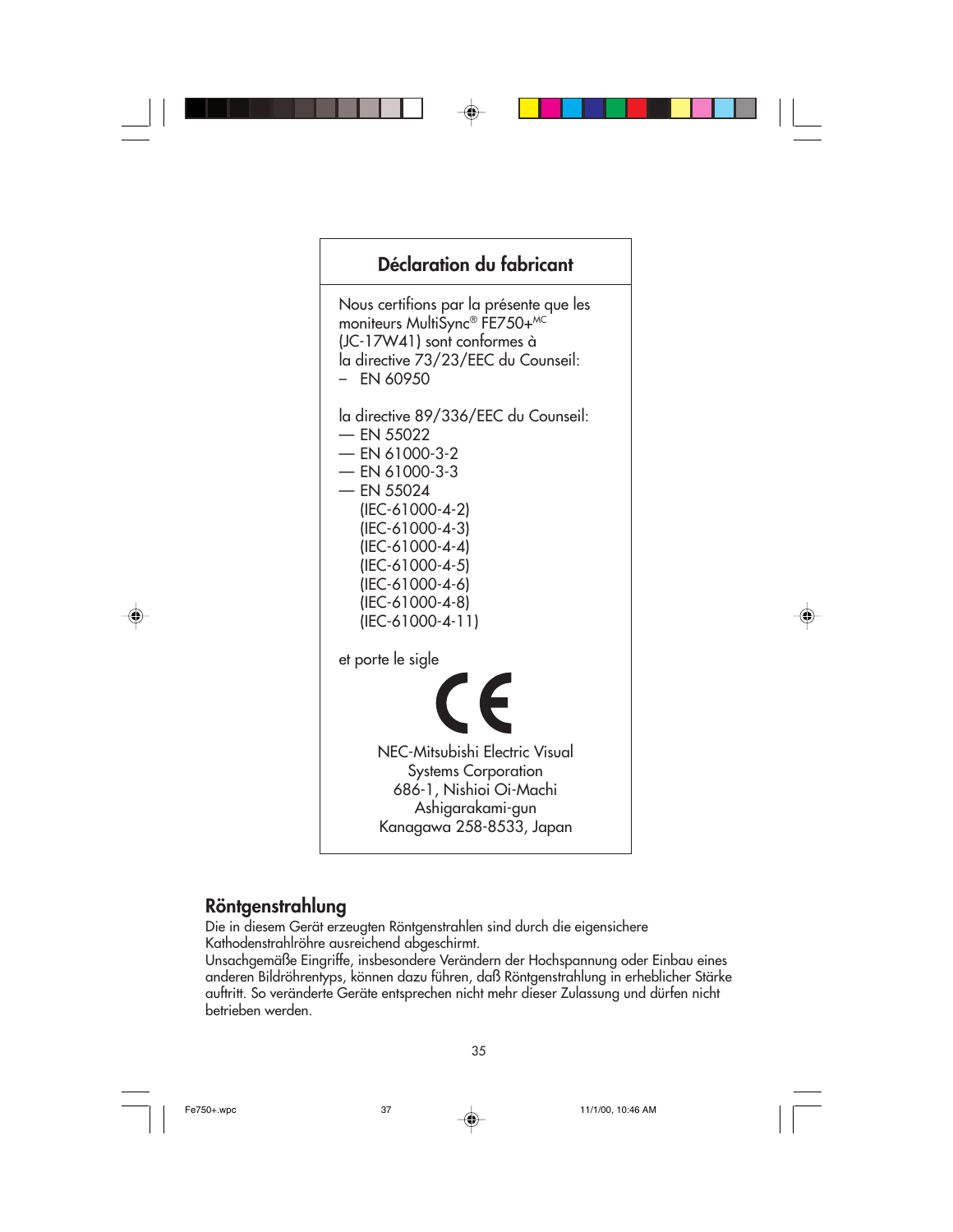

 $\Rightarrow$ 

36

Fe750+.wpc 38 11/1/00, 10:46 AM

 $\clubsuit$ 

 $\frac{1}{\sqrt{1-\frac{1}{2}}}$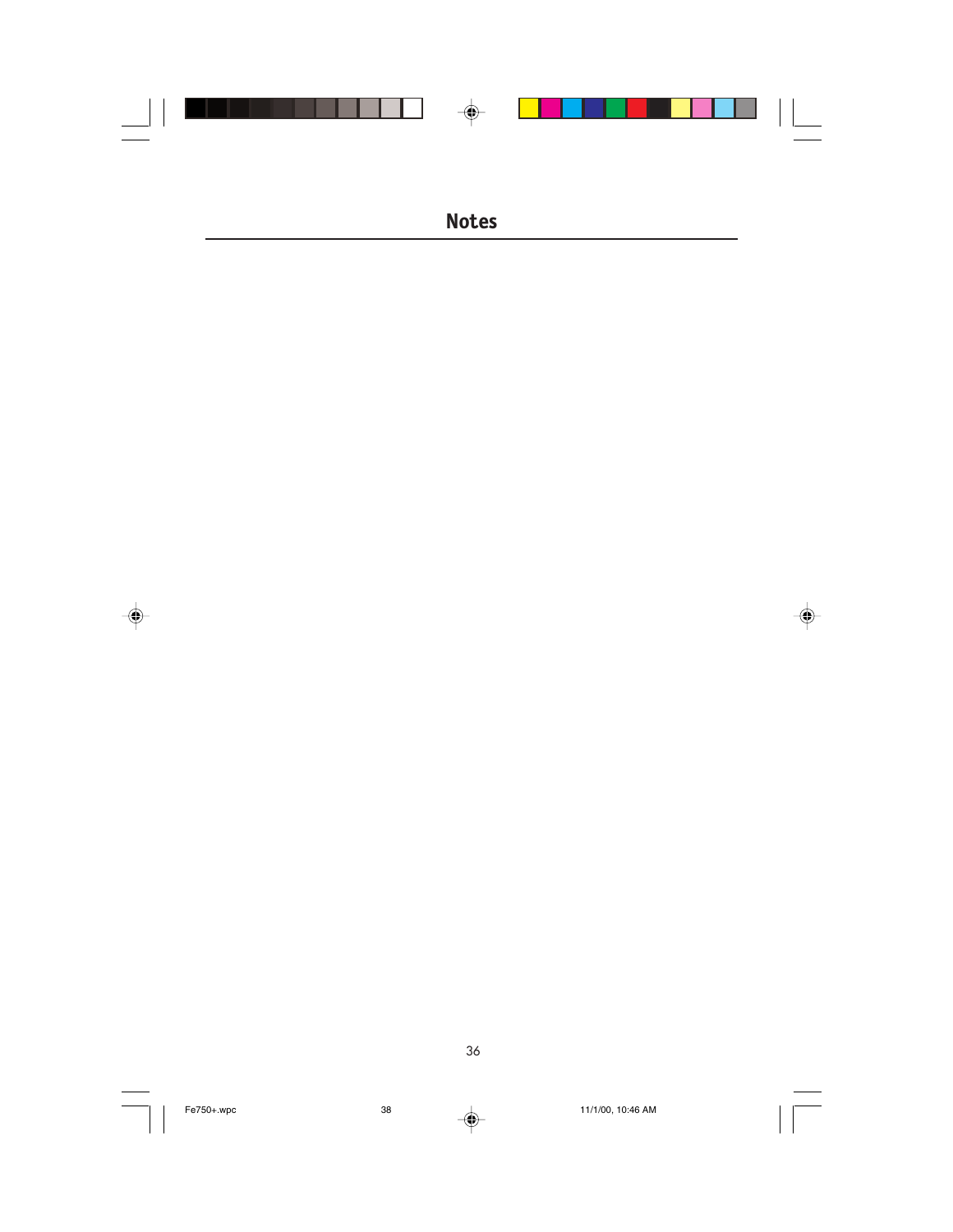

 $\Rightarrow$ 

$$
\mathcal{L}^{\mathcal{L}}(\mathcal{L})
$$

37

Fe750+.wpc 39 11/1/00, 10:46 AM

 $\Rightarrow$ 

 $\sqrt{2}$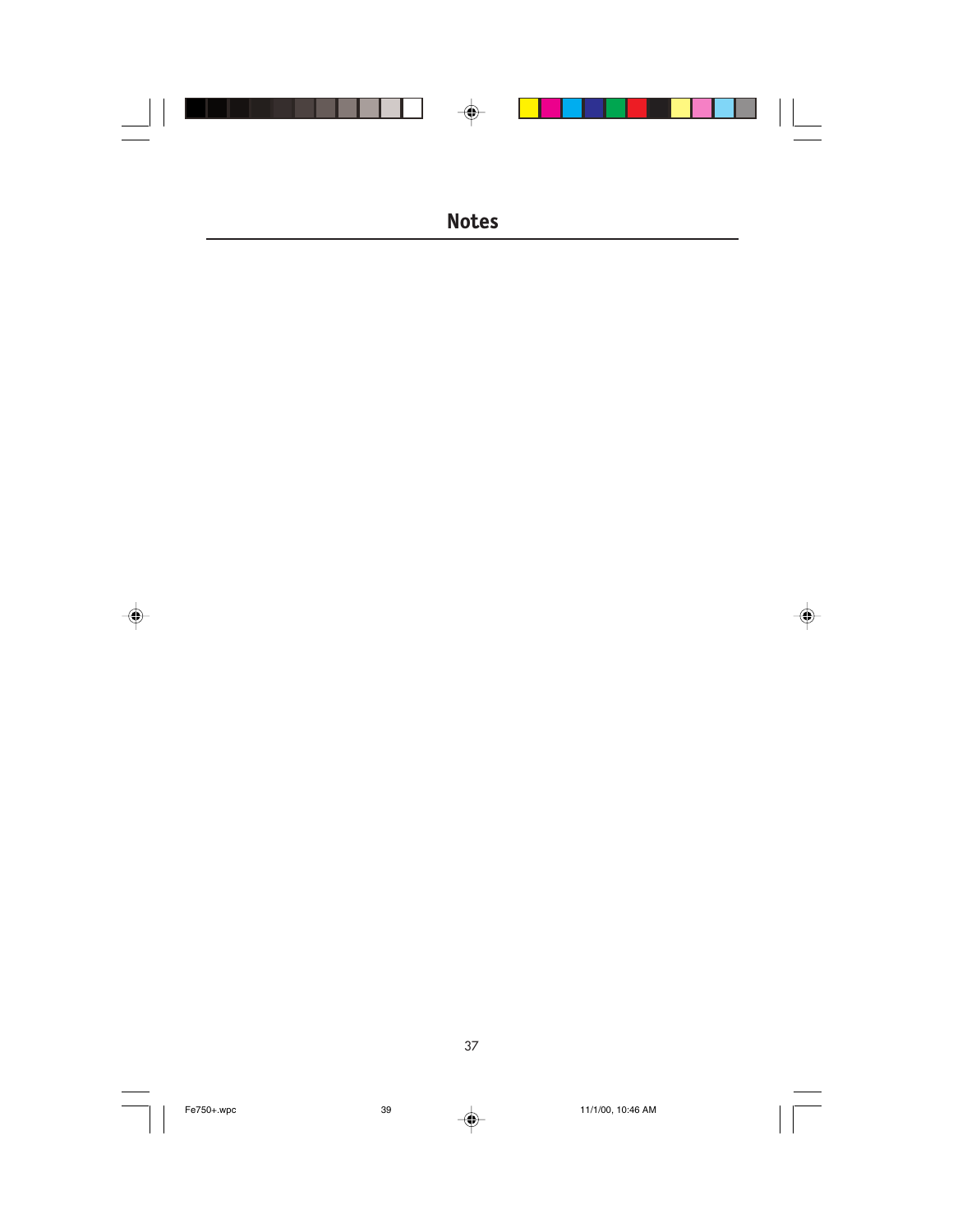

#### **Série Flat Enterprise NEC**

### **AVIS DE PROPRIÉTÉ EXCLUSIVE ET DE DÉGAGEMENT DE RESPONSABILITÉ**

Les informations contenues dans ce document, y compris tous les designs et matériel s'y rapportant, sont la propriété de NEC-Mitsubishi Electronics Display et/ou ses concédants. NEC-Mitsubishi Electronics Display se réserve les droits de fabrication brevetée, les droits d'auteurs et autres propriétés exclusives à ce document, y compris tous les droits de design, de fabrication, de reproduction, d'utilisation et de vente y afférent, à condition que ces droits n'ont pas été directement délivrés à d'autres.

Les produits de NEC-Mitsubishi Electronics Display dont il est question dans ce document sont garantis conformément aux termes de la déclaration de garantie limitée accompagnant chaque produit. Cependant, les performances réelles de chaque produit dépendent de facteurs tels que la configuration du système, les données du client et la manière dont le produit est utilisé. Étant donné que la mise en oeuvre fonctionnelle du produit peut varier d'un client à l'autre, l'adéquation et l'application de configurations spécifiques du produit peuvent être déterminées par le client et ne sont pas garanties par NEC-Mitsubishi Electronics Display.

Afin de permettre l'amélioration du design et des caractéristiques techniques, les informations contenues dans ce document sont sujettes à modifications sans préavis. La reproduction totale ou partielle de ce document sans l'accord préalable de NEC-Mitsubishi Electronics Display est interdite.

### *DÉCLARATION DE CONFORMITÉ*

Cet appareil est conforme à l'article 15 du règlement de la FCC. L'utilisation est soumise à deux conditions. 1) Cet appareil ne peut pas occasionner d'interférences nuisibles, et 2) cet appareil doit accepter toutes interférences reçues, y compris les interférences qui peuvent occasionner un mauvais fonctionnement.

| Partie responsable américaine :<br>Adresse:<br>$N^{\circ}$ tél.: | NEC-Mitsubishi Electronics Display of America, Inc.<br>1250 N. Arlington Heights Road<br>Itasca, Illinois 60143<br>(630) 467-3000 |  |
|------------------------------------------------------------------|-----------------------------------------------------------------------------------------------------------------------------------|--|
| Type de produit :                                                | Moniteur d'ordinateur                                                                                                             |  |
| Classification de l'appareil:                                    | Périphérique classe B                                                                                                             |  |
| Modèles ·                                                        | JC-17W41                                                                                                                          |  |



◈

*Nous déclarons par la présente que les appareils mentionnés ci-dessus sont conformes aux normes techniques spécifiées dans le règlement de la FCC.*

Windows est une marque déposée de Microsoft Corporation. NEC est une marque déposée de NEC Corporation.**ENERGY STAR** est une marque déposée aux États-Unis. Tous les autres noms de marques et de produits sont des marques de commerce ou des marques déposées de leurs propriétaires respectifs.

En tant que partenaire **ENERGY STAR®**, NEC-Mitsubishi Electronics Display of America, Inc. a veillé à ce que ce produit respecte les normes **ENERGY STAR** en matière de rendement énergétique. Le logo **ENERGY STAR** ne représente aucun aval par l'EPA de quelque produit ou service que ce soit.



No de pièce 15500801 Imprimé aux Chine



Fe750+.wpc  $\downarrow$  40  $\downarrow$  11/1/00, 10:46 AM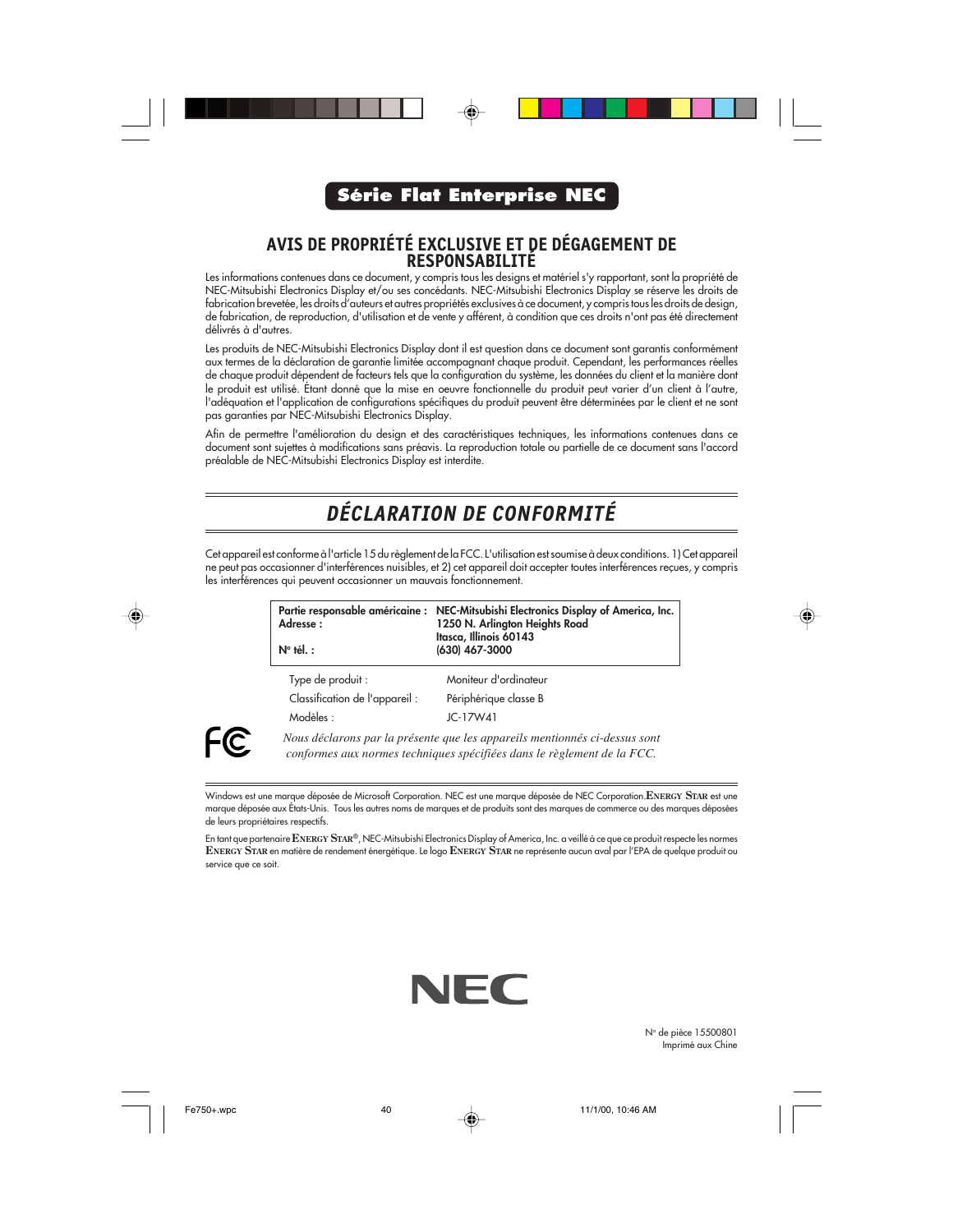#### **WARNUNG**



UM BRÄNDE BZW. ELEKTRISCHE SCHLÄGE ZU VERMEIDEN, SETZEN SIE DIESES GERÄT WEDER REGEN NOCH SONSTIGER FEUCHTIGKEIT AUS. VERWENDEN SIE DEN GEPOLTEN STECKER DIESES GERÄTS NICHT MIT EINER VERLÄNGERUNGSSTECKDOSE ODER ANDEREN STECKDOSEN, WENN DIE POLE NICHT ZUR GÄNZE IN DIESE EINGEFÜHRT WERDEN KÖNNEN. ÖFFNEN SIE DAS GERÄT NICHT SELBST, DA ES UNTER HOHER SPANNUNG STEHENDE KOMPONENTEN ENTHÄLT. ÜBERLASSEN SIE WARTUNGSARBEITEN QUALIFIZIERTEN SERVICETECHNIKERN.

> **VORSICHT** GEFAHR VON ELEKTRISCHEN SCHLÄGEN • NICHT ÖFFNEN

VORSICHT: UM DIE GEFAHR EINES ELEKTRISCHEN SCHLAGS ZU VERRINGERN, ENTFERNEN SIE DIE ABDECKUNG (BZW. DIE RÜCKWAND) NICHT. IM INNEREN DES GERÄTS BEFINDEN SICH KEINE TEILE, DIE VOM BENUTZER SELBST GEWARTET WERDEN KÖNNEN. ÜBERLASSEN SIE WARTUNGSARBEITEN QUALIFIZIERTEN SERVICETECHNIKERN.

Dieses Symbol macht den Benutzer darauf aufmerksam, daß nicht isolierte Spannungen im Inneren des Geräts stark genug sein können, um einen elektrischen Schlag hervorzurufen. Aus diesem Grund ist das Berühren jeglicher Komponente im Inneren dieses Geräts gefährlich.

Dieses Symbol macht den Benutzer darauf aufmerksam, daß wichtige Literatur zur Bedienung und Wartung dieses Geräts mitgeliefert wurde. Diese Unterlagen sollten sorgfältig gelesen werden, um jegliche Probleme zu vermeiden.

#### **Konformitätsbestätigung des kanadischen Department of Communications**

- DOC : Dieses digitale Gerät der Klasse B entspricht allen Anforderungen der kanadischen Bestimmungen in bezug auf Interferenzen verursachende Geräte.
- C-UL : Trägt das C-UL-Zeichen und entspricht den kanadischen Sicherheitsbestimmungen gemäß C.S.A. 22.2 # 950.

#### **Informationen der FCC (Federal Communications Commission)**

- 1. Verwenden Sie mit dem JC-17W41 Farbmonitors die angeschlossenen und genannten Kabel, um keinerlei Interferenzen mit Radio- und Fernsehempfang zu verursachen.
	- a) Verwenden Sie bitte das mitgelieferte Netzkabel bzw. ein äquivalentes Kabel, um die FCC-Konformität sicherzustellen.
	- b) Geschirmtes video signal kabel. Die verwendung anderer kabel und adapter kann interferenzen mit radio und fernsehempfang verursachen.
- 2. Dieses Gerät wurde geprüft und gemäß Teil 15 der Regeln der FCC für mit den Grenzwerten für ein digitales Gerät der Klasse B konform befunden. Diese Grenzwerte sollen angemessen vor Interferenzen schützen, die von im Wohnbereich installierten Geräten ausgehen. Dieses Gerät erzeugt und verwendet Radiofrequenzenergie und kann diese auch ausstrahlen. Wenn es nicht in Übereinstimmung mit der Gebrauchsanweisung installiert und betrieben wird, kann es Interferenzen hervorrufen, die Funkverbindungen beeinträchtigen. Allerdings besteht keine Garantie dafür, daß Interferenzen bei einer bestimmten Anlage nicht auftreten werden.

Wenn dieses Gerät den Radio- oder Fernsehempfang beeinträchtigende Interferenzen verursacht (dies kann durch An- und Abschalten des Geräts festgestellt werden), sollte der Benutzer versuchen, die Interferenzen durch eine oder mehrere der folgenden Maßnahmen zu beseitigen:

- Richten Sie die Empfangsantenne neu aus bzw. stellen Sie sie an einem anderen Ort auf.
- Vergrößern Sie den Abstand zwischen dem Gerät und dem Empfänger.
- Stecken Sie das Gerät an eine Steckdose an, die sich in einem anderen Stromkreis befindet als die Steckdose, an die der Empfänger angeschlossen ist.
- Wenden Sie sich an Ihren Händler oder an einen erfahrenen Radio- / TV-Techniker.

Falls erforderlich sollte der Benutzer sich an den Händler oder an einen erfahrenen Radio- / TV-Techniker wenden, um zusätzliche Empfehlungen zu erhalten. Auch die von der Federal Communications Commission herausgegebene Broschüre "How to Identify and Resolve Radio-TV Interference Problems" kann sich für den Benutzer unter Umständen als nützlich erweisen. Diese Broschüre ist beim U.S. Government Printing Office, Washington, D.C., 20402, unter Bestellnummer 004-000-00345-4 erhältlich.



 $\hat{\mathbf{\Psi}}$ 

Fe750+.wpc  $\uparrow$  41  $\downarrow$  11/1/00, 10:46 AM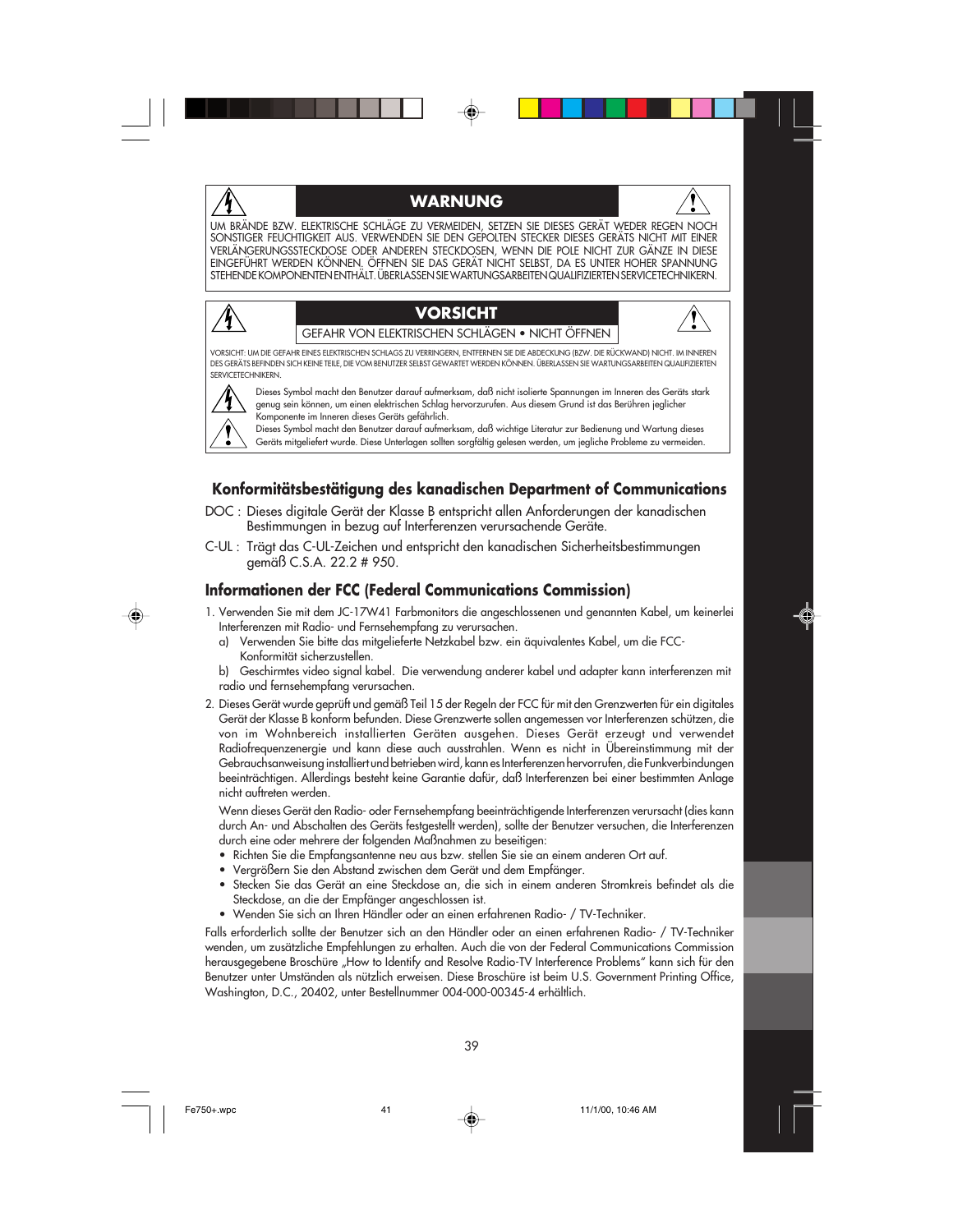

# **Lieferumfang**

Ihr neues MultiSync® FE750+™ Monitor-Paket\* von NEC sollte den nachfolgenden Inhalt umfassen:

- MultiSync FE750+ Monitor mit Schwenk-/Neigefuß
- Netzkabel
- Videosignalkabel
- Benutzerhandbuch



*\* Denken Sie daran, die Originalverpackung und das Verpackungsmaterial für einen späteren Transport bzw. eine Versendung Ihres Monitors aufzubewahren.*

◈

Fe750+.wpc 42 42 11/1/00, 10:46 AM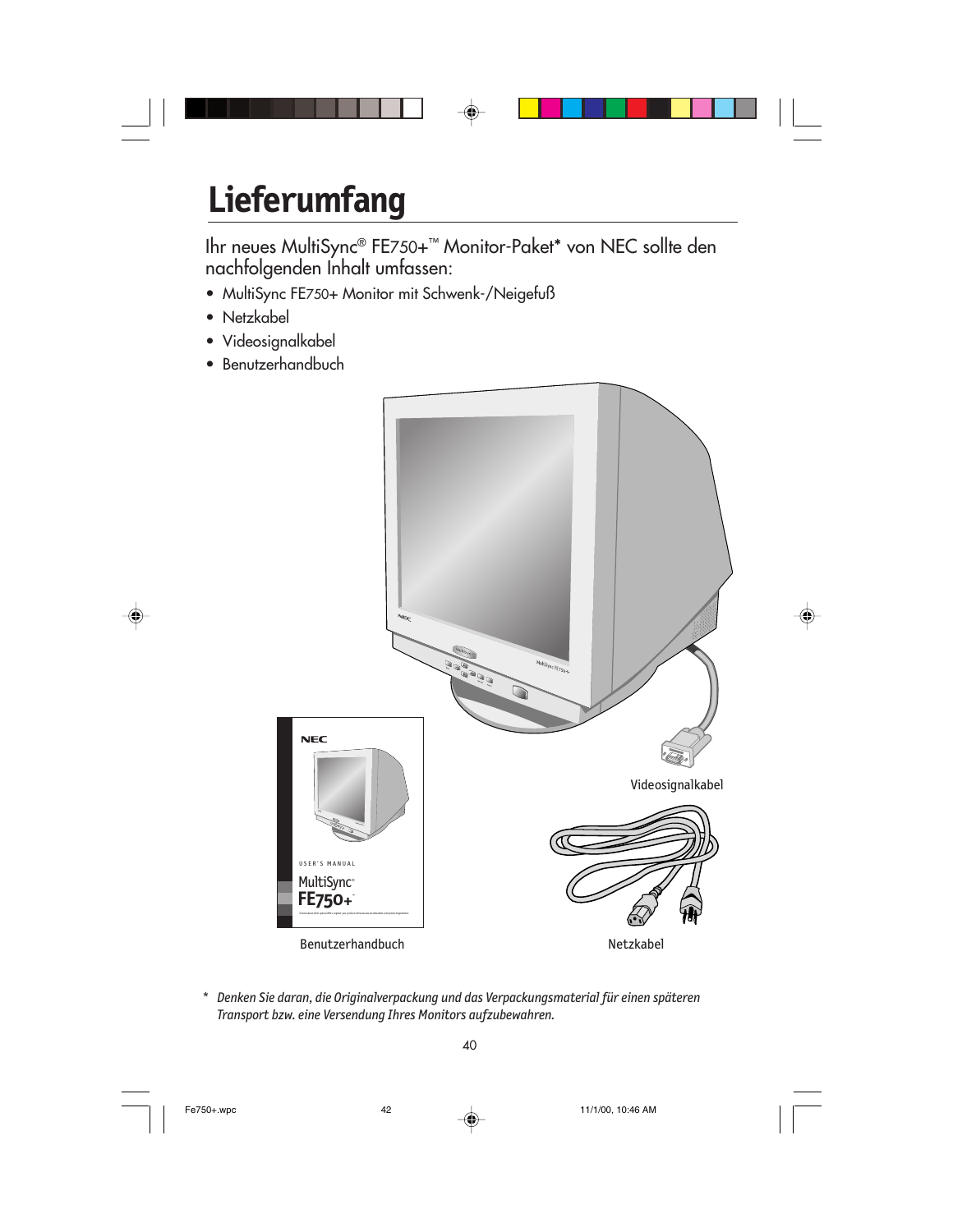# **Quick Start**

Um den MultiSync® FE750+™ Monitor an Ihr System anzuschließen, führen Sie bitte die folgenden Schritte aus:

- 1. Den Computer ausschalten.
- 2. Falls erforderlich installieren Sie die Grafikkarte in Ihrem System. Nähere diesbezügliche Informationen entnehmen Sie bitte dem Handbuch zu Ihrer Grafikkarte.
- 3. Beim PC: Schließen Sie den 15-poligen Mini-D-SUB-Stecker des Videosignalkabels an die Buchse der Grafikkarte Ihres Rechners **(Abbildung A.1)** an. Ziehen Sie alle Schrauben fest.

Beim Mac: Stecken Sie den MultiSync FE750+ Macintosh-Kabeladapter (nicht im Lieferumfang enthalten) in die Monitorbuchse des Macintosh **(Abbildung B.1).** Schließen Sie den 15-poligen Mini-D-SUB-Stecker des Videosignalkabels an den an Ihrem Computer angesteckten Macintosh-Kabeladapter an **(Abbildung B.1).** Ziehen Sie alle Schrauben fest.

- **HINWEIS: Den MultiSync FE750+ Macintosh-Kabeladapter können Sie bei NEC-Mitsubishi Electronics Display of America, Inc. unter der Telefonnummer (800) 820-1230 bestellen.**
- 4. Download-Informationen über die Windows® 95/98/2000 INF-Datei für Ihren MultiSync Monitor finden Sie in diesem Benutzerhandbuch unter dem Abschnitt **Verweise**.
- 5. Schließen Sie ein Ende des Netzkabels an den MultiSync FE750+ Monitor an und stecken Sie das andere Ende in die Steckdose **(Abbildung C.1).**
- 6. Schalten Sie den Monitor **(Abbildung D.1)** und den Computer ein.
- HINWEIS: Beim Auftreten von Problemen lesen Sie bitte im Abschnitt **Fehlerbehebung** dieses Benutzerhandbuchs nach.



Abbildung A.1



Fe750+.wpc 43 11/1/00, 10:46 AM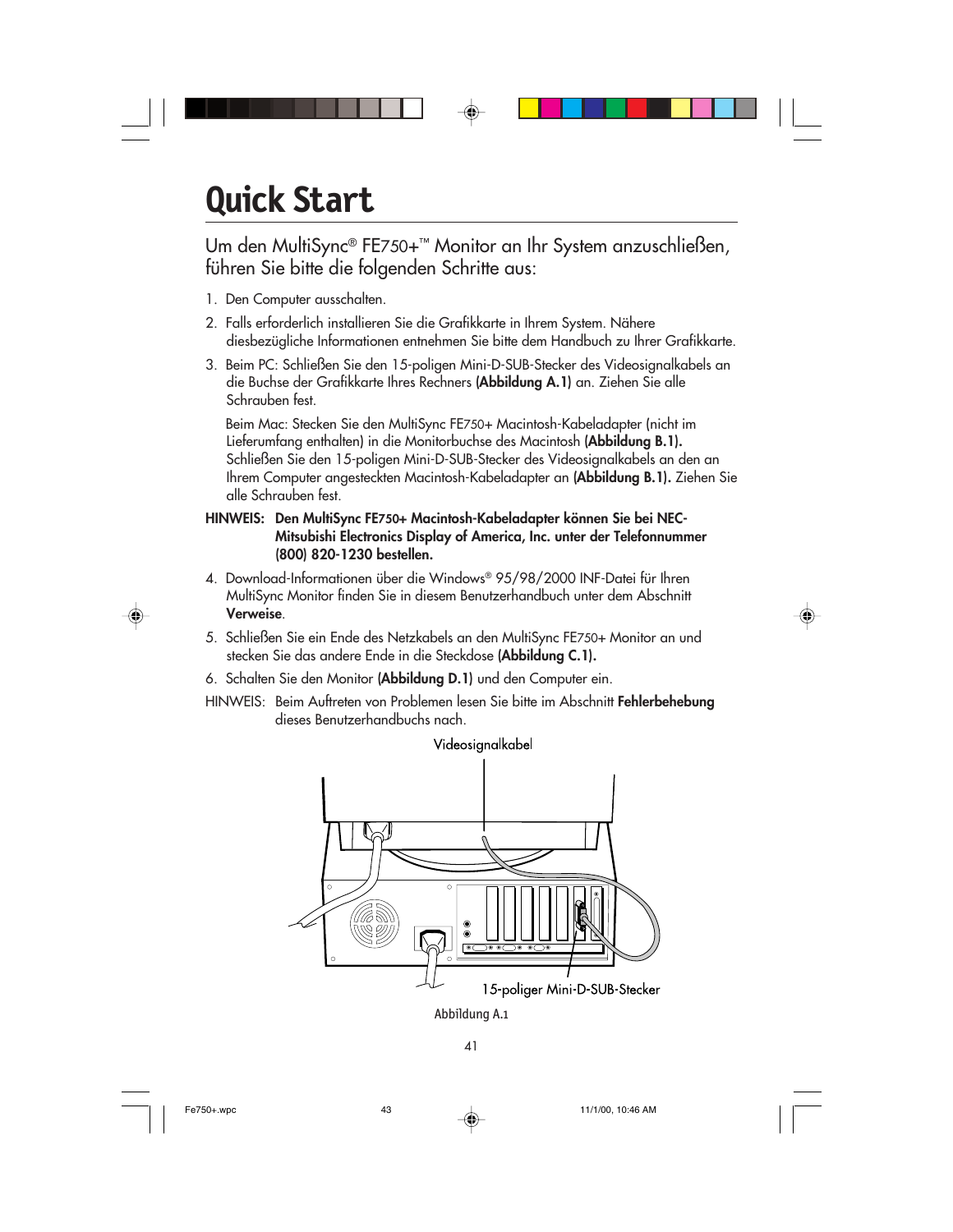

42

Fe750+.wpc 44 11/1/00, 10:46 AM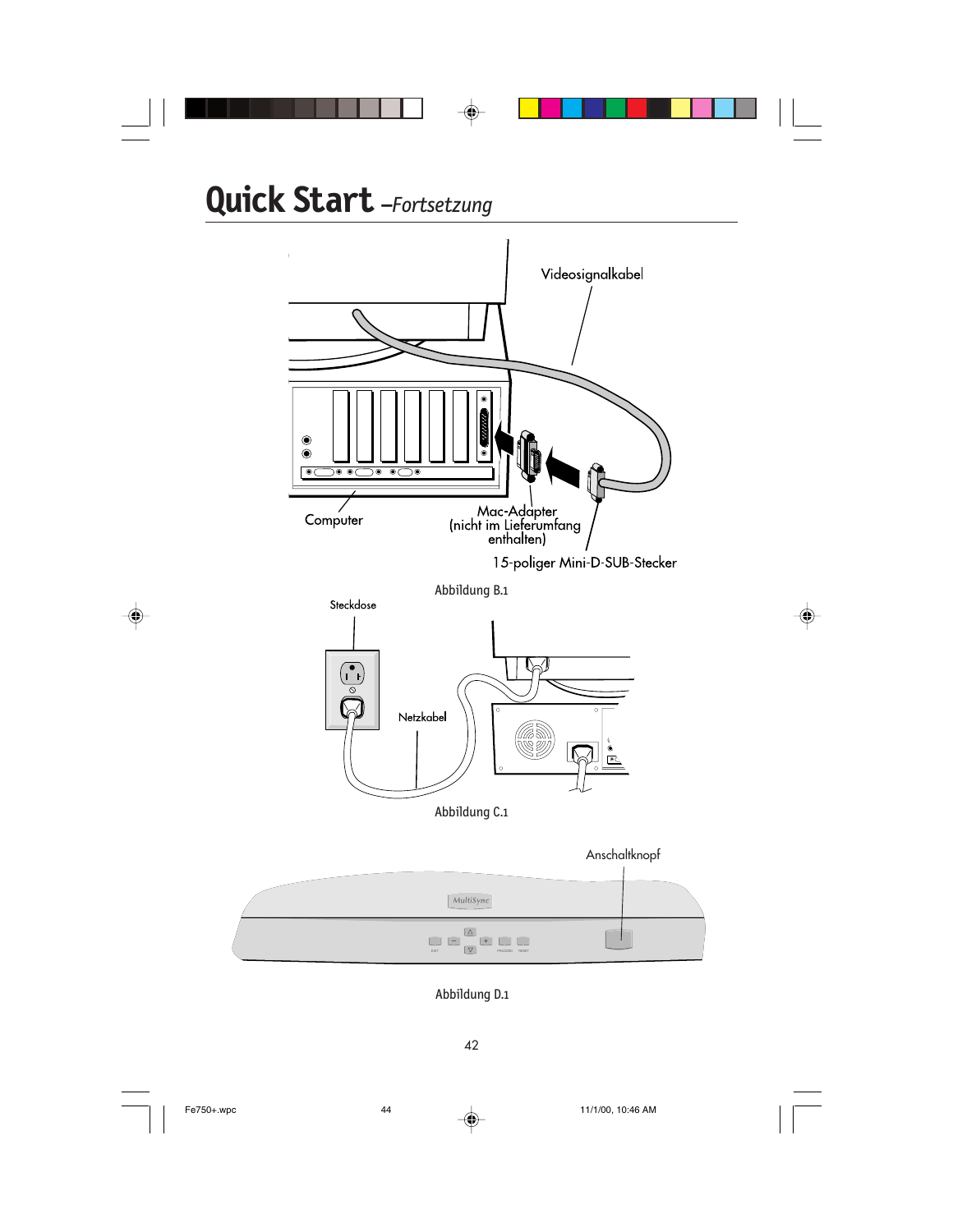# **Bedienungselemente**

Mit den vorne am Monitor befindlichen OSM™- (On-Screen Manager)-Tasten werden die folgenden Funktionen ausgeführt:

| <b>EXIT</b>            | Hauptmenü<br>Beendet das OSM-Menü.                                                                                                              | Untermenü<br>Führt zum OSM-Hauptmenü zurück.                                                        |
|------------------------|-------------------------------------------------------------------------------------------------------------------------------------------------|-----------------------------------------------------------------------------------------------------|
| <b>CONTROL</b><br>A/V  | Verschiebt den hervorgehobenen<br>Bereich nach oben/unten, um<br>einen Menüpunkt auszuwählen.                                                   | Verschiebt den hervorgehobenen<br>Bereich nach oben/unten, um<br>einen Menüpunkt auszuwählen.       |
| <b>CONTROL</b><br>$-1$ | Verschiebt den hervorgehobenen<br>Bereich nach rechts/links, um einen<br>Menüpunkt auszuwählen.                                                 | Verschiebt den Balken in Richtung<br>- oder +, um die Einstellung zu<br>erhöhen oder zu verringern. |
| <b>PROCEED</b>         | Diese Taste hat keine Funktion.                                                                                                                 | Führt nur die gewählte Einstellung<br>aus oder führt weiter in ein<br>Unter-Untermenü.              |
| <b>RESET</b>           | Setzt alle Einstellungen des<br>hervorgehobenen Steuermenüs auf<br>die Werkseinstellung zurück.                                                 | Setzt die hervorgehobene<br>Einstellung auf die<br>Werkseinstellung zurück.                         |
| HINWEIS:               | Wird die RESET-Taste im Haupt- oder Untermenü gedrückt, so erscheint ein<br>Warnfenster, das Ihnen ein Abbrechen der RESET-Funktion ermöglicht. |                                                                                                     |

Wenn OSM-Funktionen aktiviert werden, werden im oberen Bereich des Menüs Symbole eingeblendet. Wenn in einem Untermenü ein Pfeil (➔) eingeblendet wird, so weist dies darauf hin, daß weitere Optionen zur Verfügung stehen. Um in ein Unter-Untermenü zu gelangen, drücken Sie die Taste PROCEED.

### **19. O** Helligkeits-/Kontrastregler

**Helligkeit:** Zur Einstellung der Helligkeit des Gesamtbildes und des Bildschirmhintergrundes.

**Kontrast:** Zur Einstellung der Bildhelligkeit in Vergleich zum Hintergrund. **Entmagnetisierung:** Verhindert die Bildung von magnetischen Streufeldern, die die korrekte Abtastung der Elektronenstrahlen beeinträchtigen und die Reinheit der Bildschirmfarben, die Bildschärfe und die Konvergenz verändern. Wenn Sie diese Funktion aktivieren, wird Ihr Bild auf dem Bildschirm etwas schwanken und zucken, während der Bildschirm entmagnetisiert wird.

**Achtung: Bitte verwenden Sie die Degauss-Funktion nur in Intervallen von mindestens 20 Minuten.**

#### **Größen- und Positionsregler**

**Links/Rechts:** Verschiebt das Bild horizontal (nach links oder nach rechts). **Unten/Oben:** Verschiebt das Bild vertikal (nach oben oder nach unten). **Schmal/Breit:** Vergrößert oder verkleinert die horizontale Größe des Bildes. **Klein/Gross:** Vergrößert oder verkleinert die vertikale Größe des Bildes.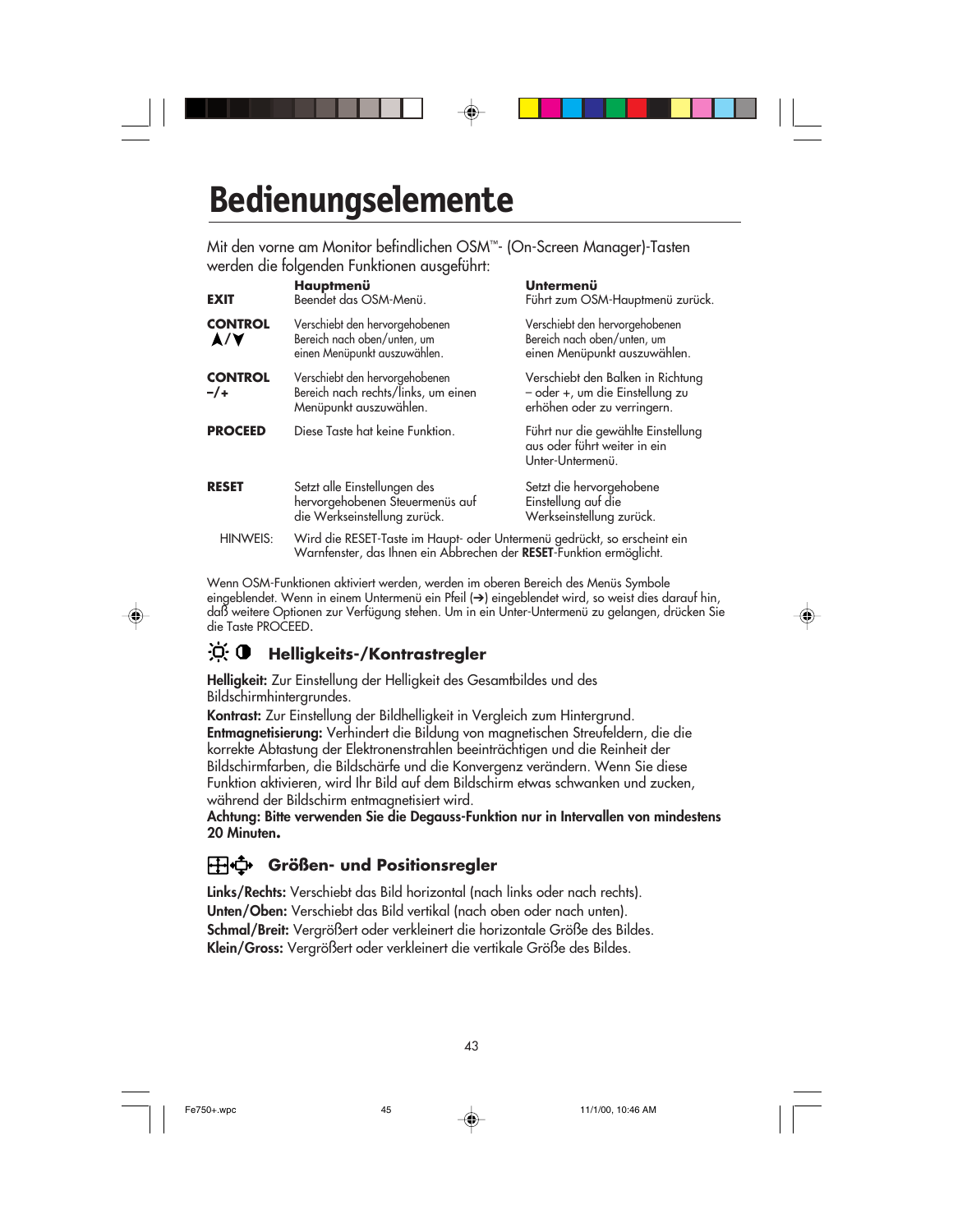### **Bedienungselemente** *–Fortsetzung*

#### **Color Control / AccuColor® Control System**

Die Farbvoreinstellungen 1 bis 5 dienen zur Auswahl der gewünschten Farbeinstellung. Der Balken wird durch die ausgewählte Farbeinstellung von 1 bis 5 ersetzt. Jede Farbeinstellung wird im Werk an die angegebene Kelvin-Zahl angepaßt. Wenn eine Einstellung modifiziert wird, ändert sich der Name der Einstellung von Kelvin in den vom Benutzer für die Einstellung vorgegebenen Namen.

**Rot, Grün, Blau**: NECs AccuColor Control System erhöht oder verringert - in Abhängigkeit von der getroffenen Auswahl - entweder den roten, den grünen oder den blauen Farbanteil des Monitors. Die Farbänderung erscheint auf dem Bildschirm, und die Richtung (Erhöhung oder Verringerung) wird durch die Balken angezeigt.

**sRGB Mode**: sRGB Form stellt das zweckmäßige Kolorit habt Photographie beholfen Vorstellung. Sie können nicht verändern Rot, Grün und Blau Kolorite individuell.

### **Geometrie-Einstellungen**

Die **Geometry**-Einstellungen erlauben Ihnen eine Anpassung der Krümmung oder der Winkel der Seiten Ihrer Bildschirmanzeige.

**Ein/Aus (Kissenform):** Vergrößert oder verkleinert die Krümmung der Seiten entweder nach innen oder nach außen.

**Links/Rechts (Kissenformausgleich):** Vergrößert oder verkleinert die Krümmung der Seiten entweder nach rechts oder nach links.

**Parallel (Parallelogramm):** Vergrößert oder verkleinert die Neigung der Seiten entweder nach links oder nach rechts.

**Trapez (Trapezform):** Vergrößert oder verkleinert den unteren Rand des Bildschirms auf die Größe des oberen Randes.

**Drehen (Rasterdrehung):** Dreht die gesamte Anzeige im Uhrzeigersinn oder gegen den Uhrzeigersinn.

### **Werkzeuge 1**

**Moirereduzierung:** Moiré ist ein welliges Muster, das manchmal auf dem Bildschirm erscheint. Das Muster wiederholt sich und ist als schlangenhaftes Bild eingeblendet. Beim Fahren von gewissen Anwendungen ist das wellige Muster ausgeprägter als bei anderen. Um Moiré zu verringern verstellen Sie mit Hilfe der –/+ CONTROL-Tasten das ON/Level.

**Basic Konvergenz:** Alle drei Farben (R, G, B) werden zu einer einzigen Farbe (weiß) vereint. Der Zweck dieser Steuerfunktion besteht darin, sicherzustellen, daß eine auf dem Bildschirm gezogene weiße Linie so scharf und klar wie nur möglich angezeigt wird. • Verwenden Sie die Steueroption Horizontal, um die Ausrichtung der weißen Linien nach oben/unten anzupassen.

• Verwenden Sie die Steueroption Vertical, um die Ausrichtung der weißen Linien nach links/rechts anzupassen.

**Corner Correction:** Mit dieser Funktion können Sie die Geometrie der Ecken lhrer Bildschirmanzeige anpassen – Top, Top Balance, Bottom oder Bottom Balance. **Auto Spart:** das Sichtgerät spart die vergangenen Rahmen von dem Verwerter automatisch Steuerungen ein. Sie können dieses Auto drehen Spare Merkmal, off mal aussuchenden und diesen Speisezettel verändernden den schulfreien Posten ein. Wann die schulfreie Form ausgesucht wird, Sie gebe mit der Wahlmöglichkeit, um einzusparen oder zurückreis zum seitherigen Rahmen, wenn Sie eine unterschiedliche Steuerung aussuchen.

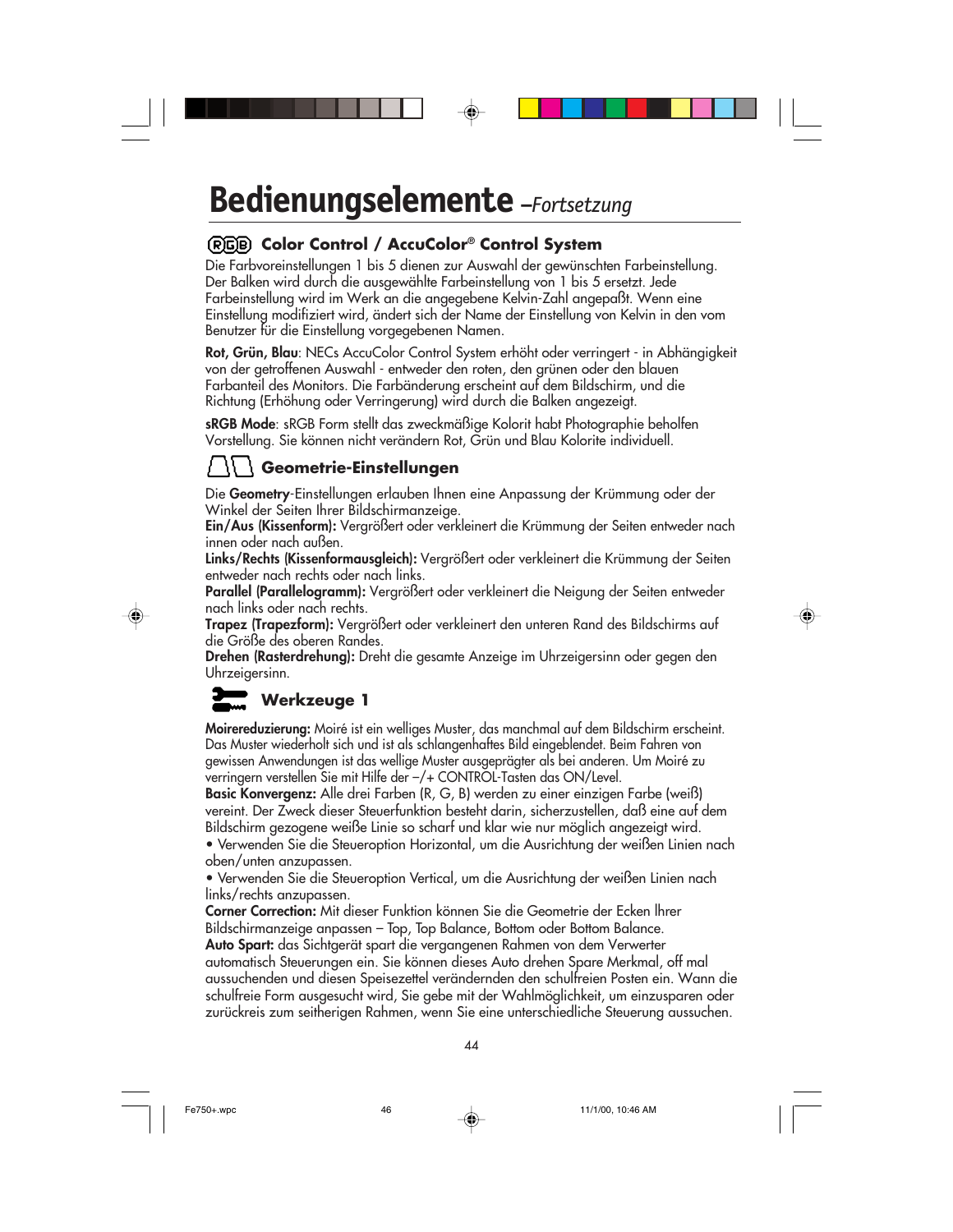### **Bedienungselemente** *–Fortsetzung*

Wenn die Ballabwehr nicht bekräftigt werden, wird, Stelle wird zu seitherigem Rahmen gehen wenn OSM.

**Werkseinstellung:** Wenn Sie die Einstellung Factory Preset auswählen, können Sie die meisten OSM™-Einstellungen auf die Werkseinstellungen zurücksetzen. Es wird eine Warnung eingeblendet, in der Sie dazu aufgefordert werden, zu bestätigen, daß Sie ALLE Einstellungen zurücksetzen wollen. Einzelne Einstellungen können durch Hervorheben der Einstellung, die Sie zurücksetzen wollen, und anschließende Betätigung der **RESET**-Taste zurückgesetzt werden.

### **Werkzeuge 2**

**Sprachauswahl:** Die OSM-Menüs stehen in sieben verschiedenen Sprachen zur Verfügung.

**OSM Anzeigedauer:** Das OSM-Menü wird solange angezeigt, wie es verwendet wird. Im Untermenü OSM Turn Off können Sie auswählen, wie lange der Monitor nach der letzten Betätigung einer Taste warten soll, bevor er das OSM-Menü ausblendet. Die zur Auswahl stehenden Voreinstellungen sind 10, 20, 30, 60 und 120 Sekunden.

**OSM Abschaltung:** Diese Funktion verhindert den Zugriff auf alle OSM-Funktionen mit Ausnahme von Brightness und Contrast zur Gänze. Wenn Sie versuchen, OSM-Funktionen zu aktivieren, während sich das Gerät im Lock Out-Modus befindet, wird ein Bildschirm eingeblendet, der Sie darauf hinweist, daß der Zugriff auf die OSM-Funktionen gesperrt ist. Um die Funktion OSM Lock Out zu aktivieren, drücken Sie **PROCEED**, dann drücken Sie  $\blacktriangle$  und halten Sie beide Tasten gleichzeitig niedergedrückt. Um die Funktion OSM Lock Out zu deaktivieren, drücken Sie PROCEED, dann drücken Sie A und halten Sie beide Tasten gleichzeitig niedergedrückt.

**IPM:** Aktiviert: Das IPM System funktioniert normal, und alle Energiesparstufen werden genutzt.

Deaktiviert: Der Off-Modus des IPM Systems wird nicht verwendet.

HINWEIS: für Standardsysteme und -grafikkarten behalten Sie die Werkseinstellung ENABLE bei.

**Spezial Sync:** Der Betrieb Ihres Monitors in einer nicht normierten Zeitmessung kann dazu führen, daß die Bilder dunkler als sonst erscheinen, oder Farbverzerrungen aufweisen. Mit der EdgeLock-Funktion können Sie die Bilder in ihren normalen Zustand zurückbringen.

### **Information**

**Grafik Modus:** Gibt den gegenwärtigen Modus und die Frequenzeinstellung des Monitors an. **Monitor Information:** Gibt Auskunft über das Modell und die Seriennummern Ihres Monitors.

**Ergonomiehinweis**: Eine Meldung wird Sie darauf hinweisen, wenn die Bildauffrischrate des vom Computer auf den Monitor angewandten Signals zu gering ist. Nähere diesbezügliche Informationen entnehmen Sie bitte dem Handbuch zu Ihrer Grafikkarte oder zu Ihrem Computer.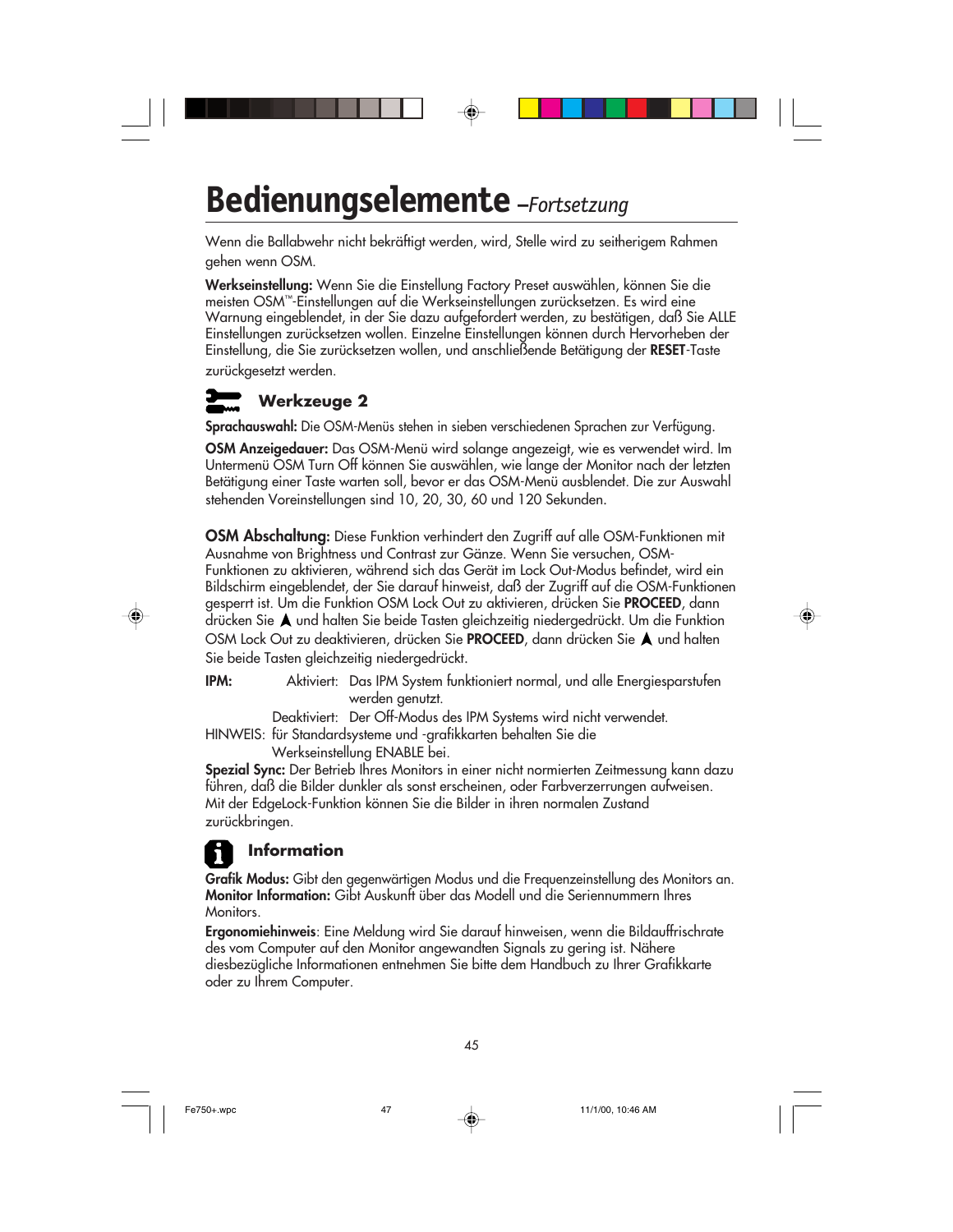# **Empfehlungen für die Verwendung**

#### **Vorsichtsmaßnahmen und Wartung**

UM DIE OPTIMALE LEISTUNGSFÄHIGKEIT IHRES MULTISYNC® FE750+™ MONITOR ZU GEWÄHRLEISTEN, SOLLTEN SIE BEI DER AUFSTELLUNG UND VERWENDUNG IHRES GERÄTES DIE FOLGENDEN PUNKTE BEACHTEN

- **ÖFFNEN SIE DEN MONITOR NICHT.** Im Inneren des Gerätes befinden sich keine Teile, die vom Benutzer selbst gewartet werden können. Das Öffnen oder Entfernen der Abdeckungen könnte einen elektrischen Schock verursachen oder zu anderen gefährlichen Situationen führen. Wartungs- und Reparaturarbeiten dürfen nur von qualifizierten Service-Technikern ausgeführt werden.
- **•** Vermeiden Sie das Eindringen von Flüssigkeiten in das Gerät und benutzen Sie den Monitor niemals in der Nähe von Wasser.
- **•** Stecken Sie keinerlei Gegenstände durch die Gehäuseschlitze in das Gerät. Diese könnten gefährliche Spannungspunkte im Geräteinneren berühren und einen elektrischen Schlag, einen Brand oder ein Versagen des Gerätes verursachen.
- **•** Stellen Sie keine schweren Geräte auf das Netzkabel. Eine Beschädigung des Netzkabels kann einen elektrischen Schlag oder Brand verursachen.
- **•** Stellen Sie das Gerät niemals auf unebenen oder instabilen Gestellen, Unterlagen oder Tischen auf. Der Monitor könnte herunterfallen und schwer beschädigt werden.
- **•** Stellen Sie den Monitor nicht in der Nähe von Hochleistungstransformatoren, Elektromotoren und anderen Geräten wie externen Lautsprechern oder Ventilatoren auf, die starke Magnetfelder verursachen können.
- **•** Stellen Sie den Monitor wenn möglich in östlicher Richtung auf, so daß die Auswirkungen des Magnetfelds der Erde minimiert werden.
- **•** Ein Drehen des eingeschalteten Monitors kann einen Farbverlust des Bildes verursachen. Zur Behebung dieses Problems schalten Sie den Monitor für 20 Minuten ab, bevor Sie ihn wieder einschalten.
- **•** Wenn Sie den MultiSync FE750+ Monitor mit seiner weltweiten AC 220-240 V Stromversorgung betreiben, verwenden Sie ein Netzkabel, das der Speisungsspannung der verwendeten Wechselstromsteckdose entspricht. Das verwendete Netzkabel muß den Sicherheitsnormen Ihres Landes entsprechen und gemäß dieser zugelassen sein. (Außer in Großbritannien sollte die Type H05VV-F verwendet werden).
- **•** Verwenden Sie in Großbritannien ein für den Betrieb des Monitors vom BS zugelassenes Netzkabel mit einem integrierten Stecker mit schwarzer Sicherung (SA). Wenn zusammen mit diesem Monitor kein Netzkabel geliefert wird, wenden Sie sich bitte an Ihren Lieferanten.

Bei Eintreten der im nachfolgenden angeführten Umstände muß der Monitor sofort vom Netz getrennt und ein Service-Techniker konsultiert werden:

- **•** Wenn das Netzkabel oder der Netzstecker beschädigt ist.
- **•** Wenn Flüssigkeit oder Gegenstände in das Monitorgehäuse geraten sind.
- **•** Wenn der Monitor Regen ausgesetzt war oder mit Wasser in Berührung gekommen ist.
- **•** Wenn der Monitor fallen gelassen bzw. das Gehäuse beschädigt wurde.
- **•** Wenn der Monitor trotz Befolgung der Bedienungsanleitung nicht ordnungsgemäß funktioniert.



**•** Achten Sie auf eine ausreichende Rundum-Belüftung des Monitors, damit die Wärme richtig entweichen kann. Die Lüftungsschlitze dürfen nicht blockiert werden, und der Monitor darf nicht in der Nähe einer Heizung oder einer sonstigen Wärmequelle aufgestellt werden. Stellen Sie keine Gegenstände auf den Monitor.

VORSICHT

- **•** Der Netzstecker ist das wichtigste Teil zum Trennen des Monitors vom Netz. Der Monitor sollte in der Nähe einer leicht zugänglichen Netzsteckdose installiert werden.
- **•** Transportieren Sie den Monitor mit äußerster Vorsicht. Bewahren Sie das Verpackungsmaterial für einen späteren Transport auf.

46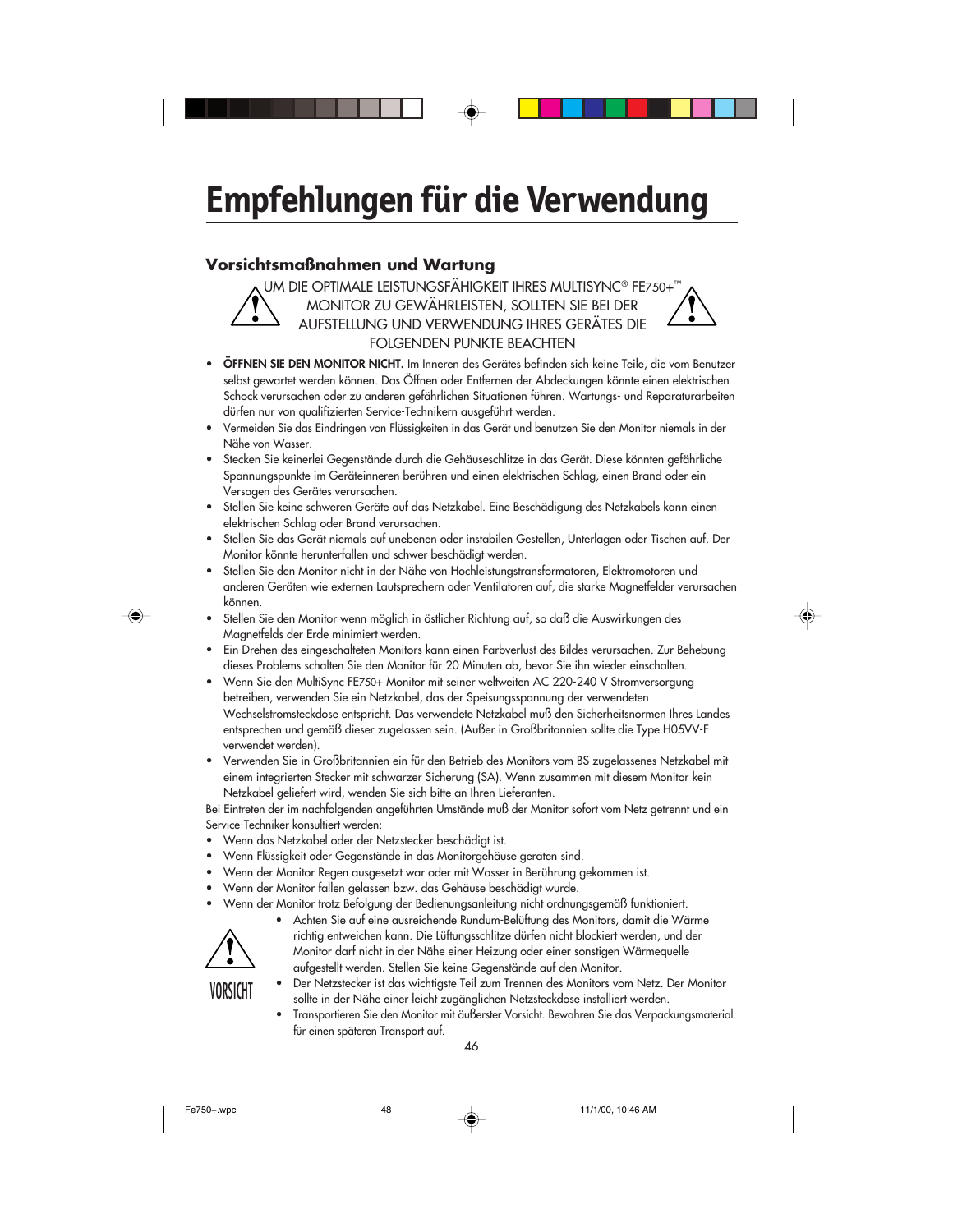# **Empfehlungen für die Verwendung**

*–Fortsetzung*

EINE KORREKTE AUFSTELLUNG UND EINRICHTUNG DES MONITORS KANN BEIM ARBEITEN AM BILDSCHIRM AUGEN, NACKEN- UND SCHULTERMUSKULATUR ENTLASTEN. BEACHTEN SIE BEIM AUFSTELLEN DES MONITORS BITTE DIE FOLGENDEN PUNKTE:

- **•** Passen Sie die Höhe des Monitors so an, daß der obere Bildschirmrand sich in oder geringfügig unter Ihrer Augenhöhe befindet. Wenn Sie die Bildschirmmitte betrachten, sollten Ihre Augen leicht nach unten blicken.
- **•** Der Abstand vom Auge zum Monitor sollte nicht weniger als 30 cm und nicht mehr als 70 cm betragen. Der optimale Abstand beträgt 60 cm.
- **•** Entspannen Sie Ihre Augen regelmäßig durch Fixieren eines Gegenstandes in mindestens 6 m Entfernung. Blinzeln Sie häufig.



- **•** Stellen Sie den Monitor in einem Winkel von 90° zum Fenster und anderen Lichtquellen auf, um Blendungen und Reflexionen auf dem Bildschirm soweit wie möglich zu vermeiden. Stellen Sie die Neigung Ihres Monitors so ein, daß durch Deckenbeleuchtung verursachte Spiegelungen auf dem Bildschirm
- vermieden werden. **•** Wenn reflektierendes Licht Ihnen das Erkennen der Bildschirmanzeige erschwert, benutzen Sie einen Anti-Reflexionsfilter.
- **•** Reinigen Sie Ihren Monitor regelmäßig. Verwenden Sie ein fusselfreies und nicht kratzendes Tuch und eine nicht alkoholhältige, neutrale, nicht scheuernde Reinigungslösung bzw. einen Glasreiniger, um den Staub zu entfernen.
- **•** Stellen Sie die Helligkeit und den Kontrast Ihres Monitors so ein, daß die Lesbarkeit erhöht wird.
- **•** Bringen Sie in der Nähe des Monitors einen Vorlagenhalter an.
- **•** Plazieren Sie entweder den Monitor oder das Referenzmaterial (je nachdem, worauf Sie am häufigsten blicken) direkt vor sich, damit Sie den Kopf beim Schreiben so wenig wie möglich drehen müssen.
- **•** Lassen Sie Ihre Augen regelmäßig untersuchen.

#### **Ergonomie**

- Zum Erzielen eines maximalen ergonomischen Nutzens empfehlen wir eine Berücksichtigung der folgenden Punkte:
- Passen Sie die Helligkeit an, bis der Hintergrundraster nicht mehr sichtbar ist
- Stellen Sie den Kontrastregler nicht auf den Höchstwert ein
- Verwenden Sie bei Standardsignalen die Voreinstellungen für die Größen- und Positionsregler
- Verwenden Sie die Voreinstellungen für Color Setting und Sides Left/Right
- Verwenden Sie Signale ohne Zeilensprung mit einer vertikalen Bildauffrischrate zwischen 75 und 120 Hz
- Verwenden Sie die Primärfarbe Blau nicht vor einem dunklen Hintergrund, da sie schlecht zu sehen wäre und aufgrund des unzureichenden Kontrasts zu einer Überanstrengung der Augen führen könnte

Nähere Informationen über die Einrichtung einer gesunden Arbeitsumgebung erhalten Sie, wenn Sie NEC-Mitsubishi Electronics Display of America unter der Telefonnummer (800) 820-1230 bzw. NEC FastFacts unter der Telefonnummer (800) 366-0476 kontaktieren und das Dokument # 900108 anfordern. Sie können auch über The Human Factors Society, Inc. P.O. Box 1369, Santa Monica, California 90406, USA, die Norm American National Standard für Human Factors Engineering of Visual Display Terminal Workstations - ANSI.-HFS Standard No. 100-1988 bestellen.



Fe750+.wpc  $\downarrow$  11/1/00, 10:46 AM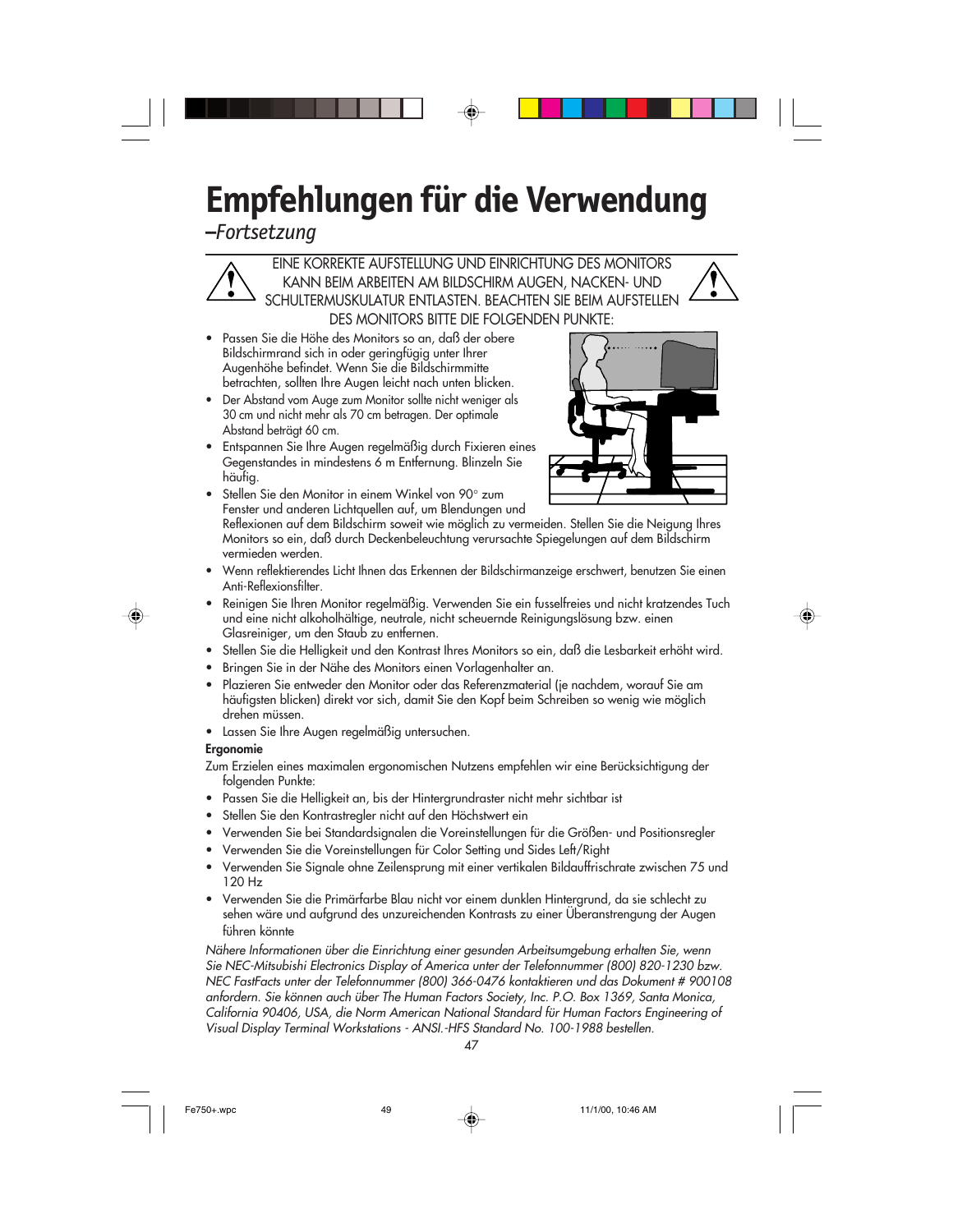# **Technische Daten**

 $\overline{a}$ 

 $\clubsuit$ 

| <b>Technische Daten</b><br><b>Monitor</b>                                                                                | <b>Monitor</b><br>MultiSync® FE750+™                                                                                                                                                                        | <b>Anmerkungen</b>                                                                                                                                                                                                           |
|--------------------------------------------------------------------------------------------------------------------------|-------------------------------------------------------------------------------------------------------------------------------------------------------------------------------------------------------------|------------------------------------------------------------------------------------------------------------------------------------------------------------------------------------------------------------------------------|
| Bildröhre<br>Diagonal:<br>Sichtbare Bildgröße:<br>Radius:                                                                | 17 Zoll<br>$16$ Zoll<br>50,000 mm                                                                                                                                                                           | 90° Ablenkung, 0,25 mm grille pitch,<br>mittel/kurz nachleuchtendes Leuchtmittel,<br>aperture grille CRT, mehrschichtige,<br>antistatische Bildschirmkühlung, dunkler<br>Bildschirm, und OptiClear®-<br>Bildschirmoberfläche |
| Video:<br>Eingangssignal<br>Sync:                                                                                        | ANALOG 0,7 Vp-p / 75 Ohm<br>Separate Sync. TTL-Level<br>Horizontal Sync. positiv / negativ<br>Vertikal Sync. positiv / negativ<br>Gesamt Sync. (positiv / negativ) (TTL-Level)                              |                                                                                                                                                                                                                              |
| Display-Farben Analoges Eingangssignal:                                                                                  | Unbegrenzte Anzahl von Farben                                                                                                                                                                               | Abhängig von der benutzten Grafikkarte.                                                                                                                                                                                      |
| Horizontal:<br>Synchronisationsbereich<br>Vertikal:                                                                      | 31 kHz bis 96 kHz<br>55 Hz bis 160 Hz                                                                                                                                                                       | Automatisch<br>Automatisch                                                                                                                                                                                                   |
| Unterstützte Auflösungen<br>Nur Auflösungen, die auf horizontalen<br>und vertikalen Frequenzen beruhen                   | 640 x 480 @ 60 bis 160 Hz<br>800 x 600 @ 55 bis 146 Hz<br>832 x 624 @ 55 bis 141 Hz<br>1024 x 768 @ 55 bis 116 Hz<br>1152 x 870 @ 55 bis 103 Hz<br>1280 x 1024 @ 55 bis 89 Hz<br>1600 x 1200 @ 55 bis 76 Hz | Einige Systeme unterstützen unter Umstände<br>nicht alle der aufgelisteten Modi.<br>Für optimale Darstellungsleitung<br>des Monitors empfiehlt NEC-Mitsubishi<br>Electronics Display eine Auflösung bei 85 Hz.               |
| Horizontal:<br>Aktivanzeige<br>Vertikal:<br>(Werkseinstellung)                                                           | 315 mm/12,4 Zoll<br>236 mm/9,3 Zoll                                                                                                                                                                         | In Abhängigkeit vom verwendeten<br>Signaltiming und ohne den Grenzbereich.                                                                                                                                                   |
| Aktivanzeige<br>(Voll)                                                                                                   | 325 mm/12,8 Zoll<br>244 mm/9,6 Zoll                                                                                                                                                                         | In Abhängigkeit vom verwendeten<br>Signaltiming und ohne den Grenzbereich.                                                                                                                                                   |
| Netzspannung                                                                                                             | AC 100-120 V/220-240 V, 50/60 Hz                                                                                                                                                                            |                                                                                                                                                                                                                              |
| Tension d'alimentation                                                                                                   | 1,3 A @ 100-120 V, 0,6 A @ 220-240 V                                                                                                                                                                        |                                                                                                                                                                                                                              |
| Abmessungen                                                                                                              | 399 mm (B) x 413 mm (H) x 415 mm (T)<br>15,7 Zoll (B) x 16,3 Zoll (H) x 16,4 Zoll (T)                                                                                                                       |                                                                                                                                                                                                                              |
| Gewicht                                                                                                                  | 19,0 kg<br>41,9 Pfund                                                                                                                                                                                       |                                                                                                                                                                                                                              |
| Umweltbedingungen<br>Betriebstemperatur:<br>Luftfeuchtigkeit:<br>Höhe:<br>Lagertemperatur:<br>Luftfeuchtigkeit:<br>Höhe: | +10° C bis +35° C / +50°F bis +95°F<br>30 % bis 80 %<br>0 bis 10,000 Fuß<br>-20° C bis +60° C / -4°F bis +140°F<br>10 % bis 90 %<br>0 bis 45,000 Fuß                                                        |                                                                                                                                                                                                                              |

 $\Rightarrow$ 

 $\mathsf{L}$ 

 $\bigoplus$ 

ANMERKUNG: Technische Daten können ohne vorherige Ankündigung geändert werden.

48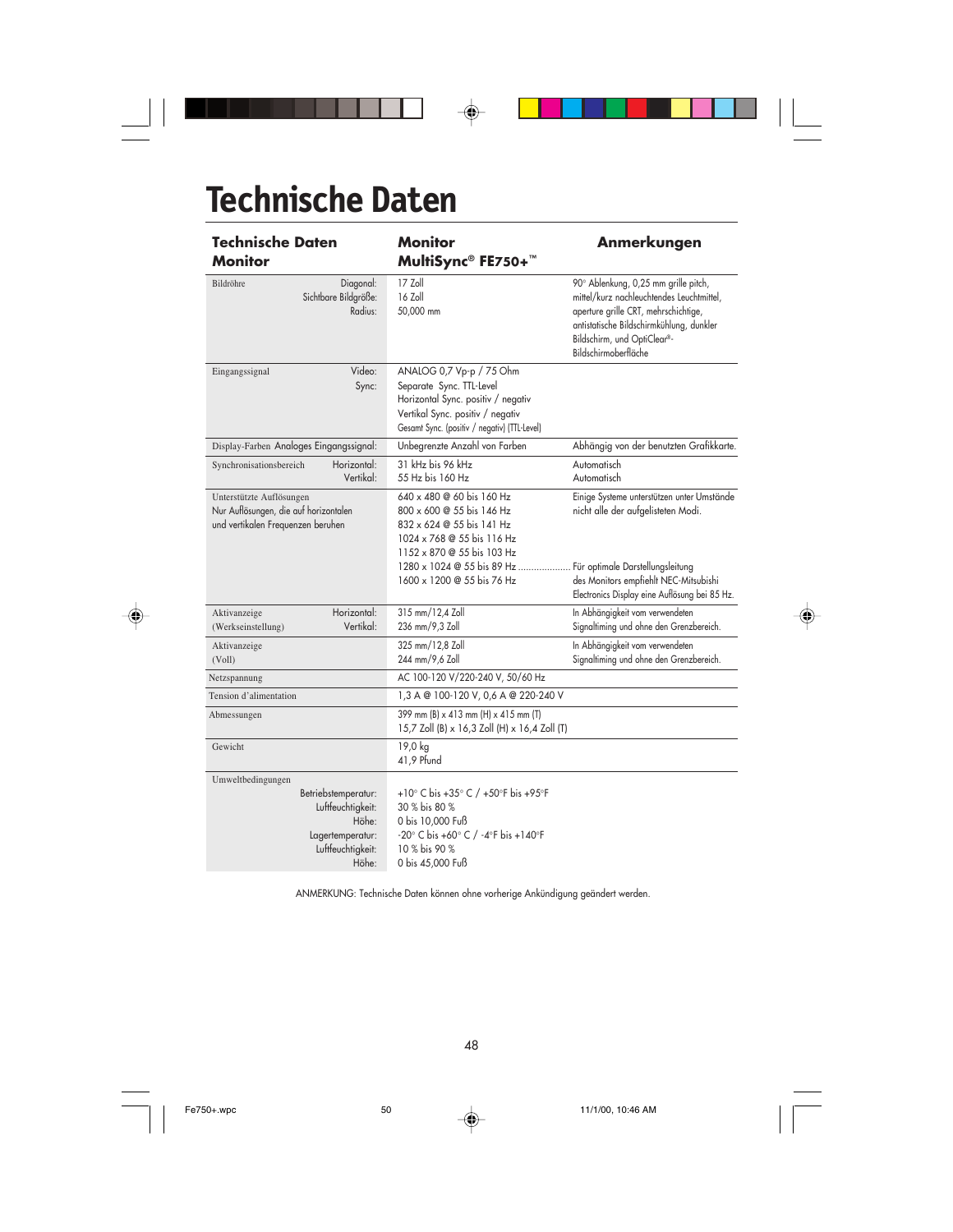### **Funktionen**

**Flat Aperture Grille CRT:** Sorgt für ein einzigartiges Bilderlebnis mit einer praktisch flachen Bildanzeige, beseitigt jede Verzerrung und reduziert die Blendung, so daß Sie auf dem Bildschim genau das sehen, was auch ouf dem Ausdruck zu sehen sein wird. Die streifenförmige Anordnung des Leuchtstoffes auf der Kathedenstrahlröhre gewährieistet überlegene vertikale definition bei verbesserter Helligkeit, wodurch der Bildkontrast einheitlicher wird.

**OptiClear® Bildschirmoberfläche:** Reduziert Reflexionen und Blendung und erhöht den Kontrast ohne Einbußen an Schärfe, Klarheit oder Helligkeit. In Kombination mit der flachen Kathodenstrahlröhre mit Flat-Square-Technologie sorgt ein kontraststarker Bildschirm mit einer von 0,25 mm grille pitch für eine klare und saubere Anzeige von Text und Bild.

**Zweifache dynamische Strahlfokussierung:** Sorgt für präzise kontinuierliche Fokussierung der Elektronenstrahlen und für optimale Bildqualität bis an die Seitenränder des Bildschirms.

**AccuColor® Control System:** Erlaubt lhnen, zwischen fünf Farbe Einstellungen auf lhrer Bildschirmanzeige zu ändem, um lhre persönliche Präferenz zusammenzubringen.

**OSM™-Einstellfunktionen (On-Screen-Manager):** Erlauben es Ihnen, alle Elemente Ihres Monitorbilds mit Hilfe einfach und rasch zu verwendender On-Screen-Menüs anzupassen.

**ErgoDesign®:** Verbessert die ergonomischen Eigenschaften, um die Arbeitsumgebung zu verbessern, die Gesundheit des Benutzers zu schützen und Geld zu sparen. Beispielsweise stehen OSM-Einstellfunktionen für rasche und einfache Bildanpassung und ein Schwenk-/ Drehfuß für die Einstellung des bevorzugten Blickwinkels zur Verfügung. Außerdem entspricht das Gerät den MPRII-Richtlinien für verringerte Emissionen.

**Plug-and-Play:** Die Microsoft®-Lösung mit dem Betriebssystem Windows® 95/98 erleichtert die Einrichtung und Installation, indem die Eigenschaften des Monitors (z.B. Bildschirmgröße und unterstützte Auflösungen) direkt vom Monitor an den Computer übermittelt werden, wodurch die Anzeige automatisch optimiert wird.

**IPM™-System (Intelligent Power Manager):** Bietet innovative Energiesparmethoden, die es dem Monitor erlauben, auf einen geringeren Stromverbrauch zurückzuschalten, wenn er zwar eingeschaltet ist, aber gerade nicht benutzt wird. So können Sie zwei Drittel der Stromkosten für den Monitorbetrieb sparen, die Emissionen reduzieren und gleichzeitig die Kosten für die Klimatisierung des Arbeitsplatzes verringern.

**Reduced Magnetic Field™-Technologie:** Reduziert magnetische Emissionen und Wechselstromfelder sowie statische Elektrizität und entspricht damit den ergonomischen Anliegen in bezug auf die Minimierung potentieller Risiken in Zusammenhang mit dem umfangreichen Gebrauch von Computermonitoren.

**Mehrfrequenztechnologie:** Der Monitor wird automatisch auf die Abtastfrequenz der Grafikkarte eingestellt, wodurch das Bild in der erforderlichen Auflösung angezeigt wird. **FullScan™:** Erlaubt es Ihnen, in den meisten Auflösungsbereichen die gesamte Bildschirmfläche zu nutzen, wodurch die Bildgröße signifikant gesteigert wird.

> OSM Display Screen Copyright 2000 NEC-Mitsubishi Electronics Display of America, Inc.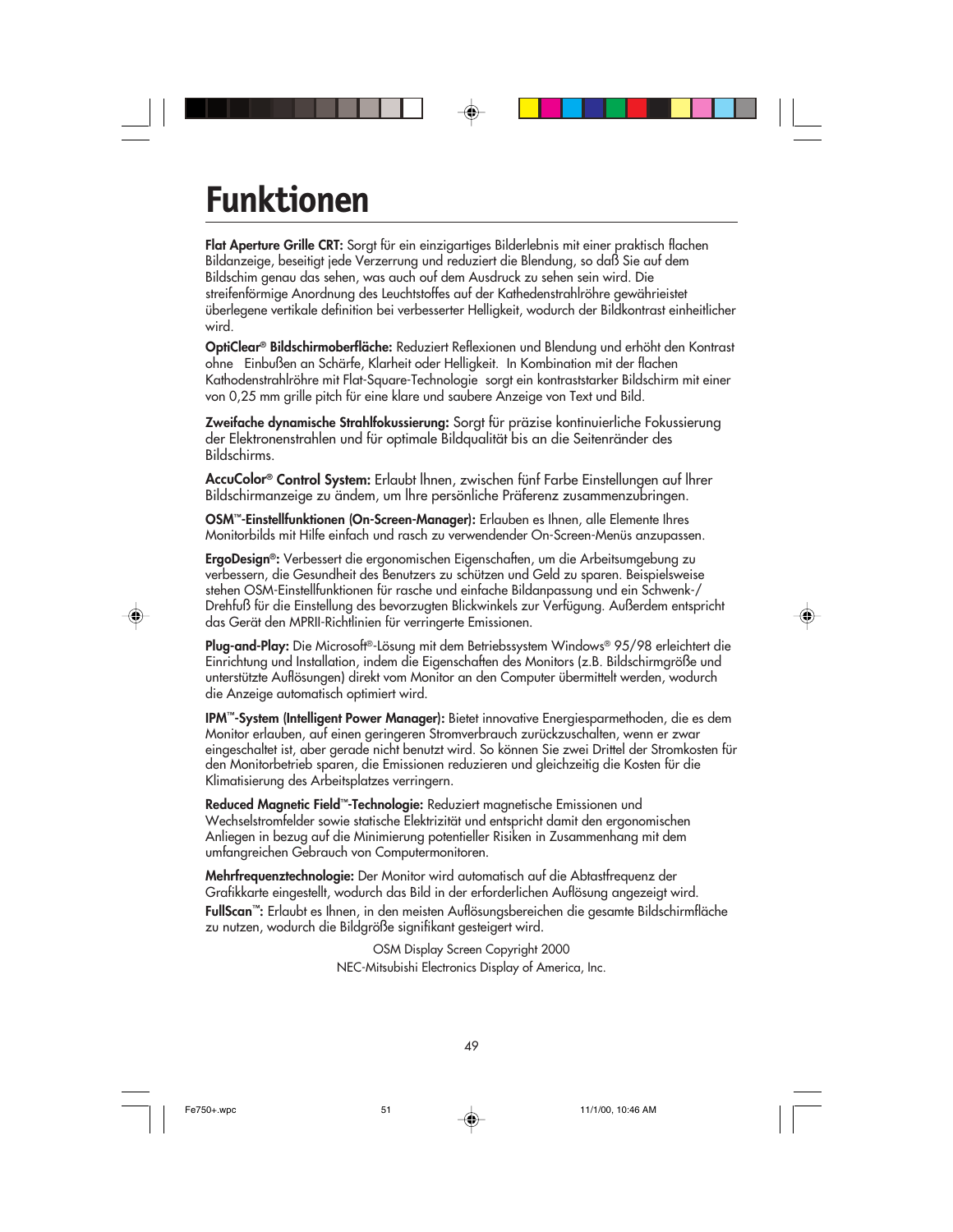### **Fehlerbehebung**

#### **Keine Bildanzeige**

- Vergewissern Sie sich, daß die Grafikkarte vollständig eingeschoben ist.
- Vergewissern Sie sich, daß der Einschaltknopf des Monitors und der Einschaltknopf des Computers auf ON stehen.
- Vergewissern Sie sich, daß das Signalkabel ordnungsgemäß an Computer und Grafikkarte angeschlossen ist.
- Vergewissern Sie sich, daß keiner der Kontaktstifte der Steckverbindung verbogen oder eingedrückt ist.

#### **Das Bild rollt oder ist instabil**

- Vergewissern Sie sich, daß das Signalkabel ordnungsgemäß an den Computer angeschlossen ist.
- Überprüfen Sie die Stiftbelegung und das Signaltiming des Monitors und ihrer Grafikkarte und vergewissern Sie sich, daß die Empfehlungen in bezug auf Timing und Stiftbelegung eingehalten werden.
- Falls ein Macintosh-Kabeladapter verwendet wird, überprüfen Sie, ob er korrekt angeschlossen ist, oder vergewissern Sie sich, daß die Grafikkarte Macintoshkompatibel ist. Überprüfen Sie die Karte auf ordnungsgemäßen Sitz.

**LED am Monitor leuchtet nicht** (keine grüne, orange, gelbe Farbe sichtbar)

• Vergewissern Sie sich, daß der Einschaltknopf auf ON steht und daß das Netzkabel ordnungsgemäß angeschlossen ist.

### **Das Bild ist verschwommen oder die Farbe sieht fleckig aus**

- Stellen Sie Helligkeit und Kontrast ein.
- Suchen Sie über die OSM™-Bedienungstasten die Einstelloption Degauss auf. Aktivieren Sie die Degauss-Funktion.

ACHTUNG: Sie sollten mindestens 20 Minuten warten, bevor Sie die Degauss-Funktion ein zweites Mal aktivieren, sofern Sie nicht auf einen anderen Modus umschalten.

#### **Das Bild zuckt oder ist durch ein Wellenmuster gestört**

- Entfernen Sie elektrische Geräte, die allenfalls elektrische Interferenzen verursachen könnten, aus der Nähe des Monitors.
- Informationen der FCC finden Sie auf der Innenseite des Umschlags des Benutzerhandbuchs.

#### **Die Ecken des angezeigten Bildes sind nicht rechtwinkelig**

- Verwenden Sie die OSM-Funktion Geometry, um die Ecken gerade zu bekommen.
- Positionieren Sie den Monitor wenn möglich so, daß er nach Osten sieht.
- **Das Bild ist nicht zentriert, zu klein oder zu groß**
	- Verwenden Sie den OSM-Größen- und Positionsregler, um das Bild einzurichten.

#### **Auf dem Bildschirm erscheinen dünne Linien**

• Dünne Linien sind normal für eine Kathodenstrahlröhre mit Lochmaske und bedeuten keine Fehlfunktion. Es handelt sich lediglich um Schatten der zur Stabilisierung der Lochmaske dienenden Dämpfungsdrähte, die hellem Bildschirmhintergrund (üblicherweise weiß) am deutlichsten sichtbar werden.

#### **Schwartze vertikale Linien sind auf dem Bildschrim sictbar**

- Auf dern Bildschrim erscheinen auf einer oder beiden Seiten dünne schwarze vertikale Linien. Dieses Bild wird durch eine Überlappung der Streifen während des Transports verursacht.
- Sollte dies nicht zum Erfolg führen, positionienon Sie ein weißes Fenster über die betraffene Stelle und stellen Sie die Helligkeits- und Kontrastkontrollen auf ihre Maximalwerte. Daclurch wird die Überlappung in wenigen Minuten beseitigt. Die Helligkeits- und Kontrastwerte müssen nach diesern Vorgang wieder auf den Normalwert reduziert werden.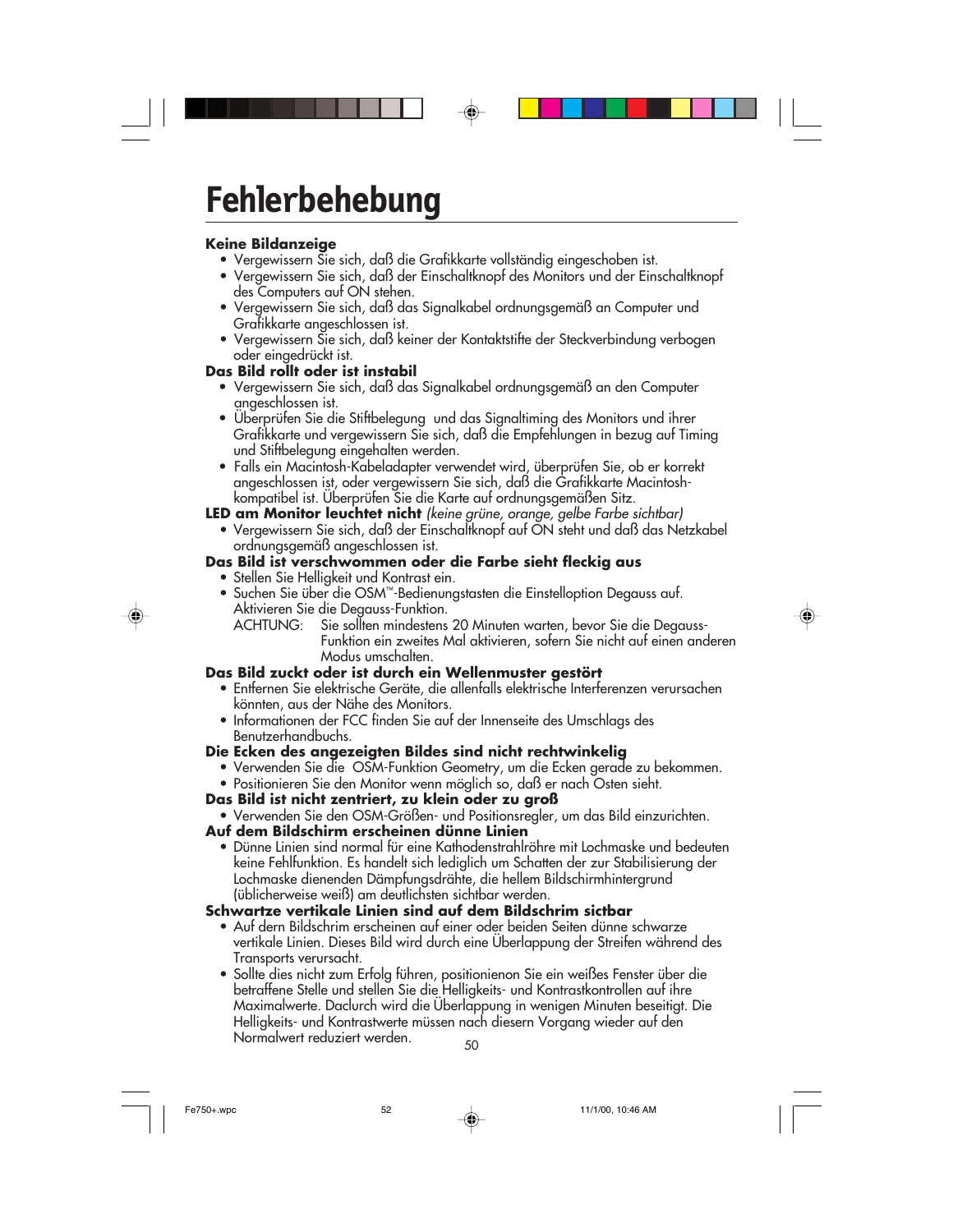### **Verweise**

◈

### **• BBS (978) 742-8706**

Das Remote Bulletin Board System von NEC-Mitsubishi Electronics Display of America ist ein elektronischer Service, den Sie mit Hilfe Ihres Systems und eines Modems nutzen können. Die Kommunikationsparameter lauten: 300/1200/ 2400/9600/14,4k/28,8k/33.6 k bps, keine Parität, 8 Datenbits, 1 Stopbit.

◈

#### **• Kundendienst/ Technischer Support (800) 632-4662 Fax (978) 742-7049**

#### **• Elektronische Kommunikationskanäle:**

| Internet E-mail:                              | tech-support@necmitsubishi.com                                              |
|-----------------------------------------------|-----------------------------------------------------------------------------|
| Internet ftp-Site:                            | ftp.necmitsubishi.com                                                       |
| World Wide Web:                               | http://www.necmitsubishi.com                                                |
| Product Registration:                         | http://www.necmitsubishi.com/productregistration                            |
| Europäische Operationen: www.nec-monitors.com |                                                                             |
|                                               | Windows® 95/98/2000 INF File: http://support.necmitsubishi.com/software.htm |
|                                               | Laden Sie die Datei NECMSINF. ZIP herunter                                  |

| ● FastFacts™-Information     | (800) 366-0476                                                                                                                                    |                     |
|------------------------------|---------------------------------------------------------------------------------------------------------------------------------------------------|---------------------|
| <b>INFORMATION</b>           | <b>BESCHREIBUNG</b>                                                                                                                               | <b>DOKUMENT Nr.</b> |
| Glossar                      | Definition von Ausdrücken in<br>bezug auf Funktionen,<br>Eigenschaften und die<br>Installation des MultiSync <sup>®</sup> Monitors                | 900203              |
| Weitere Informationen        | Namen und Adressen anderer<br>Gruppen, die in bezug auf die<br>Standards und Eigenschaften des<br>MultiSync Monitors kontaktiert<br>werden können | 900204              |
| Anschluß an Macintosh-Geräte | Detaillierte Informationen über<br>den Anschluß von MultiSync<br>Monitoren an Macintosh-Computer                                                  | 153006              |
| Gesundes Arbeitsumfeld       | Detaillierte Informationen über<br>die Einrichtung eines gesunden<br>Arbeitsumfelds                                                               | 900108              |
| • Literatur & Vertriebs-     |                                                                                                                                                   |                     |
| informationen                | (800) NEC-INFO [(800) 632-4636]                                                                                                                   |                     |
| • MultiSync Bestellungen     | (800) 820-1230<br>[Software und Zubehör]                                                                                                          |                     |
| • Tele-Vertrieb              | 800) 284-4484                                                                                                                                     |                     |

51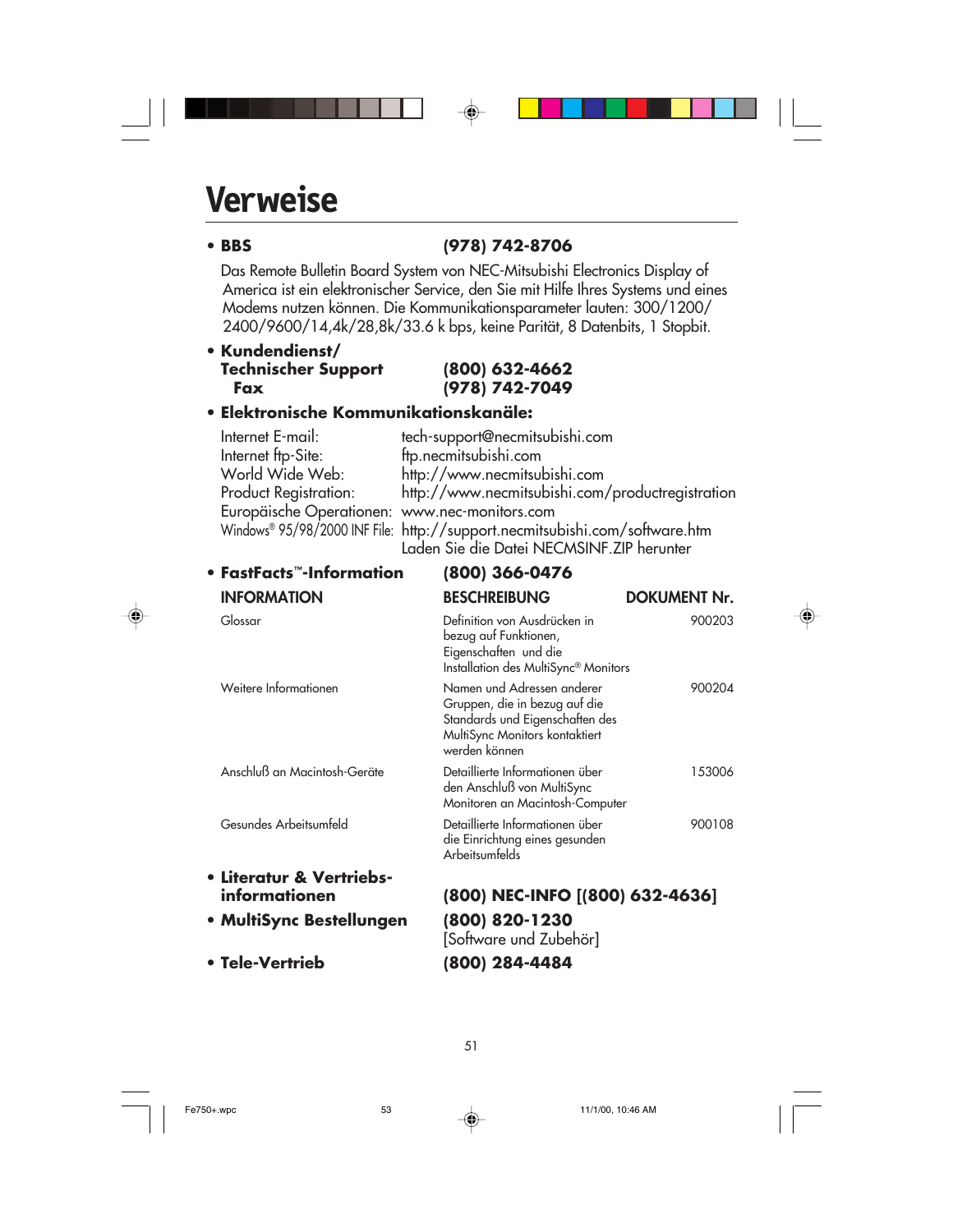### **Beschränkte Gewährleistung**

NEC-Mitsubishi Electronics Display of America, Inc. (nachstehend als " NMD-A " bezeichnet) garantiert hiermit, daß dieses Produkt keinerlei Material- und Verarbeitungsfehler aufweist, und verpflichtet sich unter den nachstehenden Bedingungen dazu, innerhalb eines Zeitraums von drei (3) Jahren nach dem Datum des ersten Erwerbs durch einen Verbraucher jedweden Teil des gegenständlichen Produkts, der sich als defekt erweist, (nach alleinigem Ermessen von NMD-A) entweder zu reparieren oder zu ersetzen. Auf Ersatzteile werden neunzig (90) Tage Garantie gewährt. Die als Ersatz zur Verfügung gestellten Teile und Einheiten, bei denen es sich um neue oder um gebrauchte, wiederinstandgesetzte Komponenten handeln kann, werden bezüglich ihrer technischen Daten den ursprünglichen Teilen oder Einheiten entsprechen.

Diese Garantie gewährt Ihnen bestimmte Rechte. Darüber hinaus haben Sie möglicherweise weitere Rechte, die sich jedoch von Bundesstaat zu Bundesstaat unterscheiden. Diese Garantie beschränkt sich auf den ursprünglichen Käufer des Produkts und ist nicht übertragbar. Sie erstreckt sich lediglich auf Komponenten, die von NMD-A geliefert wurden. Service, der aufgrund von Komponenten erforderlich wird, die von Dritten geliefert wurden, ist von der gegenwärtigen Garantie ausgeschlossen. Um unter die gegenwärtige Garantie zu fallen, muß das Produkt vom ursprünglichen Käufer in den USA oder in Kanada erworben worden sein. Diese Garantie erstreckt sich nur auf von NMD-A in den USA oder in Kanada vertriebene Produkte. Außerhalb der USA bzw. Kanadas werden keine Garantieleistungen erbracht. NMD-A wird einen Kaufnachweis fordern, um das Kaufdatum zu überprüfen. Als Kaufnachweis ist eine Originalrechnung oder -quittung erforderlich, auf der der Name und die Anschrift des Verkäufers und des Käufers sowie die Seriennummer des Produkts vermerkt sind.

Um Garantieleistungen unter der vorliegenden Garantie in Anspruch zu nehmen, sind Sie verpflichtet, das Produkt entweder in der Originalverpackung oder einer gleichwertigen Art von Verpackung, die gleichwertigen Schutz bietet, auf eigene Kosten an den lizenzierten Händler, bei dem Sie das Produkt erworben haben, oder an jede sonstige von NMD-A genehmigte Einrichtung zu senden (Postgebühren sind im voraus zu entrichten) oder liefern zu lassen. Produkte dürfen nur nach vorheriger Genehmigung zu Servicezwecken an NMD-A übermittelt werden. Diese Genehmigung ist unter der Telefonnummer 1-800-632-4662 einzuholen. Das betreffende Produkt darf zuvor lediglich von Serviceeinrichtungen, die von NMD-A zur Erbringung derartiger Leistungen autorisiert wurden, verändert, repariert oder gewartet worden sein. Die Seriennummer des Produkts darf nicht geändert oder entfernt worden sein.

Produkte, die dazu verwendet wurden, Standbilder über längere Zeiträume anzuzeigen, und die dadurch einen Bildschatten (Nachbildwirkung) erlitten haben, sowie Geräte die durch Unfälle, Mißbrauch oder unsachgemäße Verwendung geschädigt oder entgegen der im Benutzerhandbuch enthaltenen Anweisungen verwendet wurden, sind von der vorliegenden Garantie ausgeschlossen. Jedwede derartigen Umstände machen die vorliegende Garantie null und nichtig.

NMD-A ÜBERNIMMT ÜBER DIE OBENGENANNTE HAFTUNG HINAUS KEINERLEI HAFTUNG FÜR DIREKTE ODER INDIREKTE SCHÄDEN, BEGLEIT- ODER FOLGESCHÄDEN ODER JEGLICHE SONSTIGE ART VON SCHÄDEN, DIE AUF DEN GEBRAUCH JEDWEDEN PRODUKTS VON NMD-A ZURÜCKZUFÜHREN SIND. DIESE GARANTIE ERSETZT SÄMTLICHE SONSTIGEN AUSDRÜCKLICHEN ODER IMPLIZITEN GARANTIEN. DIES SCHLIESST UNTER ANDEREN DIE IMPLIZITE GARANTIE DER VERMARKTBARKEIT ODER DER EIGNUNG FÜR EINEN BESTIMMTEN ZWECK MIT EIN. IN EINIGEN BUNDESSTAATEN IST DER AUSSCHLUSS IMPLIZITER GARANTIEN ODER DIE BESCHRÄNKUNG ODER DER AUSSCHLUSS DER HAFTUNG FÜR BEGLEIT- ODER FOLGESCHÄDEN NICHT ZULÄSSIG, D.H. DIE OBENGENANNTEN AUSSCHLÜSSE ODER BESCHRÄNKUNGEN GELTEN FÜR SIE UNTER UMSTÄNDEN NICHT.

Die Gewährleistung für dieses Produkt wird gemäß der Bestimmungen der vorliegenden beschränkten Gewährleistung übernommen. Die Verbraucher werden hiermit darauf aufmerksam gemacht, daß die Leistung des Produkts von der Systemkonfiguration, der Software, der Anwendung, den Kundendaten und der Steuerung des Systems seitens des Bedieners sowie von anderen Faktoren beeinflußt wird.

NMD-A -Produkte gelten als mit vielen Systemen kompatibel, doch können spezifische funktionelle Anwendungen des Produkts seitens des Käufers variieren. Deshalb muß die Eignung eines Produktes für einen spezifischen Zweck oder eine spezifische Anwendung vom Käufer festgestellt werden und wird von NMD-A nicht gewährleistet. Den Namen der nächstgelegenen lizenzierten NEC-Mitsubishi Electronics Display of America-Servicestelle erfahren Sie bei NEC-Mitsubishi Electronics Display of America unter der Nummer 1-800-632-4662.

52

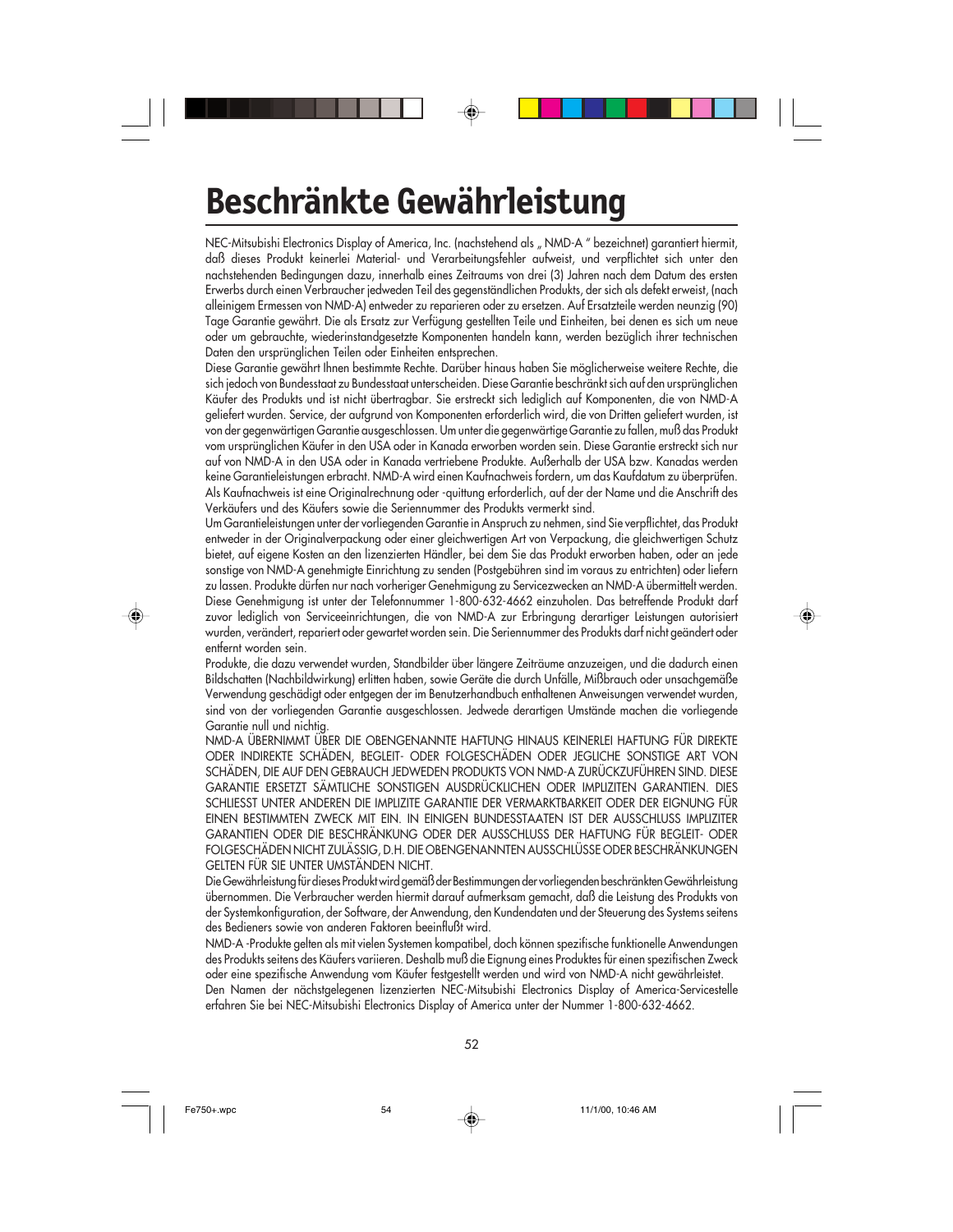# **TCO'99**

Herzliche Gratulation! Sie haben gerade eines der unter TCO'99 zugelassenen und zertifizierten Produkte erworben. Damit steht lhnen ein Produkt zur Verfügung, das für die gewerbliche Anwendung entwickelt wurde. Ihr Kauf hat außerdem dazu beigetragen, die Umweltbelastung zu reduzieren und die weitere Entwicklung umweltgerechter Elektronikprodukte zu fördern.



#### **Warum haben wir umweltzertifizierte Computer?**

In vielen Ländern ist die Umweltzertifizierung mittlerweile zu einer etablierten Methode geworden, die Anpassung von Gütern und Dienstleistungen an die Bedürfnisse unserer Umwelt zu fördern. Das Hauptproblem im Bereich der Computer und sonstigen elektronischen Geräte besteht darin, daß sowohl in den Produkten als auch während ihrer Herstellung umweltschädliche Substanzen zur Anwendung gelangen. Da die Mehrzahl der elektronischen Geräte nicht auf zufriedenstellende Art und Weise wiederverwertet werden kann, landen die meisten dieser potentiell schädlichen Substanzen früher oder später in der Natur.

Darüber hinaus haben Computer noch weitere Eigenschaften - wie beispielsweise den Stromverbrauch - die sowohl vom inneren Standpunkt (des Arbeitsumfeldes) als auch vom äußeren Standpunkt (der Umwelt) her bedeutsam sind. Da alle Methoden der konventionellen Elektrizitätserzeugung negative Auswirkungen auf die Umwelt haben (sauer Regen, klimabeeinflussende Emissionen, radioaktiver Müll etc.) muß unbedingt Energie eingespart werden. Elektronische Geräte in Büros verbrauchen Unmengen von Energie, da sie oft ohne Unterbrechung eingeschaltet bleiben.

#### **Worum geht es bei der Zertifizierung?**

Dieses Produkt erfüllt die Erfordernisse des Systems TCO'99 für die internationale Zertifizierung und Umweltzertifizierung von Personalcomputern. Das Zertifizierungssystem wurde im Rahmen einer Zusammenarbeit zwischen dem TCO (Schwedischer Arbeitnehmerbund), dem Svenska Svenska Naturskyddsforeningen (Schwedische Geselischaft für die Erhaltung der Natur) und dem Statens Energimyndighet (Nationale Verwaltungsbehörde für Energie in Schweden) entwickelt.

Die Erfordernisse, die ein Produkt für eine Zertifizierung erfüllen muß, decken zahlreiche verschiedene Bereiche ab: Umwelt, Ergonomie, Verwendbarkeit, Emission magnetischer und elektrischer Felder, Energieverbrauch, elektrische Sicherheit und Brandschutz.

Die Umwelterfordernisse betreffen unter anderem Einschränkungen bezüglich des Vorhandenseins und der Verwendung von Schwermetallen, bromierten und chlorierten Entflammungsverzögerern, Fluorchlorkohlenwasserstoffen (Freone) und chlorierten Lösungsmitteln. Das Produkt muß für eine Wiederverwertung geeignet sein, und der Hersteller muß einen Umweltplan haben, der in jedem Land, in dem die Gesellschaft ihre Betriebsstrategie implementiert, eingehalten werden muß. Die Erfordernisse in bezug auf die Energie besagen, daß der Computer und/oder das Display nach einer bestimmten Inaktivitätsdauer seinen Stromverbrauch in einer oder mehreren Stufen herabschalten muß. Die für eine Reaktivierung des Computers erforderliche Zeitspanne muß für den Benutzer annehmbar sein. Zertifiziete Produkte müssen strenge Umweltauflagen erfüllen, beispielsweise in Zusammenhang mit einer Reduzierung von elektrischen und magnetischen Feldern, ihren ergonomischen Eigenschaften in bezug auf den gesamten Körper sowie die Augen und guten Verwendungseigenschaften.

#### **Umweltkriterien**

#### Entflammungsverzögerer

Entflammungsverzögerer sind in Leiterplatten, Kabeln, Drähten, Gehäusen und Außenhüllen enthalten. Ihre Funktion besteht darin, die Ausbreitung von Flammen zu verzögern. Bis zu dreißig Prozent des Kunststoffs eines Computergehäuses können aus entflammungsverzögernden Substanzen bestehen. Die meisten Entflammungsverögerer enthalten Brom oder Chlor und sind verwandt mit einer weiteren Gruppe von Umweltgiften, den PCBs (polychlorierten Biphenylenen), die im Verdacht stehen, schwere Gesundheitsstörungen zu verursachen und unter anderem aufgrund

53



Fe750+.wpc 55  $\downarrow$  11/1/00, 10:46 AM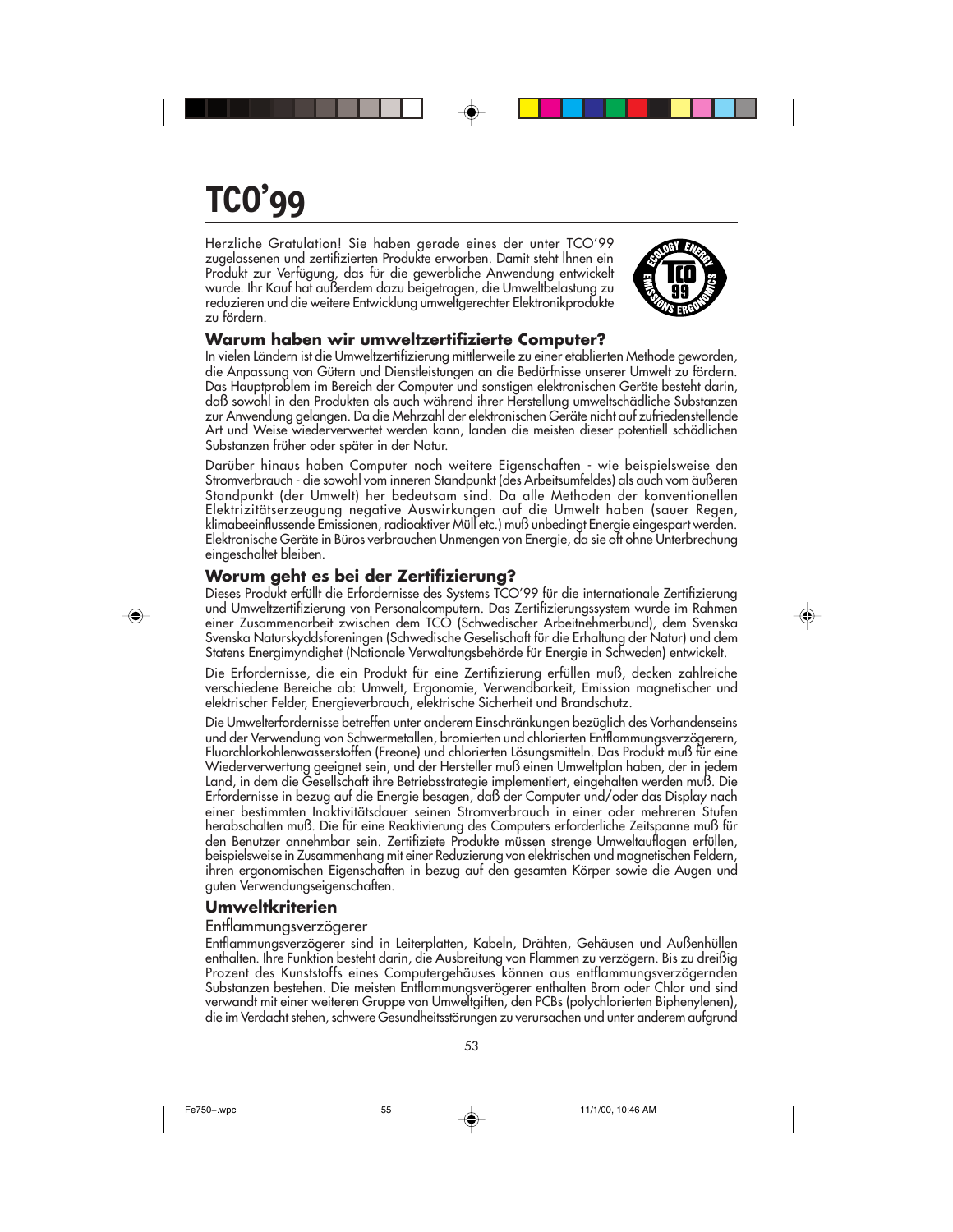# **TCO'99** *–Fortsetzung*

bioakkumulativer Prozesse\* auch negative Auswirkungen auf die Vermehrung fischfressender Vögel und Säugetiere zu haben. Entflammungsverzögerer wurden auch im menschlichen Blut gefunden, und die Wissenschaftler fürchten, daß sie Störungen der fetalen Entwicklung zur Folge haben könnten.

TCO'99 verlangt, daß Plastikkomponenten, die mehr als 25 Gramm wiegen, keine Entflammungsverzögerer mit organisch gebundenem Chlor oder Brom enthalten dürfen. In Leiterplatten sind Entflammungsverzögerer zulässig, da es noch keinen Ersatz gibt.

#### **Blei\*\***

Blei findet sich in Bildröhren, Anzeigebildschirmen, Lötmetallen und Kondensatoren. Blei schädigt das Nervensystem und verursacht in höheren Dosen Bleivergiftungen.

TCO'99 erlaubt die Verwendung von Blei, da bisher noch kein Ersatz dafür entwickelt wurde.

#### **Kadmium\*\***

Kadmium ist in wiederaufladbaren Batterien und in den farbgenerierenden Schichten bestimmter Computerdisplays enthalten. Kadmium schädigt das Nervensystem und ist in hohen Dosen giftig.

TCO'99 fordert, daß Batterien, die farbgenerierenden Schichten von Anzeigebildschirmen und die elektrischen oder elektronischen Komponenten überhaupt kein Kadmium enthalten dürfen.

#### **Quecksilber\*\***

Quecksilber findet sich mitunter in Batterien, Relais und Schaltern. Quecksilber schädigt das Nervensystem und ist in hohen Dosen giftig.

TCO'99 besagt, daß Batterien überhaupt kein Quecksilber enthalten dürfen. Darüber hinaus dürfen auch die mit der Displayeinheit zusammenhängenden elektrischen oder elektronischen Komponenten keinerlei Quecksilber enthalten.

#### **FCKWs (Freone)**

FCKWs (Freone) werden manchmal zum Waschen von Leiterplatten verwendet. FCKWs bauen jedoch Ozon ab und schädigen damit die Ozonschicht der Stratosphäre, wodurch vermehrt ultraviolettes Licht auf die Erde gelangt, wodurch wiederum das Hautkrebsrisiko (malignes Melanom) steigt.

Das relevante TCO'99-Kriterium sieht vor, daß zur Herstellung oder zum Zusammenbau des Produkts sowie zu seiner Verpackung weder Fluorchlorkohlenwasserstoffe noch halogenierte Fluorchlorkohlenwasserstoffe verwendet werden dürfen.

\* "Bioakkumaltiv" bezieht sich auf Substanzen, die sich in lebenden Organismen anreichern. \*\*Blei, Kadmium und Quecksilber sind bioakkumulative Schwermetalle.

Nähere Informationen über das die Umweltkriterien darlegende Dokument erhalten Sie bei: TCO Development Unit

SE 114 94 Stockholm Schweden Faxnummer: +46 8 782 92 07 E-mail (Internet): development@tco.se

Information über die gemäß TCO'99 zertifizierten und zugelassenen Produkte finden Sie auch auf der TCO-Webseite: http://www.tco-info.com/

54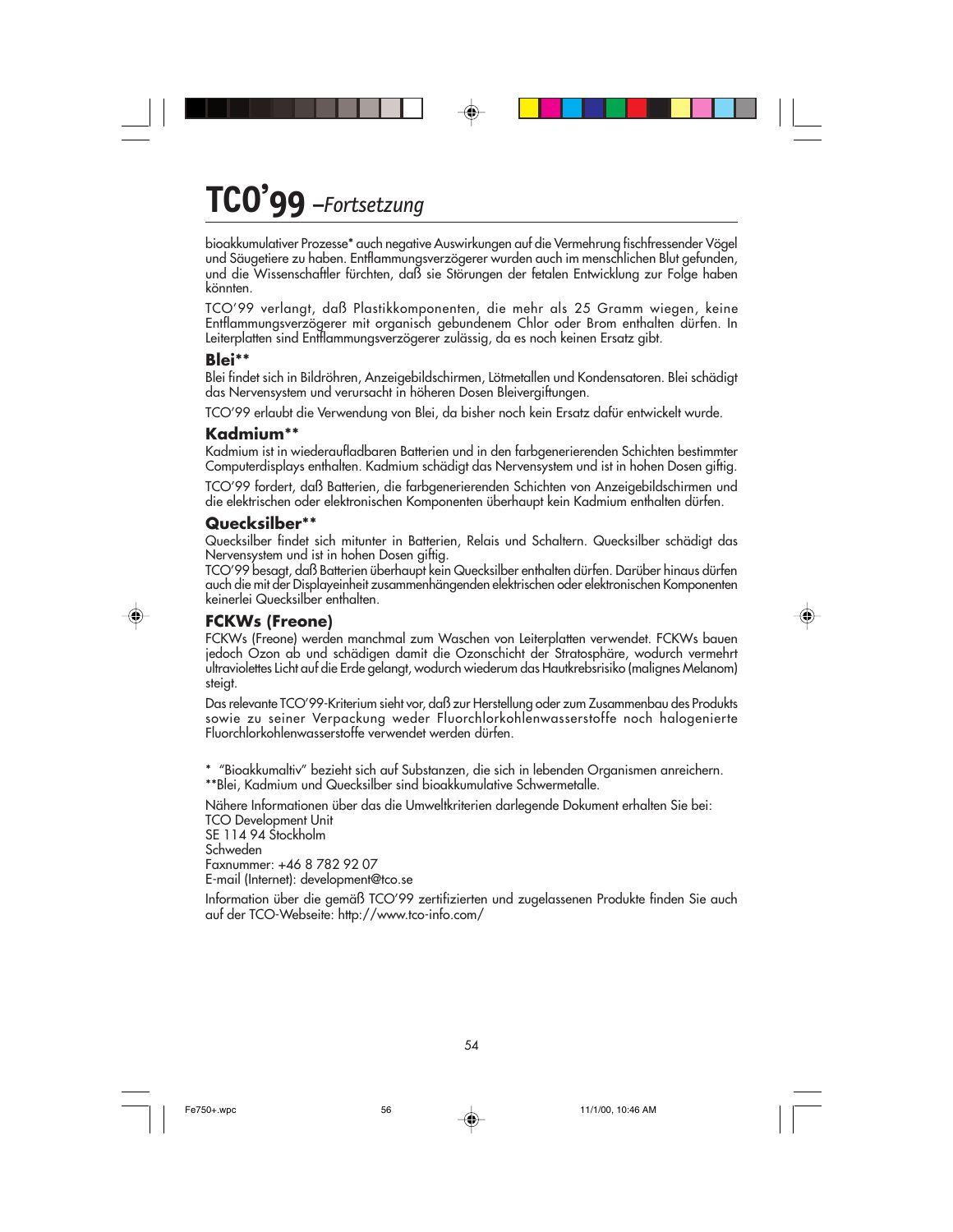

#### **Röntgenstrahlung**

Die in diesem Gerät erzeugten Röntgenstrahlen sind durch die eigensichere Kathodenstrahlröhre ausreichend abgeschirmt.

Unsachgemäße Eingriffe, insbesondere Verändern der Hochspannung oder Einbau eines anderen Bildröhrentyps, können dazu führen, daß Röntgenstrahlung in erheblicher Stärke auftritt. So veränderte Geräte entsprechen nicht mehr dieser Zulassung und dürfen nicht betrieben werden.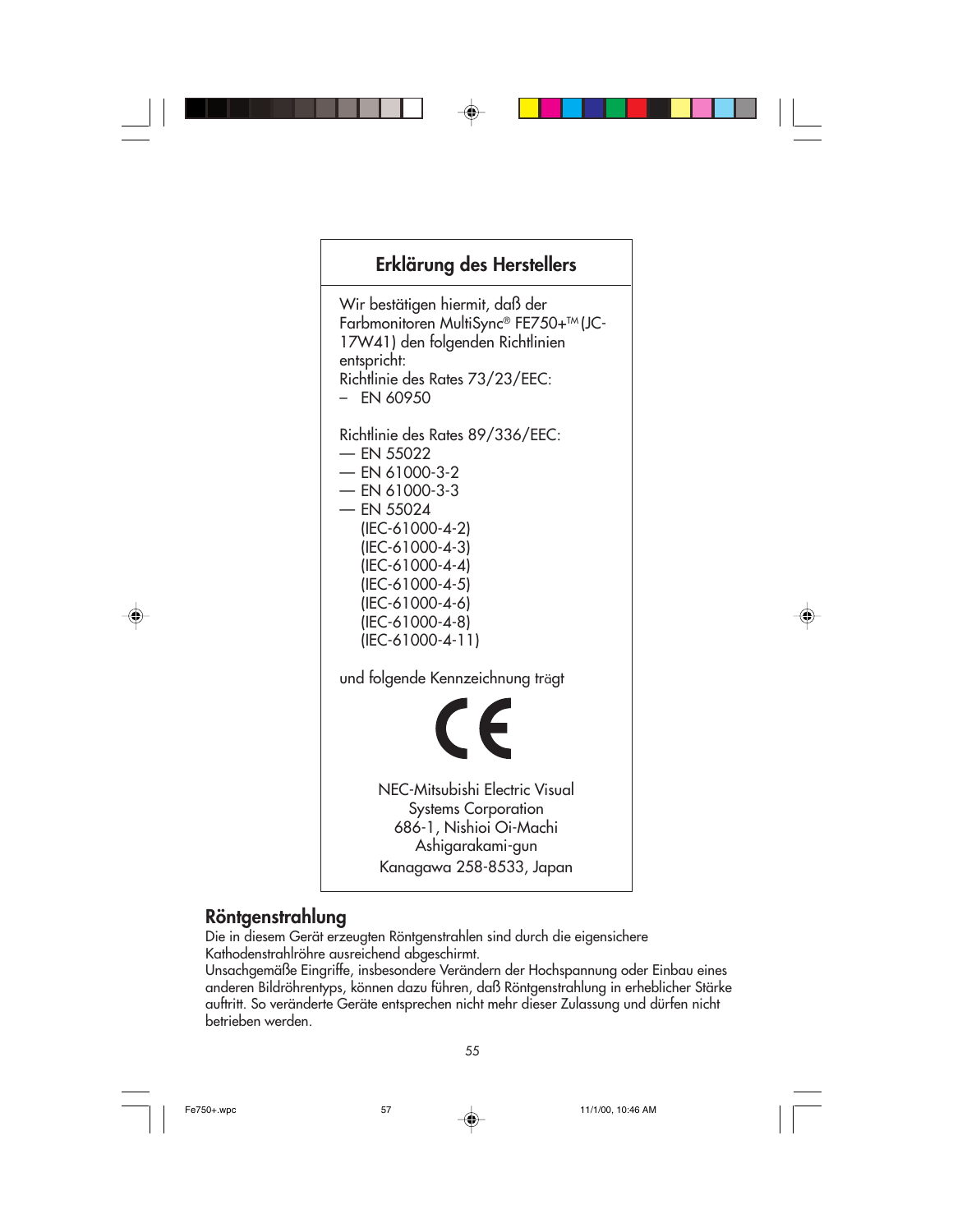

 $\Rightarrow$ 

56

Fe750+.wpc 58 11/1/00, 10:46 AM

 $\clubsuit$ 

 $\frac{1}{\sqrt{1-\frac{1}{2}}}$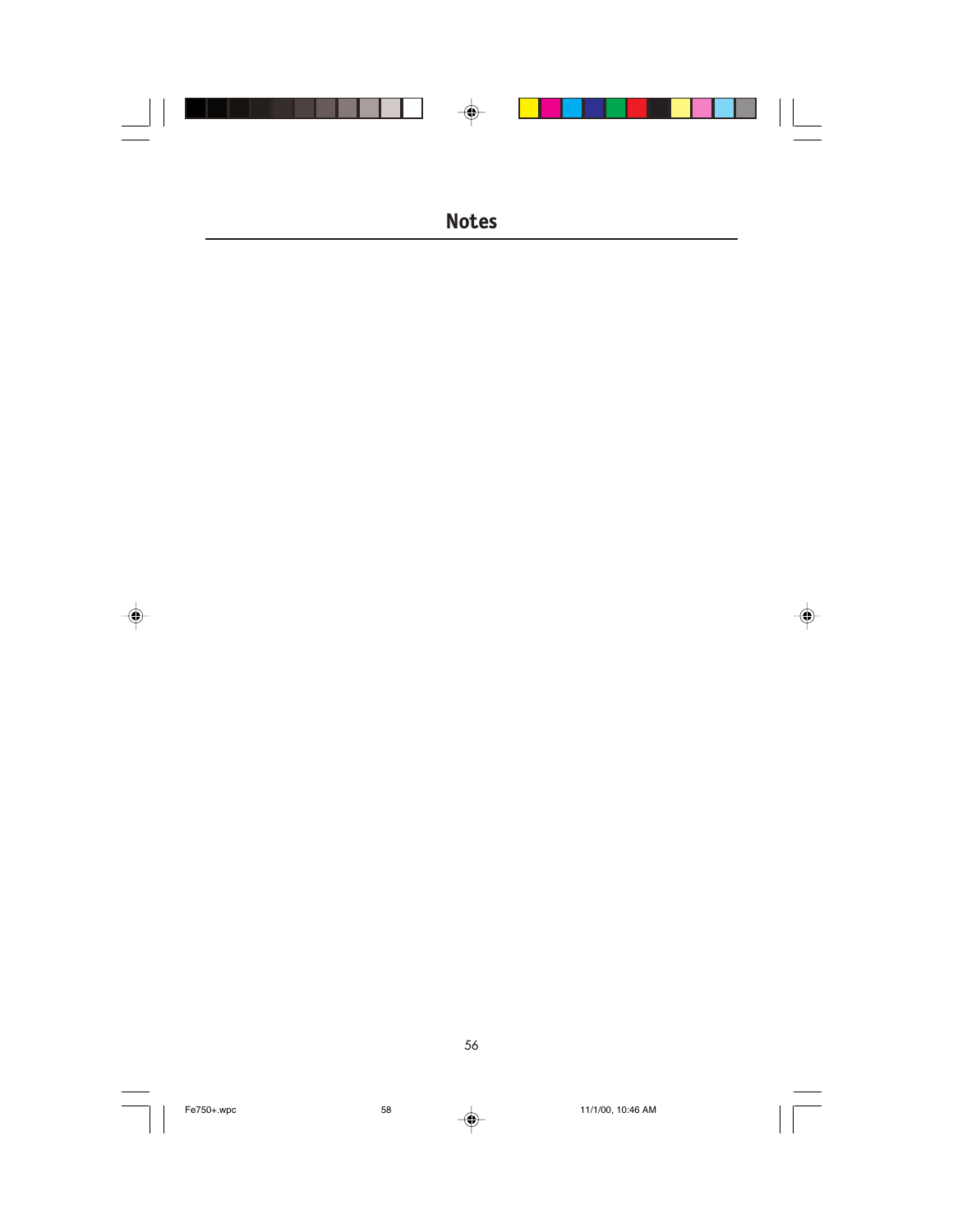#### **NEC Flat Enterprise Series**

#### **EIGENTUMSRECHTE UND HAFTUNGSAUSSCHLUSS**

Die in diesem Dokument veröffentlichten Informationen einschließlich sämtlicher Muster und verwandten Materialien sind Eigentum der Firma NEC-Mitsubishi Electronics Display und/oder ihrer Lizenzgeber. NEC-Mitsubishi Electronics Display bzw. die betreffenden Lizenzgeber behalten sich sämtliche Patentrechte, Urheberrechte und sonstigen Eigentumsrechte am vorliegenden Dokument einschließlich sämtlicher Muster-, Herstellungs-, Reproduktions-, Nutzungs- und Verkaufsrechte vor, sofern die besagten Rechte nicht ausdrücklich Dritten gewährt werden.

Auf die im vorliegenden Dokument genannten Produkte von NEC-Mitsubishi Electronics Display wird eine Garantie gemäß des Dokuments "Beschränkte Gewährleistung", das dem betreffenden Produkt beiliegt, geleistet. Die tatsächliche Leistung jedes derartigen Produkts hängt jedoch von verschiedenen Faktoren wie beispielsweise der Systemkonfiguration, den Kundendaten und der Bedienung durch den Benutzer ab. Da die Verwendung des Produkts von einem Käufer zum anderen variieren kann, muß die Eignung eines Produktes für einen spezifischen Zweck oder eine spezifische Anwendung vom Käufer festgestellt werden und wird von NEC-Mitsubishi Electronics Display nicht gewährleistet.

Um Verbesserungen der Konstruktion und der technischen Daten zu ermöglichen, behält sich der Hersteller das Recht vor, die im vorliegenden Dokument enthaltenen Informationen jederzeit ohne vorherige Ankündigung zu ändern. Eine Reproduktion des vorliegenden Dokuments oder von Teilen desselben ist ohne die vorherige Genehmigung der Firma NEC-Mitsubishi Electronics Display nicht gestattet.

### KONFORMITÄTSERKLÄRUNG

Dieses Gerät entspricht Abschnitt 15 der FCC-Bestimmungen. Die Benutzung unterliegt den beiden folgenden Bedingungen: (1) Das Gerät darf keine störenden Interferenzen erzeugen. (2) Das Gerät darf nicht für Interferenzen empfänglich sein. Dies schließt Interferenzen mit ein, die eine unerwünschte Funktionsweise bewirken könnten.

| Verantwortlich in den U.S.A.:<br>Anschrift:<br>Telefonnummer: | NEC-Mitsubishi Electronics Display of America, Inc.<br>1250 N. Arlington Heights Road<br>Itasca, Illinois 60143<br>(630) 467-3000 |
|---------------------------------------------------------------|-----------------------------------------------------------------------------------------------------------------------------------|
| Art des Produkts:                                             | Computermonitor                                                                                                                   |
| Ausrüstungskategorie:                                         | Klasse B, Peripherie                                                                                                              |
| Modelle:                                                      | JC-17W41                                                                                                                          |
|                                                               | Wir erklären hiermit, daß die obenoenannte Ausrüstung den in den                                                                  |

*Wir erklären hiermit, daß die obengenannte Ausrüstung den in den FCC-Bestimmungen enthaltenen technischen Standards entspricht.*

Windows ist ein eingetragenes Warenaichen der Firma Microsoft Corporation. NEC ist ein eingetragenes Warenzeichen von NEC Corporation. **ENERGY STAR** ist ein in den U.S.A. eingetragenes Warenzeichen. Alle sonstigen Marken und Producktnamen sind Wayenzeichen oder eingetragere Warenzeichen ihrer jeweiligen Inhaber.

**ENERGY STAR®** Partner: NEC-Mitsubishi Electronics Display of America, Inc. hat festgestellt, daß dieses Produkt den **ENERGY STAR**-Richtlinien für Energieeffizienz entspricht. Das **ENERGY STAR**-Emblem bedeutet nicht, daß die EPA jegliches Produkt oder jegliche Dienstleistung unterstützt.



Teile Nr. 15500801 Gedruckt in China

FC.